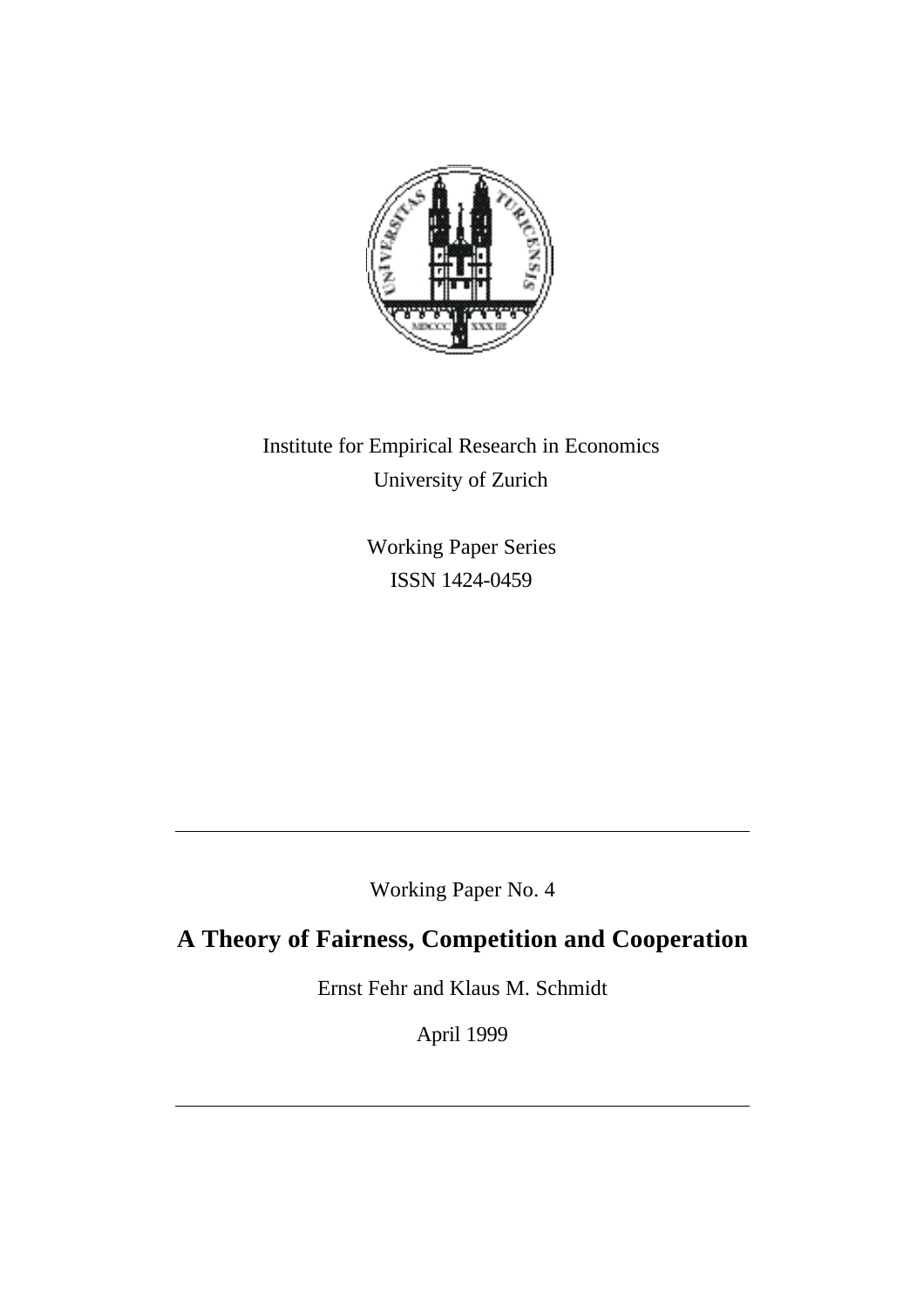# **A THEORY OF FAIRNESS, COMPETITION AND COOPERATION**

Ernst Fehr\* and Klaus M. Schmidt\*\*

First Version: July 1997

This version: December 1998

**Keywords:** Fairness, Reciprocity, Inequity, Competition, Cooperation

**JEL-Classification:** D0, C7, C91, C92, H41, D64

\*Institute for Empirical Research in Economics \*\* Department of Economics University of Zürich University of Munich Blümlisalpstrasse 10 Ludwigstrasse 28 (Rgb) CH-8006 Zürich D-80539 München Tel: +41-1-6343709 Tel: +49-89-2180-2250 Fax: +41-1-63 44907 Fax: +49-89-2180-3510 E-mail: efehr@iew.unizh.ch klaus.schmidt@lrz.uni-muenchen.de http://www.unizh.ch/iew/grp/fehr/index.html http://www.vwl.uni-muenchen.

de/ls\_schmidt/index.html

We would like to thank seminar participants at the Universities of Bonn, Berlin, Harvard Princeton and Oxford, the European Summer Symposium on Economic Theory 1997 at Gerzensee (Switzerland) and the ESA conference in Mannheim for helpful comments and suggestions. We are particularly grateful to three excellent referees and to Drew Fudenberg and John Kagel for their insightful comments. The first author also gratefully acknowledges support from the Swiss National Science Foundation (project number 12-43590.95) and the Network on the Evolution of Preferences and Social Norms of the MacArthur Foundation. The second author acknowledges financial support by the German Science Foundation through grant SCHM 119614-1.

\_\_\_\_\_\_\_\_\_\_\_\_\_\_\_\_\_\_\_\_\_\_\_\_\_\_\_\_\_\_\_\_\_\_\_\_\_\_\_\_\_\_\_\_\_\_\_\_\_\_\_\_\_\_\_\_\_\_\_\_\_\_\_\_\_\_\_\_\_\_\_\_\_\_\_\_\_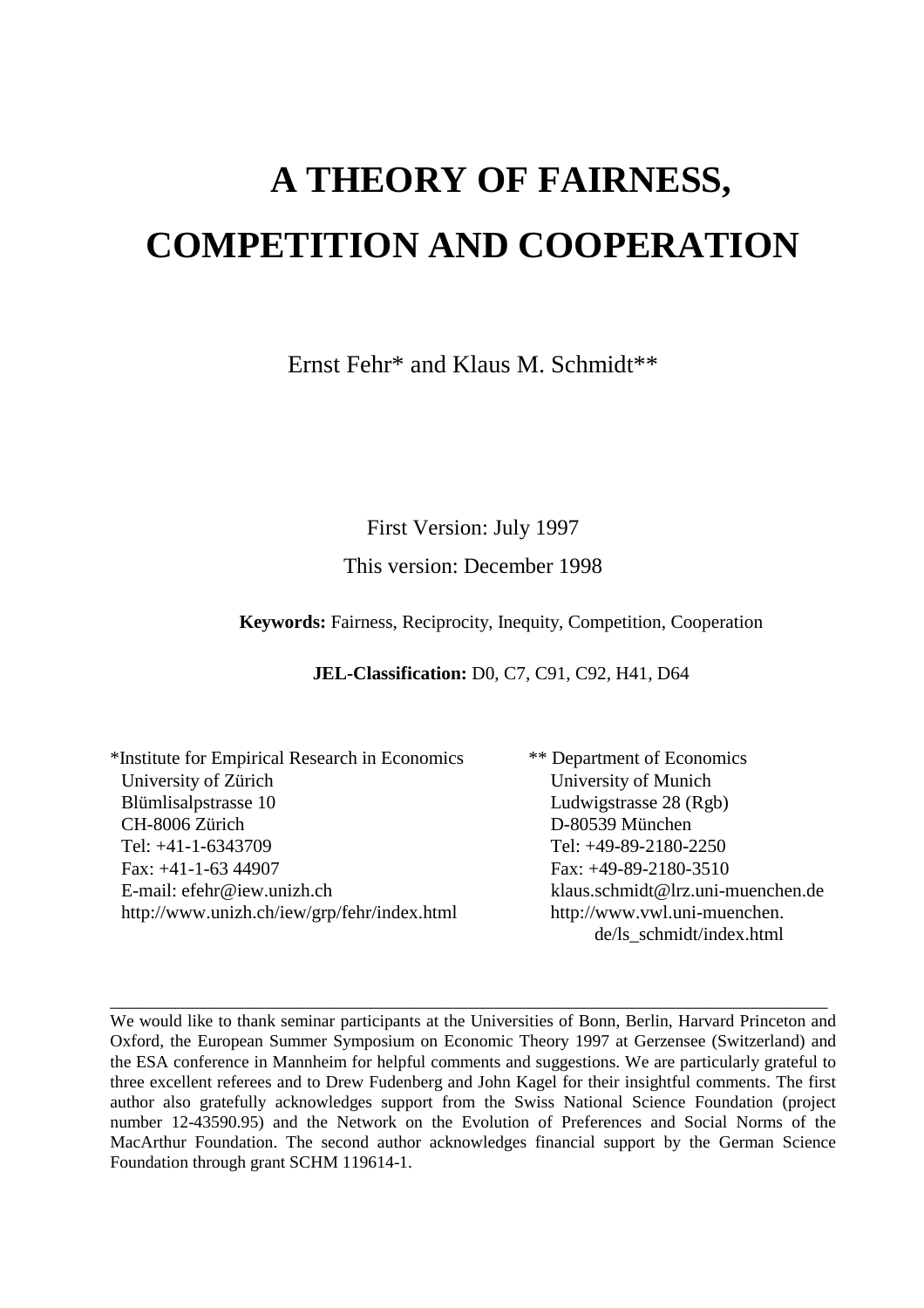## **Abstract**

There is strong evidence that people exploit their bargaining power in competitive markets but not in bilateral bargaining situations. There is also strong evidence that people exploit free-riding opportunities in voluntary cooperation games. Yet, when they are given the opportunity to punish free-riders, stable cooperation is maintained although punishment is costly for those who punish. This paper asks whether there is a *simple common principle* that can explain this puzzling evidence. We show that if some people care about equity the puzzles can be resolved. It turns out that the economic environment determines whether the fair types or the selfish types dominate equilibrium behavior.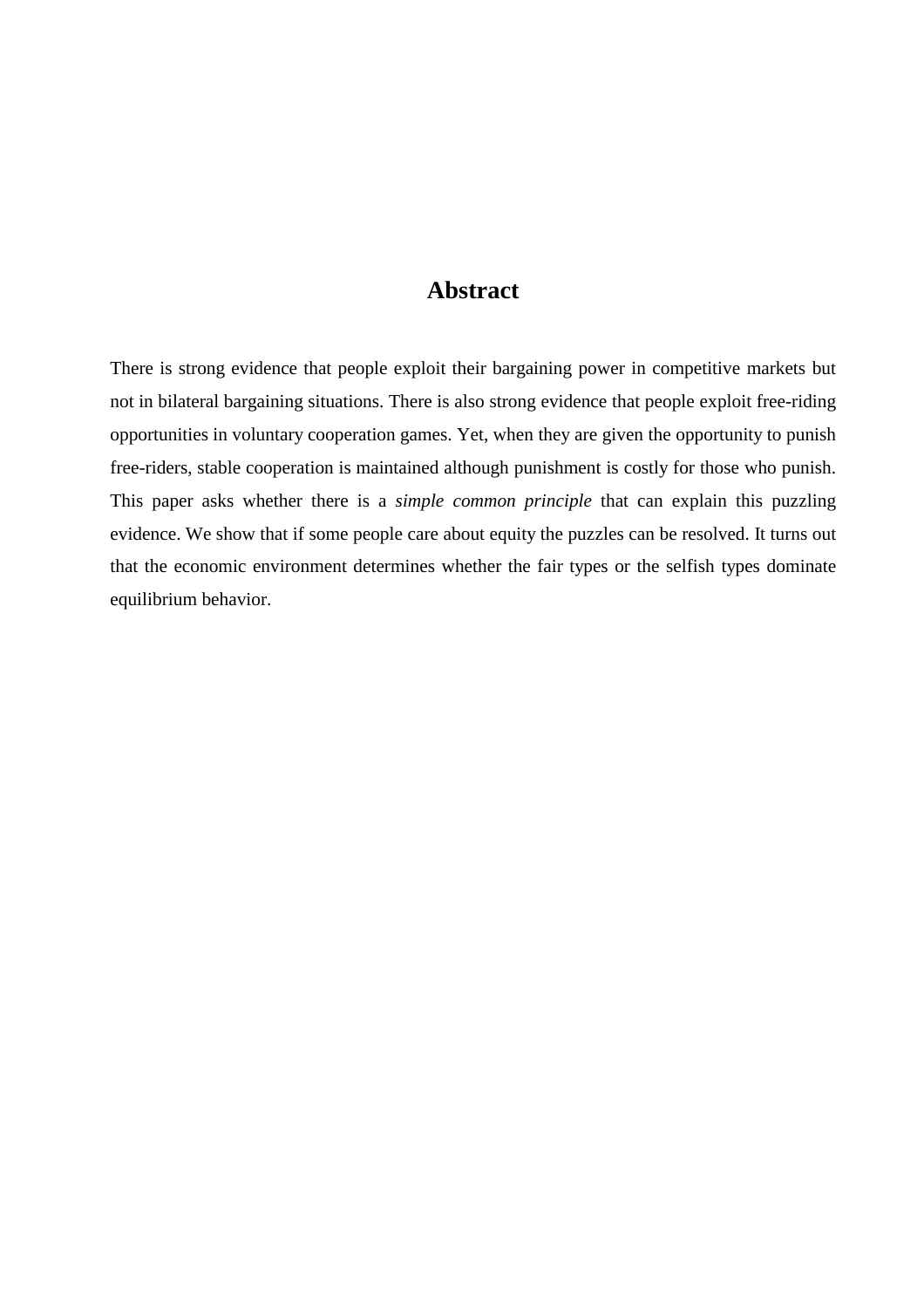#### **I. INTRODUCTION**

Almost all economic models assume that *all* people are *exclusively* pursuing their material self-interest and do not care about "social" goals per se. This may be true for some (may be many) people, but it is certainly not true for everybody. By now we have substantial evidence suggesting that fairness motives affect the behavior of many people. The empirical results of Kahneman, Knetsch, and Thaler [1986], for example, indicate that customers have strong feelings about the fairness of firms' short run pricing decisions which may explain why some firms do not fully exploit their monopoly power. There is also a lot of evidence suggesting that firms' wage setting is constrained by workers' views about what constitutes a fair wage [Blinder and Choi 1990; Agell and Lundborg 1995; Bewley 1995; Campbell and Kamlani 1997]. According to these studies a major reason for firms' refusal to cut wages in a recession is the fear that workers will perceive pay cuts as unfair which in turn is expected to affect work morale adversely. There are also many well-controlled bilateral bargaining experiments which indicate that a nonnegligible fraction of the subjects does not care *solely* about material payoffs [Güth and Tietz 1990; Roth 1995; Camerer and Thaler 1995]. However, there is also evidence that seems to suggest that fairness considerations are rather unimportant. For example, in competitive experimental markets with complete contracts, in which a well defined homogeneous good is traded, *almost all* subjects behave as if they are only interested in their material payoff. Even if the competitive equilibrium implies an extremely uneven distribution of the gains from trade, equilibrium is reached within a few periods [Smith and Williams 1990; Roth, Prasnikar, Okuno-Fujiwara, and Zamir 1991; Kachelmeier and Shehata 1992; Güth, Marchand, and Rulliere 1997].

There is similarly conflicting evidence with regard to cooperation. Reality provides many examples indicating that people are more cooperative than is assumed in the standard selfinterest model. Well known examples are that many people vote, pay their taxes honestly, participate in unions and protest movements, or work hard in teams even when the pecuniary incentives go in the opposite direction.<sup>1</sup> This is also shown in laboratory experiments [Dawes and Thaler 1988, Ledyard 1995]. Under some conditions it has even been shown that subjects achieve nearly full cooperation although the self-interest model predicts complete defection [Isaac and Walker 1988 and 1991, Ostrom and Walker 1991, Fehr and Gächter 1996].<sup>2</sup> However, as we will see in more detail in Section IV there are also those conditions under which a vast majority of subjects completely defects as predicted by the self-interest model.

<sup>&</sup>lt;sup>1</sup> On voting see Mueller [1989]. Skinner and Slemroad [1985] argue that the standard self interest model substantially underpredicts the number of honest taxpayers. Successful team production in, e.g., Japanese-managed auto factories in North America is described in Rehder [1990]. Whyte [1955] discusses how workers establish "production norms" under piece rate systems.

<sup>&</sup>lt;sup>2</sup> Isaac and Walker and Ostrom and Walker allow for cheap talk while in Fehr and Gächter subjects could punish each other at some cost.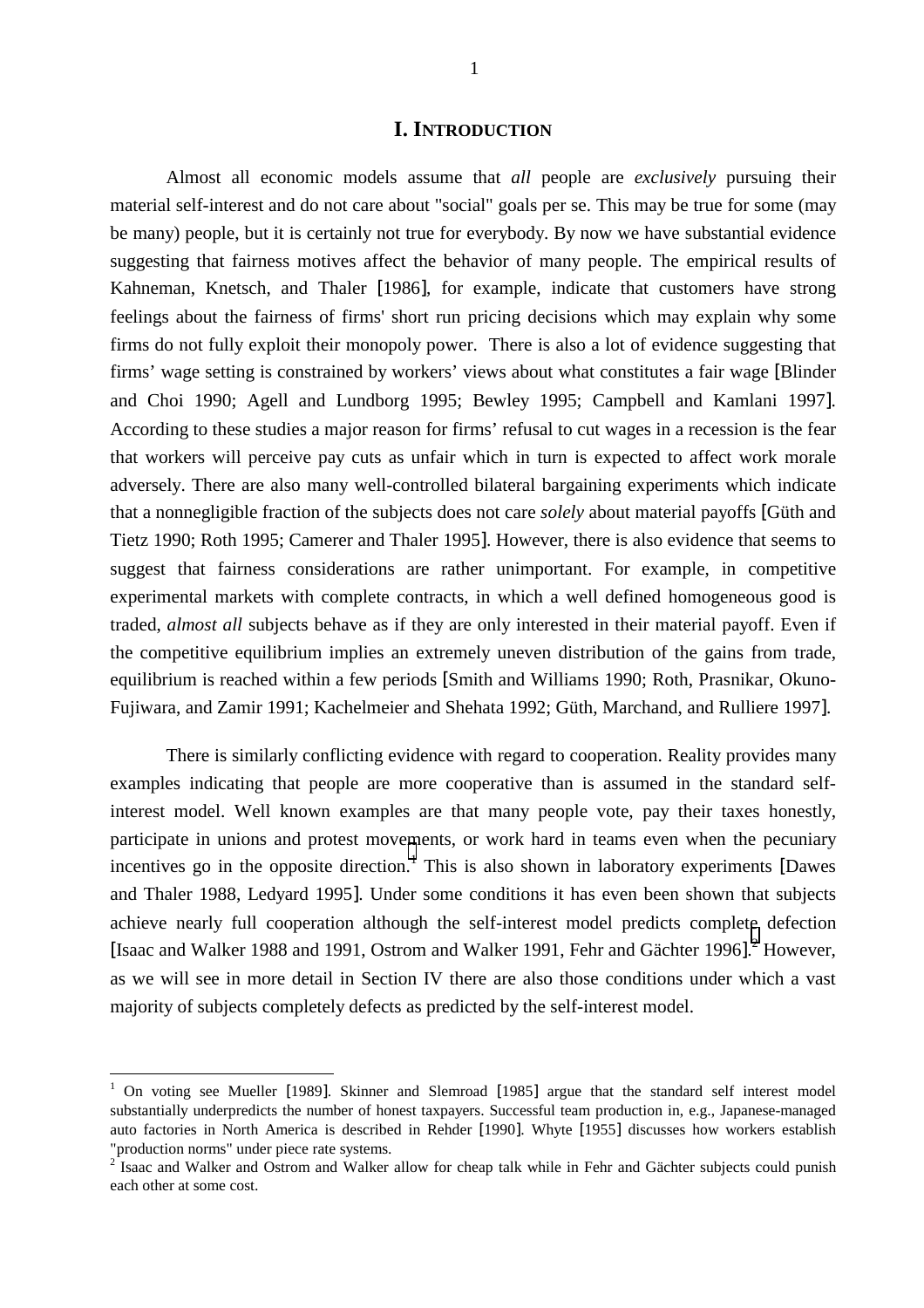There is thus a bewildering variety of evidence. Some pieces of evidence suggest that many people are driven by fairness considerations, other pieces indicate that virtually all people behave as if completely selfish and still other types of evidence suggest that cooperation motives are crucial. In this paper we ask whether this conflicting evidence can be explained by a *single simple* model. Our answer to this question is affirmative if one is willing to assume that, in addition to purely self interested people, there is a *fraction* of people who is also motivated by fairness considerations*.* No other deviations from the standard economic approach are necessary to account for the evidence. In particular, we do not relax the rationality assumption<sup>3</sup>.

We model fairness as self-centered inequity aversion. Inequity aversion means that people resist inequitable outcomes, i. e., they are willing to give up some material payoff to move in the direction of more equitable outcomes. Inequity aversion is self-centered if people do not care *per se* about inequity that exists among other people but are only interested in the fairness of their own material payoff relative to the payoff of others. We show that in the presence of some inequity averse people "fair" and "cooperative" as well as "competitive" and "non-cooperative" behavioral patterns can be explained in a coherent framework. A main insight of our examination is that the heterogeneity of preferences interacts in important ways with the economic environment. We show, in particular, that the economic environment determines the preference type that is decisive for the prevailing behavior in equilibrium. This means, for example, that under certain competitive conditions a single purely selfish player can induce a large number of extremely inequity averse players to behave in a completely selfish manner, too. Likewise, under certain conditions for the provision of a public good, a single selfish player is capable of inducing all other players to contribute nothing to the public good although the others may care a lot about equity. We also show, however, that there are circumstances in which the existence of a few inequity averse players creates incentives for a majority of purely selfish types to contribute to the public good. Moreover, the existence of inequity averse types may also induce selfish types to pay wages above the competitive level. This reveals that, in the presence of heterogeneous preferences, the economic environment has a whole new dimension of effects.<sup>4</sup>

There are a few other papers that formalize the notion of fairness.<sup>5</sup> In particular, Rabin [1993] argues that people want to be nice to those who treat them fairly and want to punish those who hurt them. According to Rabin, an action is perceived as fair if the *intention* that is behind the action is kind, and as unfair if the intention is hostile. The kindness or the hostility of the intention, in turn, depends on the equitability of the payoff distribution induced by the action.

l

 $3$  This differentiates our model from learning models [e. g., Roth and Erev 1995] that relax the rationality assumption but maintain the assumption that all players are only interested in their own material payoff. The issue of learning is further discussed in Section VII below.

<sup>&</sup>lt;sup>4</sup> Our paper is, therefore, motivated by a similar concern as the papers by Haltiwanger and Waldman [1985] and Russel and Thaler [1985]. While these authors examine the conditions under which nonrational or quasi-rational types affect equilibrium outcomes we analyse the conditions under which fair types affect the equilibrium.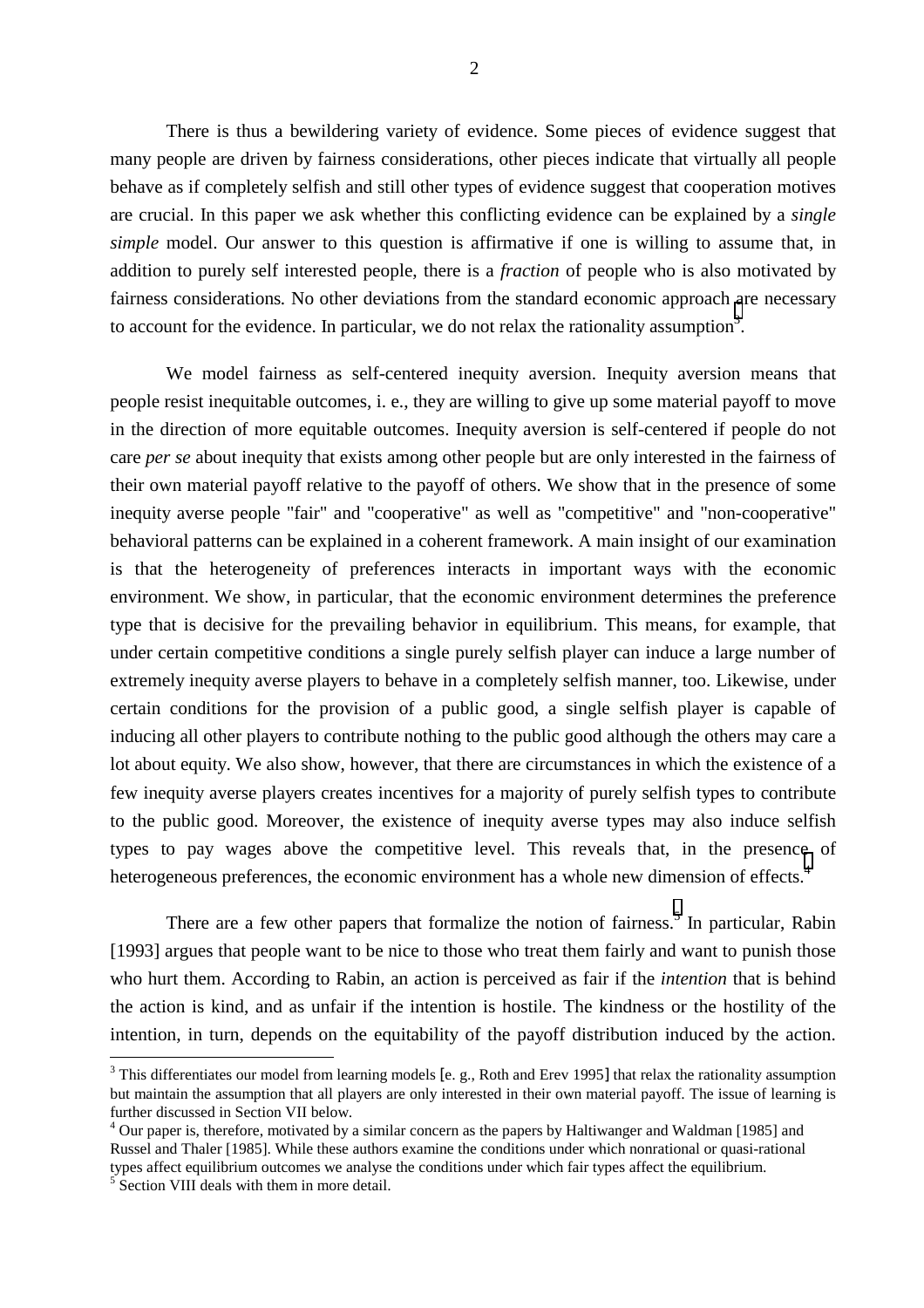Thus Rabin's model is based, as our model, on the notion of an equitable outcome. In contrast to our model, however, Rabin models the role of intentions explicitly. We acknowledge that intentions do play an important role and that it is desirable to model them explicitly. However, the explicit modeling of intentions comes at a cost because it requires the adoption of psychological game theory that is much more difficult to apply than standard game theory. In fact, Rabin's model is restricted to two-person normal form games which means that very important classes of games like, e.g., market games and n-person public good games cannot be analyzed. Since a major focus of this paper is the role of fairness in competitive environments and the analysis of n-person cooperation games, we chose to not model intentions explicitly. This has the advantage of keeping the model simple and tractable. We would like to stress, however, that - although we do not model intentions explicitly  $-$  it is possible to capture intentions implicitly by our formulation of fairness preferences. We deal with this issue in Section VIII.

The rest of the paper is organized as follows. In Section II we present our model of inequity aversion. Section III applies this model to bilateral bargaining and market games. In Section IV cooperation games with and without punishments are considered. In Section V we show that, on the basis of plausible assumptions about preference parameters, the majority of individual choices in ultimatum *and* market *and* cooperation games considered in the previous sections are consistent with the predictions of our model. Section VI deals with the dictator game and with gift exchange games. In Section VII we discuss potential extensions and objections to our model. Section VIII compares our model to alternative approaches in the literature. Section IX concludes.

#### **II. A SIMPLE MODEL OF INEQUITY AVERSION**

An individual is inequity averse if it dislikes outcomes that are perceived as inequitable. This definition raises, of course, the difficult question how individuals measure or perceive the fairness of outcomes. Fairness judgments are inevitably based on a kind of neutral reference outcome. The reference outcome that is used to evaluate a given situation is itself the product of complicated social comparison processes. In social psychology [Festinger 1954; Stouffer et al. 1949; Homans 1961; Adams 1963] and sociology [Davis 1959; Pollis 1968; Runciman 1966] the relevance of social comparison processes has been emphasized for a long time. One key insight of this literature is that *relative* material payoffs affect people's well being and behavior. As we will see below, without the assumption that at least for some people relative payoffs matter it is difficult, if not impossible, to make sense of the empirical regularities observed in many experiments. There is, moreover, direct empirical evidence for the importance of relative payoffs. Agell and Lundborg [1995] and Bewley [1998], for example, show that relative payoff considerations constitute an important constraint for the internal wage structure of firms. In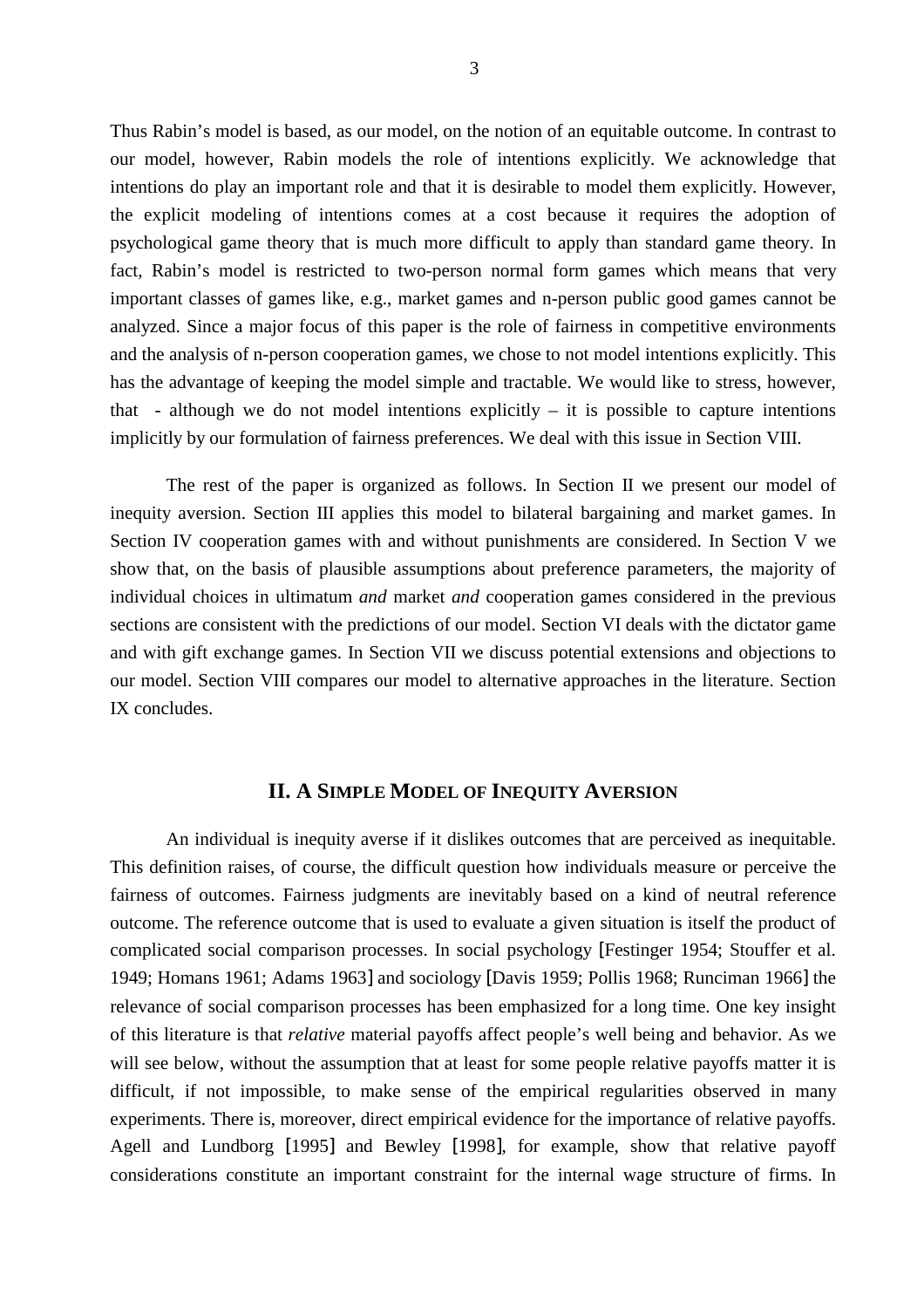addition, Clark and Oswald [1996] show that comparison incomes have a significant impact on overall job satisfaction. They construct a comparison income level for a random sample of roughly 10.000 British individuals by computing a standard earnings equation. This earnings equation determines the predicted or expected wage of an individual with given socio-economic characteristics. Then they examine the impact of this comparison wage on overall job satisfaction. Their main result is that - holding other things constant - the comparison income has a large and significantly negative impact on overall job satisfaction.

Strong evidence for the importance of relative payoffs is also provided by Loewenstein, Thompson and Bazerman [1989]. These authors asked subjects to ordinally rank outcomes that differ in the distribution of payoffs between the subject and a comparison person. On the basis of these ordinal rankings the authors estimate how *relative* material payoffs enter the person's utility function. The results show that subjects exhibit a strong and robust aversion against disadvantageous inequality: For a given own income  $x_i$  subjects rank outcomes in which a comparison person earns more than *xi* substantially lower than an outcome with equal material payoffs. Many subjects also exhibit an aversion against advantageous inequality although this effect seems to be significantly weaker than the aversion against disadvantageous inequality.

The determination of the relevant reference group and the relevant reference outcome for a given class of individuals is ultimately an empirical question. The social context, the saliency of particular agents and the social proximity among individuals are all likely to influence reference groups and outcomes. Because in the following we restrict attention to individual behavior in economic experiments we have to make assumptions about reference groups and outcomes that are likely to prevail in this context. In the laboratory it is usually much simpler to define what is perceived as an equitable allocation by the subjects. The subjects enter the laboratory as equals, they don't know anything about each other, and they are allocated to different roles in the experiment at random. Thus, it is natural to assume that the reference group is simply the set of subjects playing against each other and that the reference point, i.e., the equitable outcome, is given by the egalitarian outcome.

More precisely, we assume the following. First, in addition to purely selfish subjects, there are subjects who dislike inequitable outcomes. They experience inequity if they are worse off in material terms than the other players in the experiment and they also feel inequity if they are better off. Secondly, however, we assume that, in general, subjects suffer more from inequity that is to their material disadvantage than from inequity that is to their material advantage. Formally, consider a set of *n* players indexed by  $i \in \{1,...,n\}$  and let  $x=(x_1,...,x_n)$  denote the vector of monetary payoffs. The utility function of player *i*∈{*1,...,n*} is given by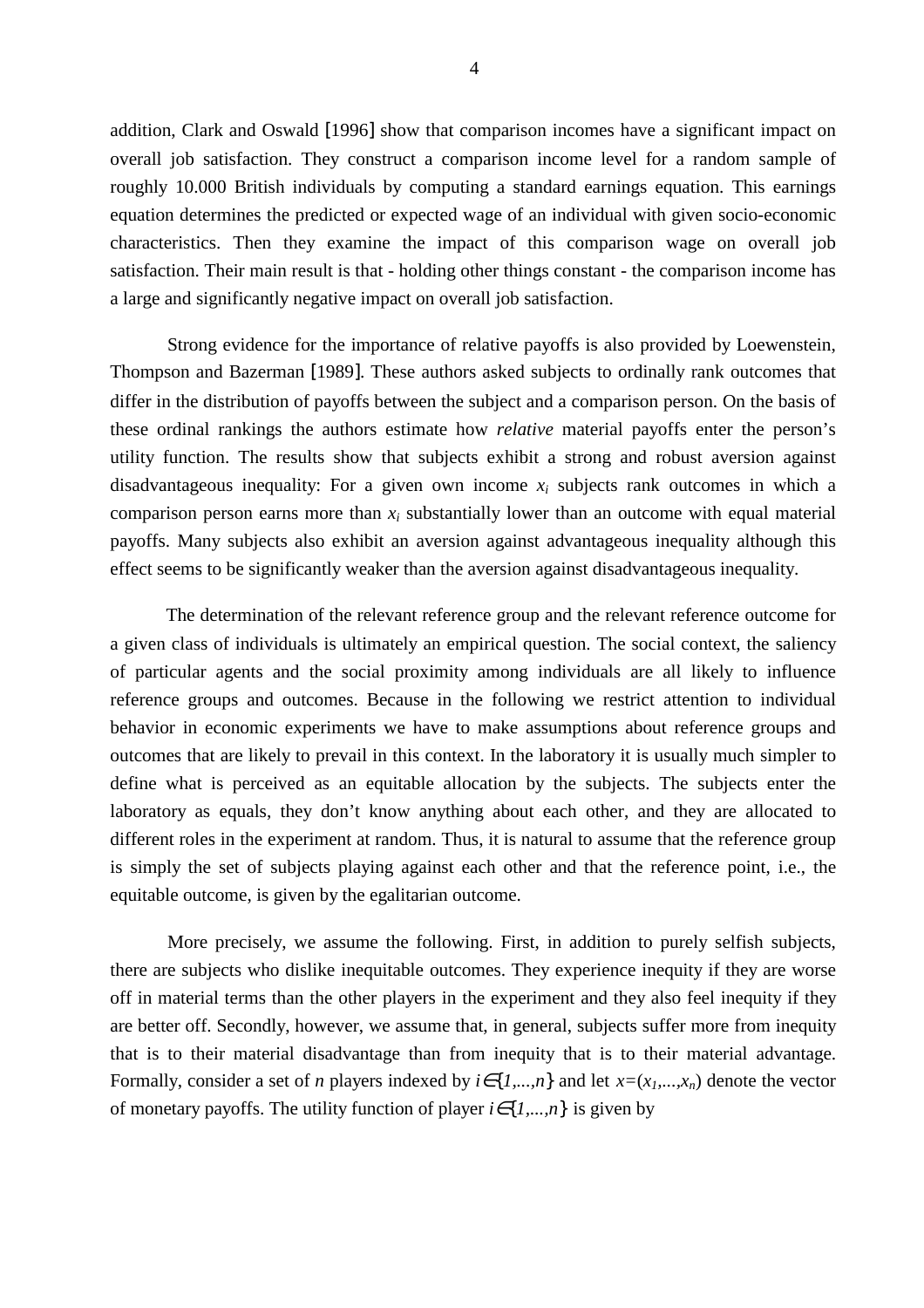(1) 
$$
U_i(x) = x_i - \alpha_i \frac{1}{n-1} \sum_{j \neq i} \max \{x_j - x_i, 0\} - \beta_i \frac{1}{n-1} \sum_{j \neq i} \max \{x_i - x_j, 0\} ,
$$

where we assume  $\beta_i \leq \alpha_i$  and  $0 \leq \beta_i < 1$ . In the two-player case (1) simplifies to

(2) 
$$
U_i(x) = x_i - \alpha_i \max \{x_j - x_i, 0\} - \beta_i \max \{x_i - x_j, 0\}, \quad i \neq j.
$$

The second term in (1) or (2) measures the utility loss from disadvantageous inequality, while the third term measures the loss from advantageous inequality. Figure 1 illustrates the utility of player *i* as a function of  $x_i$  for a given income  $x_i$ . Given his own monetary payoff  $x_i$ , player *i*'s utility function obtains a maximum at  $x_i = x_i$ . The utility loss from disadvantageous inequality  $(x_j > x_i)$  is larger than the utility loss if player *i* is better off than player *j*  $(x_i < x_i)$ .<sup>6</sup>

#### **Insert Figure 1 here**

To evaluate the implications of this utility function let us start with the two-player case. For simplicity we assume that the utility function is linear in inequality aversion as well as in  $x_i$ . This implies that the marginal rate of substitution between monetary income and inequality is constant. This may not be fully realistic, but we will show that surprisingly many experimental observations that seem to contradict each other can be explained on the basis of this very simple utility function already. However, we will also see that some observations in dictator experiments suggest that there is a nonnegligible fraction of people who exhibit nonlinear inequality aversion in the domain of advantageous inequality (see Section VI below).

Furthermore, the assumption  $\alpha_i \geq \beta_i$  captures the idea that a player suffers more from inequality that is to his disadvantage. The above mentioned paper by Loewenstein, Thompson and Bazerman [1989] provides strong evidence that this assumption is, in general, valid. Note that  $\alpha_i \geq \beta_i$  essentially means that a subject is loss averse in social comparisons: Negative deviations from the reference outcome count more than positive deviations. There is a large literature indicating the relevance of loss aversion in other domains [e.g., Tversky and Kahneman 1992]. Hence, it seems natural that loss aversion also affects social comparisons.

We also assume that  $0 \le \beta_i < 1$ .  $\beta_i \ge 0$  means that we rule out the existence of subjects who like to be better off than others. We impose this assumption here although we believe that there are subjects with  $\beta_i < 0$ .<sup>7</sup> The reason is that in the context of the experiments we consider individuals with  $\beta_i$  < 0 have virtually no impact on equilibrium behavior. This is in itself an

<sup>&</sup>lt;sup>6</sup> In all experiments considered in this paper the monetary payoff functions of all subjects were common knowledge. Note that for inequality aversion to be behaviorally important it is not necessary that subjects are informed about the final monetary payoffs of the other subjects. As long as subjects' material payoff functions are common knowledge they can compute the distributional implications of any (expected) strategy profile, i. e., inequity aversion can affect their decisions.

<sup>&</sup>lt;sup>7</sup> For the role of status seeking and envy see Frank [1985] and Banerjee [1990].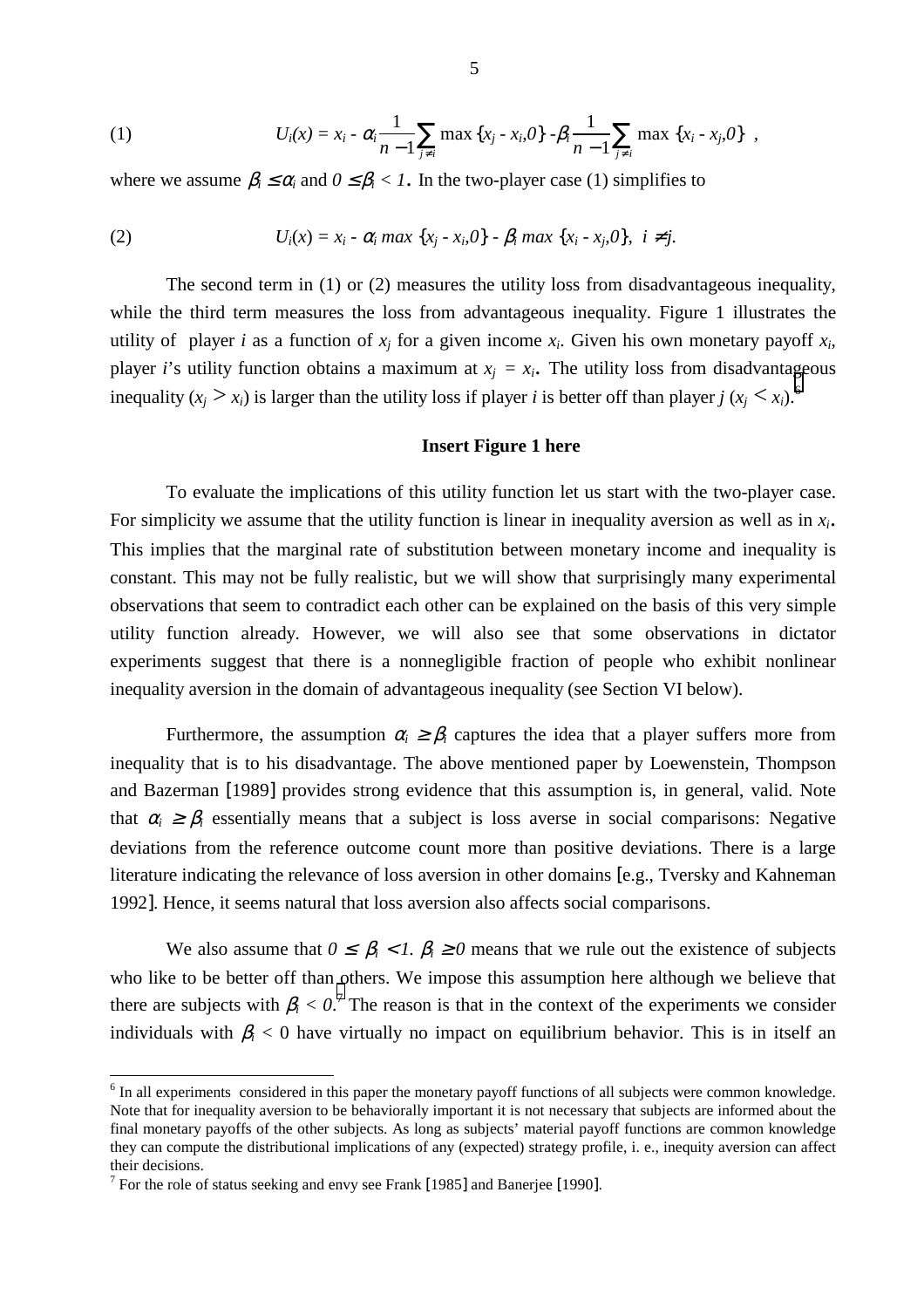interesting insight that will be discussed extensively in Section VII. To interpret the restriction  $\beta_i$  < *1* suppose that player *i* has a higher monetary payoff than player *j*. In this case  $\beta_i = 0.5$ implies that player *i* is just indifferent between keeping 1 Dollar to himself and giving this Dollar to player *j*. If  $\beta_i = 1$ , then player *i* is prepared to throw away 1 Dollar in order to reduce his advantage relative to player *j* which seems very implausible. This is why we do not consider the case  $\beta_i \geq 1$ . On the other hand, there is no justification to put an upper bound on  $\alpha_i$ . To see this suppose that player i has a lower monetary payoff than player j. In this case player *i* is prepared to give up one Dollar of his own monetary payoff if this reduces the payoff of his opponent by  $(1+\alpha_i)/\alpha_i$  Dollars. For example, if  $\alpha_i = 4$ , then player i is willing to give up one Dollar if this reduces the payoff of his opponent by 1.25 Dollars. We will see that observable behavior in bargaining and public good games suggests that there are at least some individuals with such high  $\alpha$ 's.

If there are  $n > 2$  players, player *i* compares his income to all other *n*-*l* players. In this case the disutility from inequality has been normalized by dividing the second and third term by *n-1*. This normalization is necessary to make sure that the relative impact of inequality aversion on player *i*'s total payoff is independent of the number of players. Furthermore, we assume for simplicity that the disutility from inequality is self-centered in the sense that player *i* compares himself to each of the other players, but he does not care per se about inequalities within the group of his opponents.

# **III. FAIRNESS, RETALIATION AND COMPETITION - ULTIMATUM AND MARKET GAMES**

In this section we apply our model to a well known simple bargaining game - the ultimatum game - and to simple market games in which one side of the market competes for an indivisible good. As we will see below a considerable body of experimental evidence indicates that in the ultimatum game the gains from trade are shared relatively equally while in market games very unequal distributions are frequently observed. Hence, any alternative to the standard self-interest model faces the challenge to explain both "fair" outcomes in the ultimatum game and "competitive" and rather "unfair" outcomes in market games.

#### *A. The Ultimatum game*

In an ultimatum game a proposer and a responder bargain about the distribution of a surplus of fixed size. Without loss of generality we normalize the bargaining surplus to one. The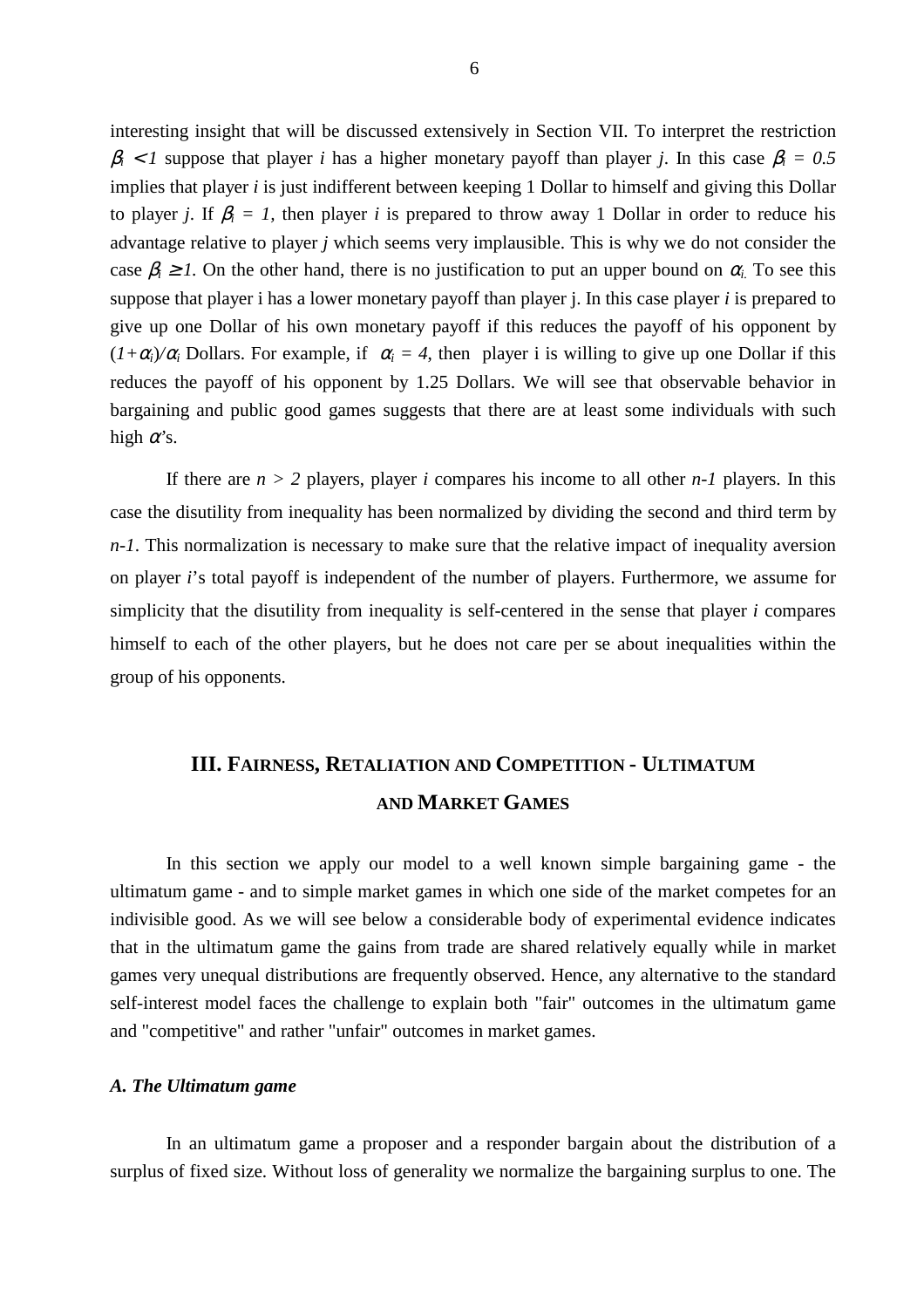responder's share is denoted by *s* and the proposer's share by *1-s*. The bargaining rules stipulate that the proposer offers a share  $s \in [0,1]$  to the responder. The responder can accept or reject *s*. In case of acceptance the proposer receives a (normalized) monetary payoff  $x_1 = 1$ -s while the responder receives  $x_2 = s$ . In case of a rejection both players receive a monetary return of zero. The self-interest model predicts that the responder accepts any  $s \in (0,1]$ and is indifferent between accepting and rejecting  $s = 0$ . Therefore, there is a unique subgame perfect equilibrium in which the proposer offers  $s = 0$ , which is accepted by the responder.<sup>8</sup>

By now there are numerous experimental studies from different countries, with different stake sizes and different experimental procedures, that clearly refute this prediction [for overviews see Thaler 1988, Güth and Tietz 1990, Camerer and Thaler 1995, Roth 1995]. The following regularities can be considered as robust facts (see Table I): (i) There are virtually no offers above 0.5. (ii) The vast majority of offers in almost any study is in the interval [*0.4, 0.5*]. (iii) There are almost no offers below 0.2. (iv) Low offers are frequently rejected and the probability of rejection tends to decrease with s. Regularities (i) to (iv) continue to hold for rather high stake sizes, as indicated by the results of Cameron [1995], Hoffman, McCabe and Smith [1996] and Slonim and Roth [1997]. The 200,000 Rupia in the second experiment of Cameron (see Table I) are, e. g., equivalent to three months' income for the Indonesian subjects. Overall, roughly 60 - 80 percent of the offers in Table I fall in the interval [*0.4, 0.5*] while only 3 percent are below a share of *0.2*.

#### **Insert Table I here**

To what extent is our model capable of accounting for the stylized facts of the ultimatum game? To answer this question suppose that the proposer's preferences are represented by  $(\alpha_l, \alpha_l)$  $β<sub>1</sub>$ ) while the responder's preferences are characterized by ( $α<sub>2</sub>$ ,  $β<sub>2</sub>$ ). The following proposition characterizes the equilibrium outcome as a function of these parameters.

PROPOSITION 1. It is a dominant strategy for the responder to accept any offer  $s \ge 0.5$ , to reject *s* if

$$
s < s'(\alpha_2) \equiv \alpha_2/(1+2\alpha_2) < 0.5,
$$

and to accept  $s > s'(\alpha_2)$ . If the proposer knows the preferences of the responder, he will offer

 $8$  Given that the proposer can choose s continuously, any offer  $s > 0$  cannot be an equilibrium offer since there always exists an  $s'$  with  $0 < s' < s$  which is also accepted by the responder and yields a strictly higher payoff to the proposer. Furthermore, it cannot be an equilibrium that the proposer offers *s=0* which is rejected by the responder with positive probability. In this case the proposer would do better by slightly raising his price in which case the responder would accept with probability 1. Hence, the only subgame perfect equilibrium is that the proposer offers  $s=0$  which is accepted by the responder. If there is a smallest money unit  $\varepsilon$ , then there exists a second subgame perfect equilibrium in which the responder accepts any  $s \in \mathcal{E}$ , *I* and rejects  $s = 0$  while the proposer offers  $\varepsilon$ .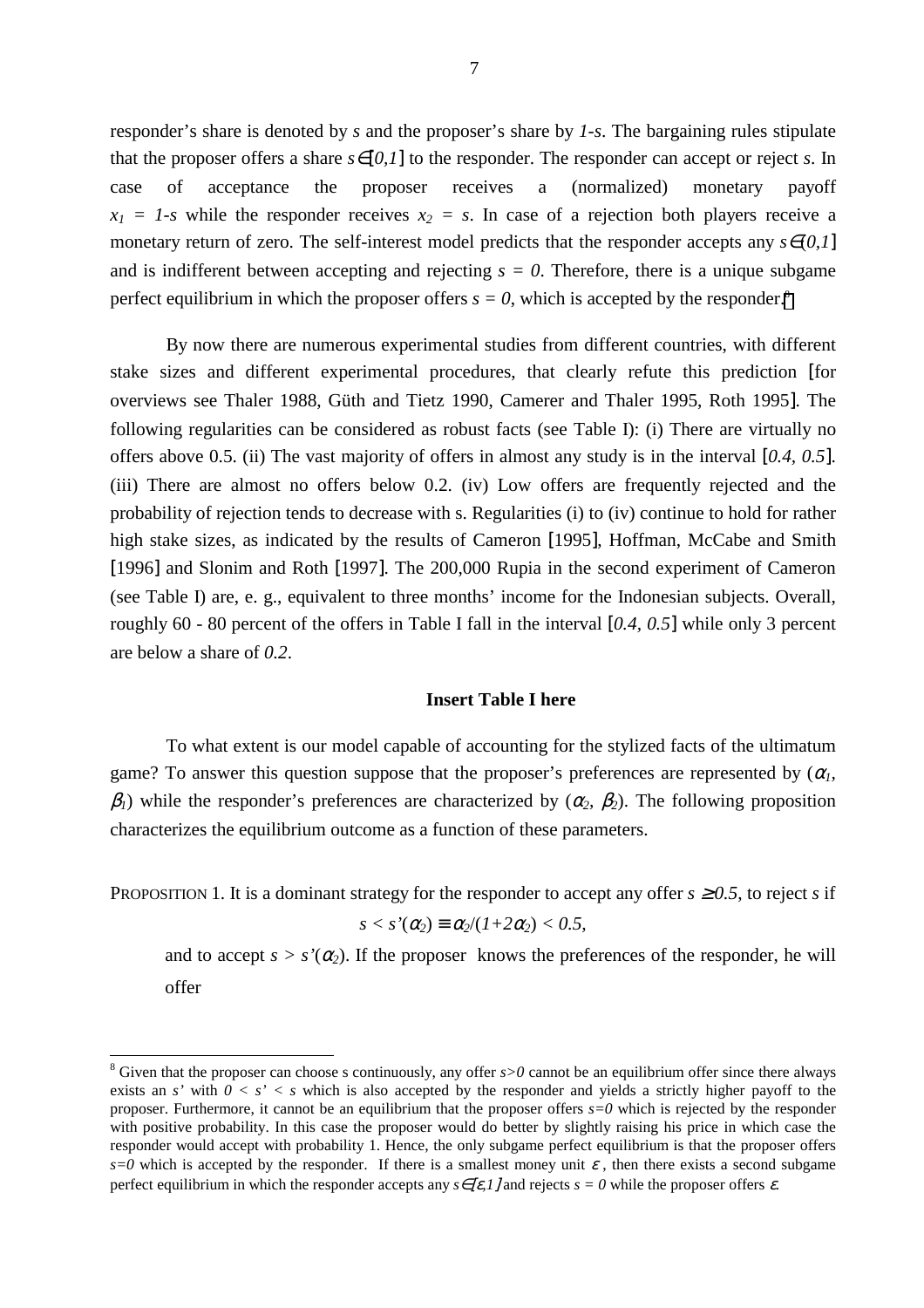(3) 
$$
s^* = \begin{cases} = & 0.5 \text{ if } \beta_1 > 0.5 \\ \in & [s'(\alpha_2), 0.5] \text{ if } \beta_1 = 0.5 \\ = & s(\alpha_2) \text{ if } \beta_1 < 0.5 \end{cases}
$$

in equilibrium. If the proposer does not know the preferences of the responder but believes that  $\alpha_2$  is distributed according to the cumulative distribution function  $F(\alpha_2)$ , where  $F(\alpha_2)$  has support  $\overline{[\alpha,\alpha]}$  with  $0 \leq \overline{\alpha} < \overline{\alpha} < \infty$ , then the probability (from the perspective of the proposer) that an offer  $s < 0.5$  is going to be accepted is given by

(4) 
$$
p = \begin{cases} 1 & \text{if } s \geq s'(\overline{\alpha}) \\ F(s/(1-2s)) \in (0,1) & \text{if } s'(\underline{\alpha}) < s < s'(\overline{\alpha})) \\ 0 & \text{if } s \leq s'(\underline{\alpha}) \end{cases}
$$

Hence, the optimal offer of the proposer is given by

(5) 
$$
s^* \begin{cases} = 0.5 & \text{if } \beta_1 > 0.5 \\ \in [s'(\overline{\alpha}), 0.5] & \text{if } \beta_1 = 0.5 \\ \in (s'(\underline{\alpha}), s'(\overline{\alpha})] & \text{if } \beta_1 < 0.5 \end{cases}
$$

*Proof:* If  $s \geq 0.5$  the utility of a responder from accepting s is  $U_2(s) = s - \beta_2(2s-1)$ , which is always positive for  $\beta_2 < 1$  and thus better than a rejection which yields a payoff of 0. The point is that the responder can achieve equality only by destroying the entire surplus which is very costly to him if  $s \ge 0.5$ , i.e., if the inequality is to his advantage. For  $s < 0.5$  a responder accepts the offer only if the utility from acceptance,  $U_2(s) = s - \alpha_2(1-2s)$ , is nonnegative which is the case only if *s* exceeds the acceptance threshold

$$
s'(\alpha_2) \equiv \alpha_2/(1+2\alpha_2) < 0.5
$$

At stage 1 a proposer never offers  $s > 0.5$ . This would reduce his monetary payoff as compared to an offer of *s=0.5,* which would also be accepted with certainty and which would yield perfect equality. If  $\beta_l > 0.5$  his utility is strictly increasing in *s* for all  $s \le 0.5$ . This is the case where the proposer prefers to share his resources rather than to maximize his own monetary payoff, so he will offer s=0.5. If  $\beta_1 = 0.5$  he is just indifferent between giving one Dollar to the responder and keeping it to himself, i.e., he is indifferent between all offers  $s \in [s'(\alpha_2), 0.5]$ , If  $\beta_1 < 0.5$  the proposer would like to increase his monetary payoff at the expense of the responder. However, he is constrained by the responder's acceptance threshold. If the proposer is perfectly informed about the responder's preferences, he will simply offer  $s'(\alpha_2)$ . If the proposer is imperfectly informed about the responder's type, then the probability of acceptance is *F*(*s/*(*1-2s*)) which is equal to one if  $s \ge \overline{\alpha}$  ( $\overline{I+2\alpha}$ ) and equal to zero if  $s \le \underline{\alpha}/(I+2\underline{\alpha})$ . Hence, in this case there exists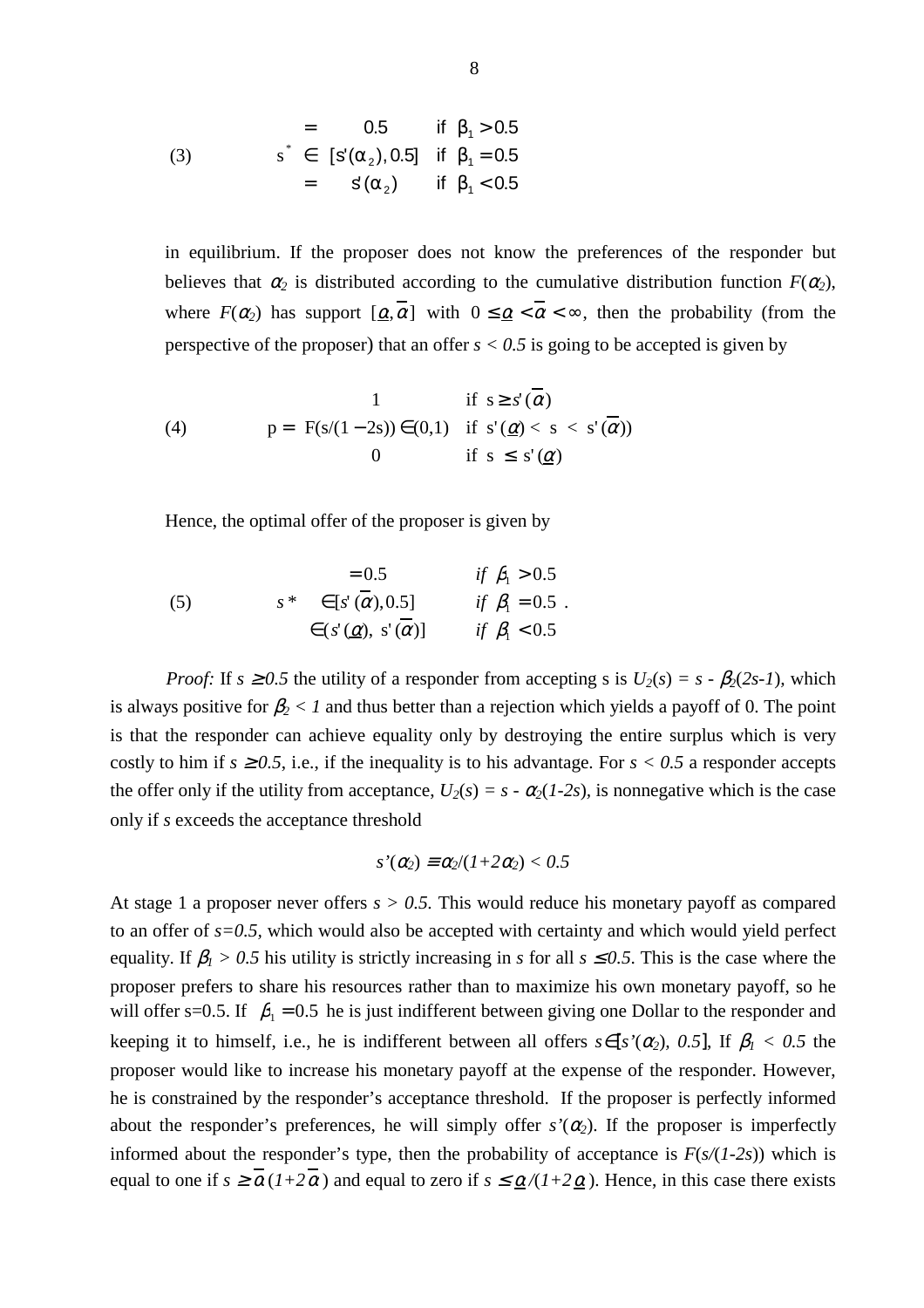an optimal offer  $s \in (s'(\alpha), s'(\alpha))$ .

Proposition 1 accounts for many of the above mentioned facts. It shows that there are no offers above 0.5, that offers of 0.5 are always accepted, and that very low offers are very likely to be rejected. Furthermore, the probability of acceptance,  $F(s/(1-2s))$ , is increasing in *s* for  $s <$  $s'(\alpha) < 0.5$ . Note also that the acceptance threshold  $s'(\alpha_2) = \alpha_2/(1+2\alpha_2)$  is nonlinear and has some intuitively appealing properties. It is increasing and strictly concave in  $\alpha_2$  and it converges to 0.5 if  $\alpha_2 \to \infty$ . Furthermore, relatively small values of  $\alpha_2$  already yield relatively large thresholds. For example,  $\alpha_2 = 1/3$  implies  $s'(\alpha_2) = 0.2$  and  $\alpha_2 = 0.75$  implies  $s'(\alpha_2) = 0.3$ .

In Section V we go beyond the predictions implied by Proposition 1. There we ask whether there is a distribution of preferences that can explain not just the major facts of the ultimatum game but also the facts in market and cooperation games which will be discussed in the next sections.

#### *B. Market Game with Proposer Competition*

 $\overline{a}$ 

It is a well established experimental fact that in a broad class of market games prices converge to the competitive equilibrium. [Smith 1982, Davis and Holt 1993]. For our purposes, the interesting fact is that convergence to the competitive equilibrium can be observed even if that equilibrium is very "unfair" by virtually any conceivable definition of fairness, i.e., if all of the gains from trade are reaped by one side of the market. This empirical feature of competition can be demonstrated in a simple market game in which many price setting sellers (proposers) want to sell one unit of a good to a single buyer (responder) who demands only one unit of the good.<sup>9</sup>

Such a game has been implemented in four different countries by Roth, Prasnikar, Okuno-Fujiwara, and Zamir [1991]: Suppose that there are *n - 1* proposers who simultaneously propose a share  $s_i \in [0,1]$ ,  $i \in \{1, ..., n-1\}$ , to the responder. The responder has the opportunity to accept or reject the *highest* offer  $\bar{s}$  = max<sub>i</sub> { $s_i$ }. If there are several proposers who offered  $\bar{s}$  one of them is randomly selected with equal probability. If the responder rejects  $\bar{s}$  no trade takes place and all players receive a monetary payoff of zero. If the responder accepts  $\bar{s}$  her monetary payoff is  $\overline{s}$  and the successful proposer earns  $1 - \overline{s}$  while unsuccessful proposers earn zero. If

*Q.E.D.*

<sup>&</sup>lt;sup>9</sup>We deliberately restrict our attention to simple market games for two reasons: (i) The potential impact of inequity aversion can be seen most clearly in such simple games. (ii) They allow for an explicit game-theoretic analysis. In particular, it is easy to establish the identity between the competitive equilibrium and the subgame perfect equilibrium outcome in these games. Notice that some experimental market games, like e.g. the continuous double auction as developed by Smith [1962], have such complicated strategy spaces that no complete game-theoretic analysis is yet available. For attempts in this direction see Friedman and Rust [1993].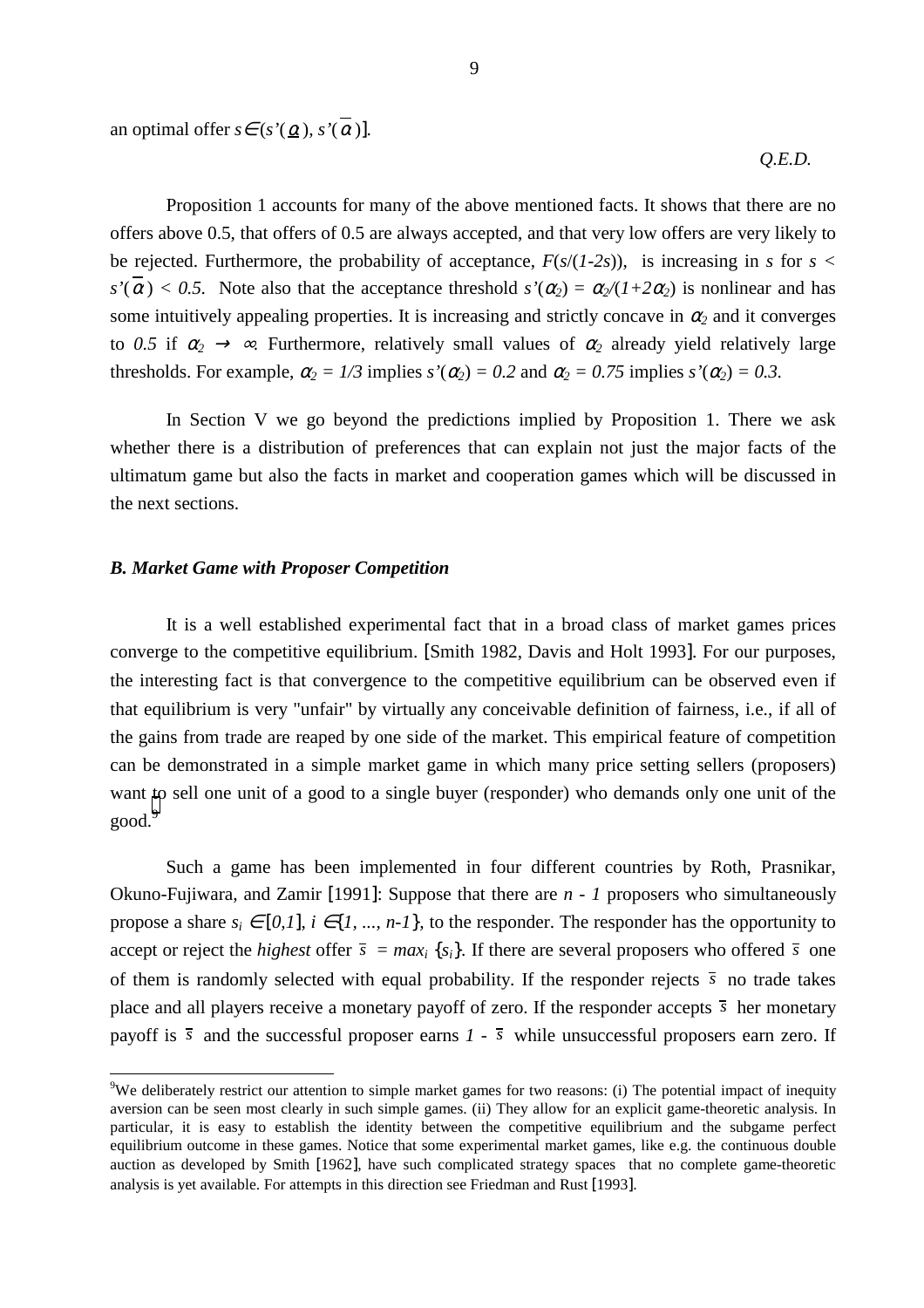players are only concerned about their monetary payoffs this market game has a straightforward solution: The responder accepts any  $\bar{s} > 0$ . Hence, for any  $s_i \leq \bar{s} < 1$  there exists an  $\varepsilon > 0$  such that proposer *i* can strictly increase his monetary payoff by offering  $\bar{s} + \varepsilon < 1$ . Therefore, any equilibrium candidate must have  $\bar{s} = 1$ . Furthermore, in equilibrium a proposer *i* who offered  $s_i$ *= 1* must not have an incentive to lower his offer. Thus, there must be at least one other player *j* who proposes  $s_i = 1$ , too. Hence, there is a unique subgame perfect equilibrium outcome in which at least two proposers make an offer of one, and the responder reaps all gains from trade.<sup>10</sup>

Roth et al. have implemented a market game in which nine players simultaneously proposed  $s_i$  while one player accepted or rejected  $\bar{s}$ . Experimental sessions in four different countries have been conducted. The empirical results provide ample evidence in favor of the above prediction. After approximately five to six periods the subgame perfect equilibrium outcome was reached in each experiment in each of the four countries. To what extent can our model explain this observation?

PROPOSITION 2. Suppose that the utility functions of the players are given by (1). For any parameters  $(\alpha_i, \beta_i)$ ,  $i \in \{1, ..., n\}$ , there is a *unique* subgame perfect equilibrium outcome in which at least two proposers offer  $s = 1$  which is accepted by the responder.

The formal proof of the proposition is relegated to the Appendix, but the intuition is quite straightforward. Note first that, for similar reasons as in the ultimatum game, the responder must accept any  $\bar{s} \ge 0.5$ . Suppose that he rejects a "low" offer  $\bar{s} < 0.5$ . This cannot happen on the equilibrium path either since in this case proposer *i* can improve his payoff by offering  $s_i = 0.5$ which is accepted with probability 1 and gives him a strictly higher payoff. Hence, on the equilibrium path  $\bar{s}$  must be accepted. Consider now any equilibrium candidate with  $\bar{s}$  < 1. If there is one player *i* offering  $s_i < \overline{s}$ , then this player should have offered slightly more than  $\overline{s}$ . There will be inequality anyway, but by winning the competition player *i* can increase his own monetary payoff and he can turn the inequality to his advantage. A similar argument applies if all players offer  $s_i = \bar{s} < 1$ . By slightly increasing his offer player *i* can increase the probability of winning the competition from  $1/(n-1)$  to 1. Again, this increases his expected monetary payoff and it turns the inequality towards the other proposers to his advantage. Therefore,  $\bar{s}$  < 1 cannot be part of a subgame perfect equilibrium. Hence, the only equilibrium candidate is that at least two sellers offer  $\bar{s}$  = 1. This is a subgame perfect equilibrium since all sellers receive a payoff of 0 and no player can change this outcome by changing his action. The formal proof in the Appendix extends this argument to the possibility of mixed strategies. This extension also shows that the competitive outcome must be the unique equilibrium outcome in the game with incomplete information where proposers do not know each others utility functions.

l

<sup>&</sup>lt;sup>10</sup> Note that there are many subgame perfect equilibria in this game. As long as two sellers propose  $s = 1$  any offer distribution of the remaining sellers is compatible with equilibrium.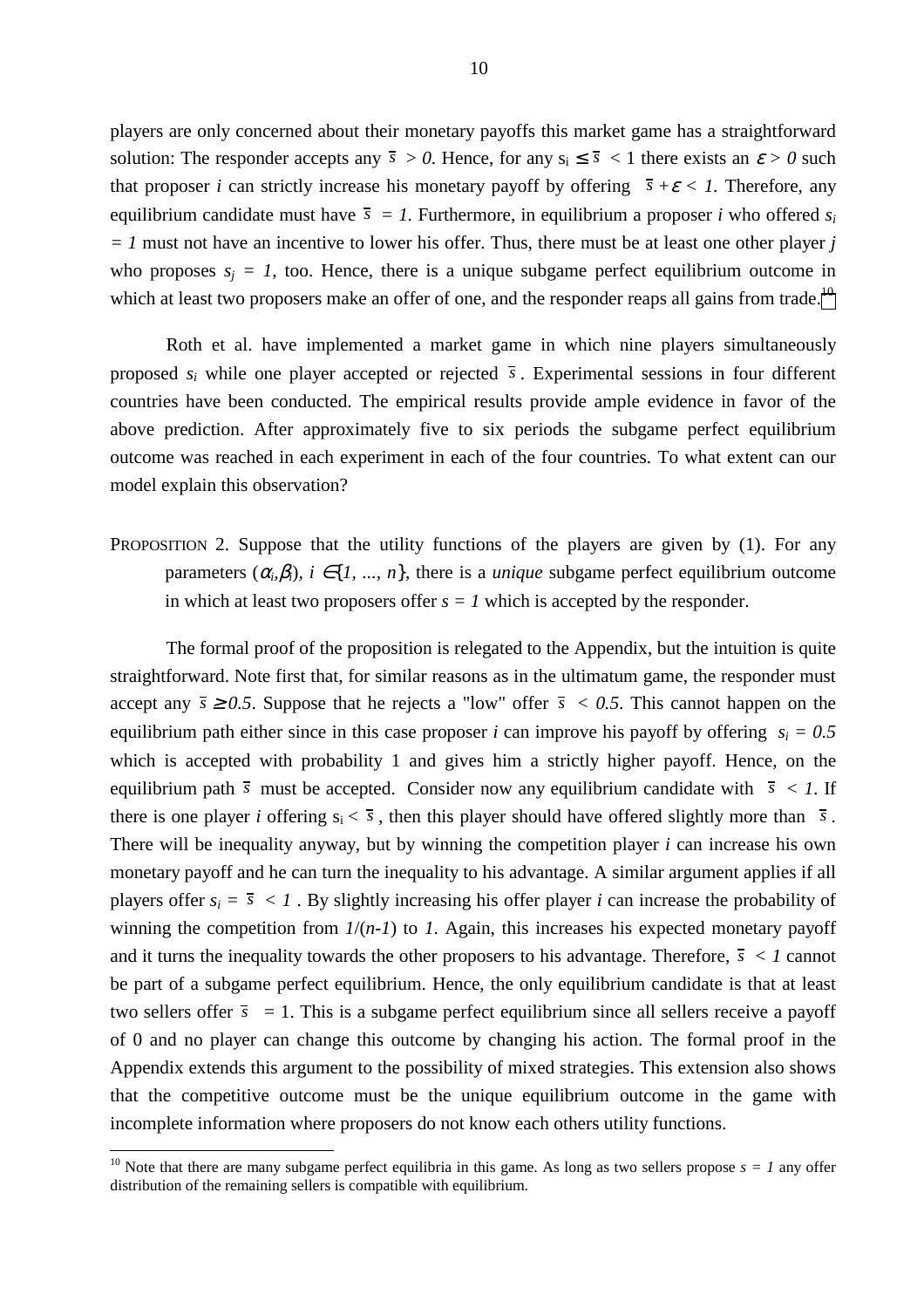Proposition 2 provides an explanation for why markets in all four countries in which Roth et.al. (1991) conducted this experiment quickly converged to the competitive outcome even though the results of the ultimatum game, that have also been done in these countries, are consistent with the view that the distribution of preferences differs across countries.<sup>11</sup>

#### *C. Market Game with Responder Competition*

 $\overline{a}$ 

In this section we apply our model of inequity aversion to a market game for which it is probably too early to speak of well established stylized facts since only one study with a relatively small number of independent observations [Güth, Marchand, Rulliere 1997] has been conducted so far. The game concerns a situation in which there is one proposer but many responders competing against each other. The rules of the game are as follows. The proposer, who is denoted as player 1, proposes a share *s*∈[*0,1*] to the responders. There are *2,...,n* responders who observe *s* and decide simultaneously whether to accept or reject *s*. Then a random draw selects with equal probability one of the accepting responders. In case that all responders reject *s* all players receive a monetary payoff of zero. In case of acceptance of at least one responder the proposer receives *1-s* and the randomly selected responder gets paid *s.* All other responders receive zero. Note that in this game there is competition in the second stage of the game whereas in Section III.B. we have competing players in the first stage.

The prediction of the standard model with purely selfish preferences for this game is again straightforward. Responders accept any positive *s* and are indifferent between accepting and rejecting *s=0.* Therefore, there is a unique subgame perfect equilibrium outcome in which the proposer offers  $s=0$  which is accepted by at least one responder.<sup>12</sup> The results of Güth et al. show that the standard model captures the regularities of this game rather well. The acceptance thresholds of responders quickly converged to very low levels.<sup>13</sup> Although the game was repeated only five times, in the final period the *average* acceptance threshold is well below 5 percent of the available surplus with 71 percent of the responders stipulating a threshold of exactly zero and 9 percent a threshold of  $s' = 0.02$ . Likewise, in period five the average offer declined to 15 percent of the available gains from trade. In view of the fact that proposers had not been informed about responders' previous acceptance thresholds such low offers are remarkable. In the final period *all* offers were below 25 percent while in the ultimatum game such low offers are very rare.  $14$  To what extent is this apparent willingness to make and to accept extremely low

<sup>&</sup>lt;sup>11</sup> Rejection rates in Slovenia and the USA were significantly higher than rejection rates in Japan and Israel.

<sup>&</sup>lt;sup>12</sup> In the presence of a smallest money unit  $\varepsilon$  there exists an additional, slightly different equilibrium outcome: The proposer offers  $s = \varepsilon$  which is accepted by all the responders. To support this equilibrium all responders have to reject  $s = 0$ . We assume, however, that there is no smallest money unit.

<sup>&</sup>lt;sup>13</sup> The gains from trade were 50 French Francs. Before observing the offer *s* each responder stated an acceptance threshold. If *s* was above the threshold the responder accepted the offer, if it was below she rejected *s*.

<sup>&</sup>lt;sup>14</sup> Due to the gap between acceptance thresholds and offers we conjecture that the game had not yet reached a stable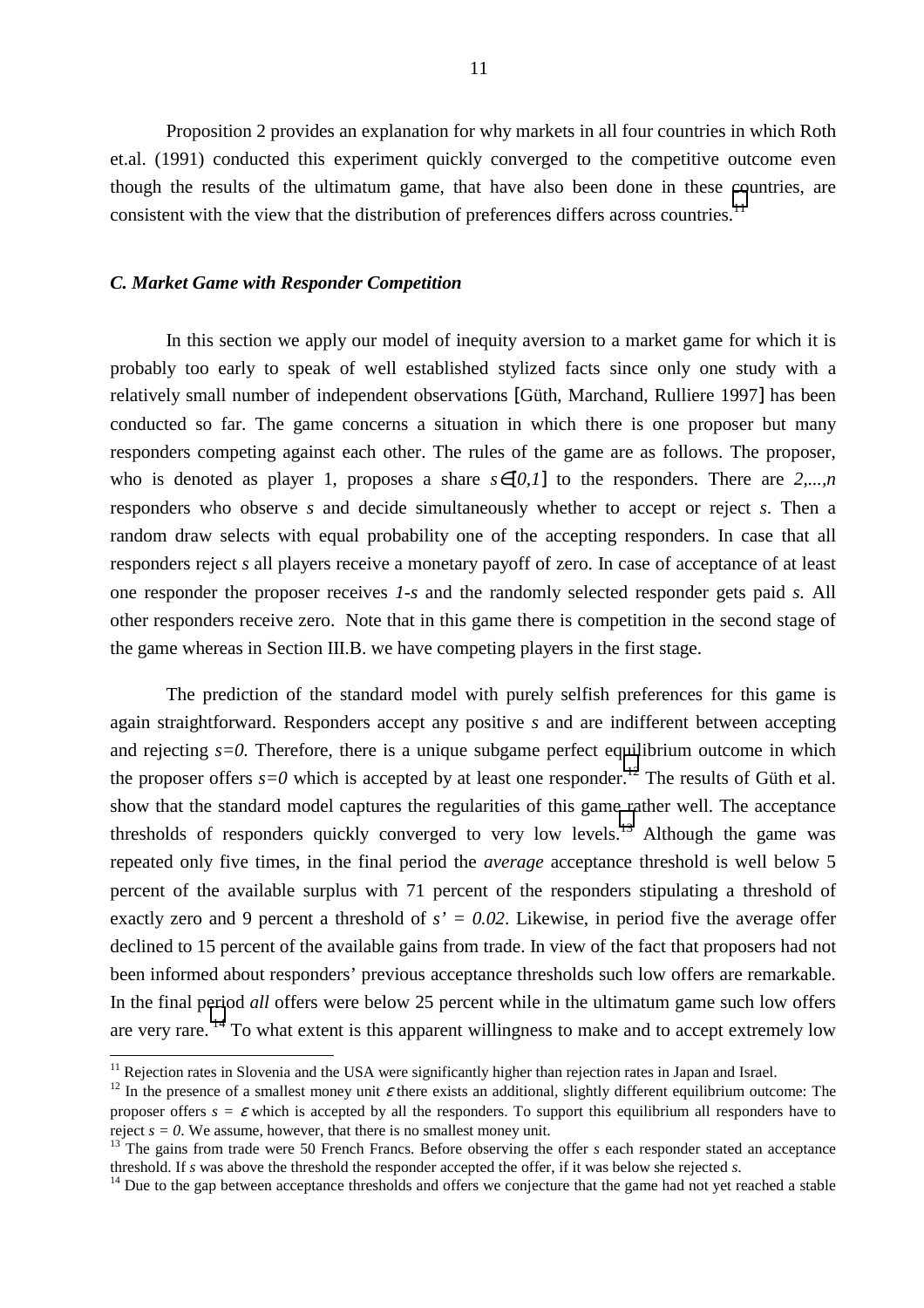offers compatible with the existence of inequity averse subjects? As the following proposition shows our model can account for the above regularities.

PROPOSITION 3. Suppose  $\beta_1 < (n-1)/n$ . Then there exists a subgame perfect equilibrium in which all responders accept any  $s \ge 0$  and the proposer offers  $s=0$ . The highest offer *s* that can be sustained in a subgame perfect equilibrium is given by

(8) 
$$
\bar{s} = \min_{i \in \{2,\dots,n\}} \left\{ \frac{\alpha_i}{(1-\beta_i)(n-1) + 2\alpha_i + \beta_i} \right\} < \frac{1}{2}.
$$

*Proof:* See Appendix.

 $\overline{a}$ 

The first part of Proposition 3 shows that responder competition always ensures the existence of an equilibrium in which all the gains from trade are reaped by the proposer irrespective of the prevailing amount of inequity aversion among the responders. This result is not affected if there is incomplete information about the types of players and is based on the following intuition. Given that there is at least one other responder *j* who is going to accept an offer of 0, there is no way how responder *i* can affect the outcome and he may just as well accept this offer, too. Note, however, that the proposer will offer  $s=0$  only if  $\beta_1 < (n-1)/n$ . If there are *n* players altogether, than giving away one Dollar to one of the responders reduces inequality by *1 +* [*1*/(*n-1)*] *= n*/(*n-1*) Dollars. Thus, if the nonpecuniary gain from this reduction in inequality,  $\beta_l[n/(n-1)]$ , exceeds the cost of *1*, player 1 prefers to give away money to one of the responders. Recall that in the bilateral ultimatum game the proposer offered an equal split if  $\beta_l > 0.5$ . An interesting aspect of our model is that an increase in the number of responders renders  $s = 0.5$ less likely because it increases the threshold  $\beta_l$  has to pass.

The second part of Proposition 3 shows, however, that there may also be other equilibria. Clearly, a positive share s can be sustained in a subgame perfect equilibrium only if all responders can credibly threaten to reject any  $s' < s$ . When is it optimal to carry out this threat? Suppose that  $s < 0.5$  has been offered and that this offer is being rejected by all other responders  $j \neq i$ . In this case responder *i* can enforce an egalitarian outcome by rejecting the offer as well. Rejecting reduces not only the inequality towards the other responders but also the disadvantageous inequality towards the proposer. Therefore, responder *i* is willing to reject this offer if nobody else accepts it and if the offer is sufficiently small, i.e., if the disadvantageous inequality towards the proposer is sufficiently large. More formally, given that all other

outcome after five periods. The strong and steady downwards trend in all previous periods also indicates that a steady state had not yet been reached. Recall that the market game of Roth et al. [1991] was played for ten periods.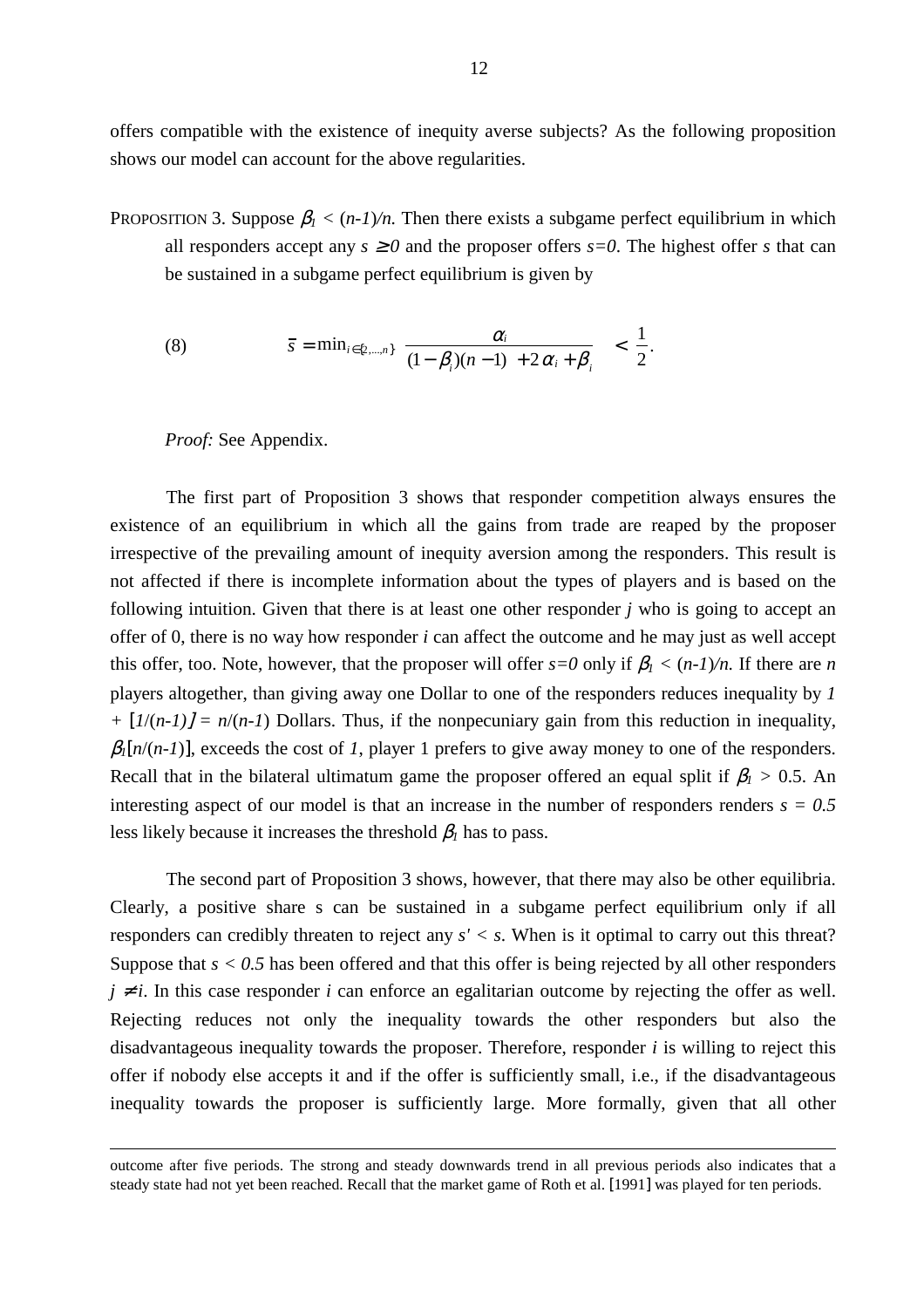responders reject, responder *i* prefers to reject as well if and only if the utility of acceptance obeys

(9) 
$$
s - \frac{\alpha_i}{n-1} (1-2s) - \frac{n-2}{n-1} \beta_i s \leq 0.
$$

This is equivalent to

(10) 
$$
s \leq s_i \equiv \frac{\alpha_i}{(1-\beta_i)(n-1)+2\alpha_i+\beta_i}
$$

Thus, an offer  $s > 0$  can be sustained if and only if (10) holds for *all* responders. It is interesting to note that the highest sustainable offer does not depend on all the parameters  $\alpha_i$  and  $\beta_i$  but only on the inequity aversion of the responder with the lowest acceptance threshold  $s_i$ <sup>'</sup>. In particular, if there is only one responder with  $\alpha_i = 0$ , Proposition 3 implies that there is a unique equilibrium outcome with  $s=0$ . Furthermore, the acceptance threshold is decreasing with *n*. Thus, the model makes the intuitively appealing prediction that for  $n \to \infty$  the highest sustainable equilibrium offer converges to zero whatever the prevailing amount of inequity aversion.<sup>15</sup>

.

#### *D. Competition and Fairness*

 $\overline{a}$ 

Propositions 2 and 3 suggest that there is a more general principle at work that is responsible for the very limited role of fairness considerations in the competitive environments considered above. Both propositions show that the introduction of inequity aversion hardly affects the subgame perfect equilibrium outcome in market games with proposer and responder competition relative to the prediction of the standard self-interest model. In particular, Proposition 2 shows that competition between proposers renders the distribution of preferences completely irrelevant. It does not matter for the outcome whether there are many or only a few subjects who exhibit strong inequity aversion. By the same token it also does not matter whether the players know or do not know the preference parameters of the other players. The crucial observation in this game is that *no single player can enforce an equitable outcome*. Given that there will be inequality anyway, each proposer has a strong incentive to outbid his competitors in order to turn part of the inequality to his advantage and to increase his own monetary payoff. A similar force is at work in the market game with responder competition. As long as there is at least one responder who accepts everything no other responder can prevent an inequitable outcome. Therefore, even very inequity averse responders try to turn part of the unavoidable

<sup>&</sup>lt;sup>15</sup> Note that the acceptance threshold is affected by the reference group. If, for example, each responder compares his payoff only to the proposer but not to the other responders, than the acceptance threshold increases for each responder and a higher offer may be sustained in equilibrium.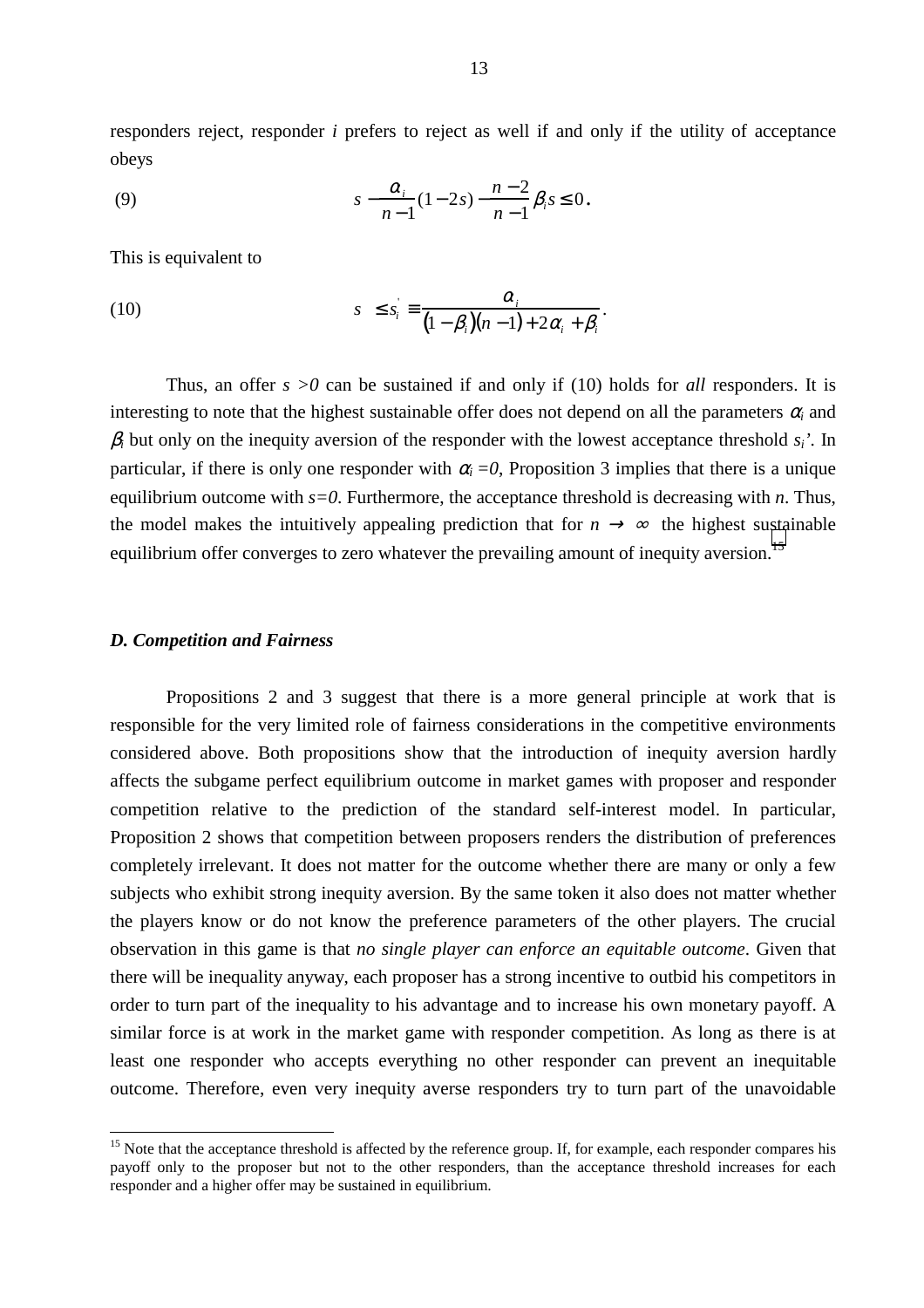inequality into inequality to their advantage by accepting low offers. It is, thus, the impossibility of preventing inequitable outcomes by individual players that renders inequity aversion unimportant in equilibrium.

The role of this factor can be further highlighted by the following slight modification of the market game with proposer competition: Suppose that at stage two the responder may accept *any* of the offers made by the proposers; he is not forced to take the highest offer. Furthermore, there is an additional stage three at which the proposer who has been chosen by the responder at stage two can decide whether he wants to stick to his offer or whether he wants to withdraw in which case all the gains from trade are lost for all parties. This game would be an interesting test for our theory of inequity aversion. Clearly, in the standard model with selfish preferences these modifications do not make any difference for the subgame perfect equilibrium outcome. Also, if some players have altruistic preferences in the sense that they appreciate any increase in the monetary payoff of other players the result remains unchanged because altruistic players do not withdraw the offer at stage three. With inequity aversion the outcome will be radically different, however. A proposer who is inequity averse may want to destroy the entire surplus at stage three in order to enforce an egalitarian outcome, in particular if he has a high  $\alpha_i$  and if the split between himself and the responder is uneven. On the other hand, an even split will be withdrawn by proposer *i* at stage three only *if*  $\beta$ *i* >(*n-1)/(n-2)*. Thus, the responder may prefer to accept an offer  $s_i = 0.5$  rather than an offer  $s_i > 0.5$  because the "better" offer has a higher chance of being withdrawn. This in turn reduces competition between proposers at stage one. Thus, while competition nullifies the impact of inequity aversion in the ordinary proposer competition game, inequity aversion greatly diminishes the role of competition in the modified proposer competition game. This change in the role of competition is caused by the fact that in the modified game a single proposer can enforce an equitable outcome.

We conclude that competition renders fairness considerations irrelevant if and only if none of the competing players can punish the monopolist by destroying some of the surplus and enforcing a more equitable outcome. This suggests that fairness plays a smaller role in most markets for goods<sup>16</sup> than in labor markets. This follows from the fact that, in addition to the rejection of low wage offers, workers have some discretion over their work effort. By varying their effort they can exert a direct impact on the relative material payoff of the employer. Consumers, in contrast, have no similar option available. Therefore, a firm may be reluctant to offer a low wage to workers who are competing for a job if the employed worker has the opportunity to respond to a low wage with low effort. As a consequence, fairness considerations

l

<sup>&</sup>lt;sup>16</sup> There are some markets for goods where fairness concerns play a role. For example, World Series or NBA playoff tickets are often sold far below the market clearing price even though there is a great deal of competition amongst buyers. This may be explained by long-term profit maximizing considerations of the monopolist, who interacts *repeatedly* with groups of customers who care for fair ticket prices. On this see also Kahnemann, Knetsch and Thaler [1986].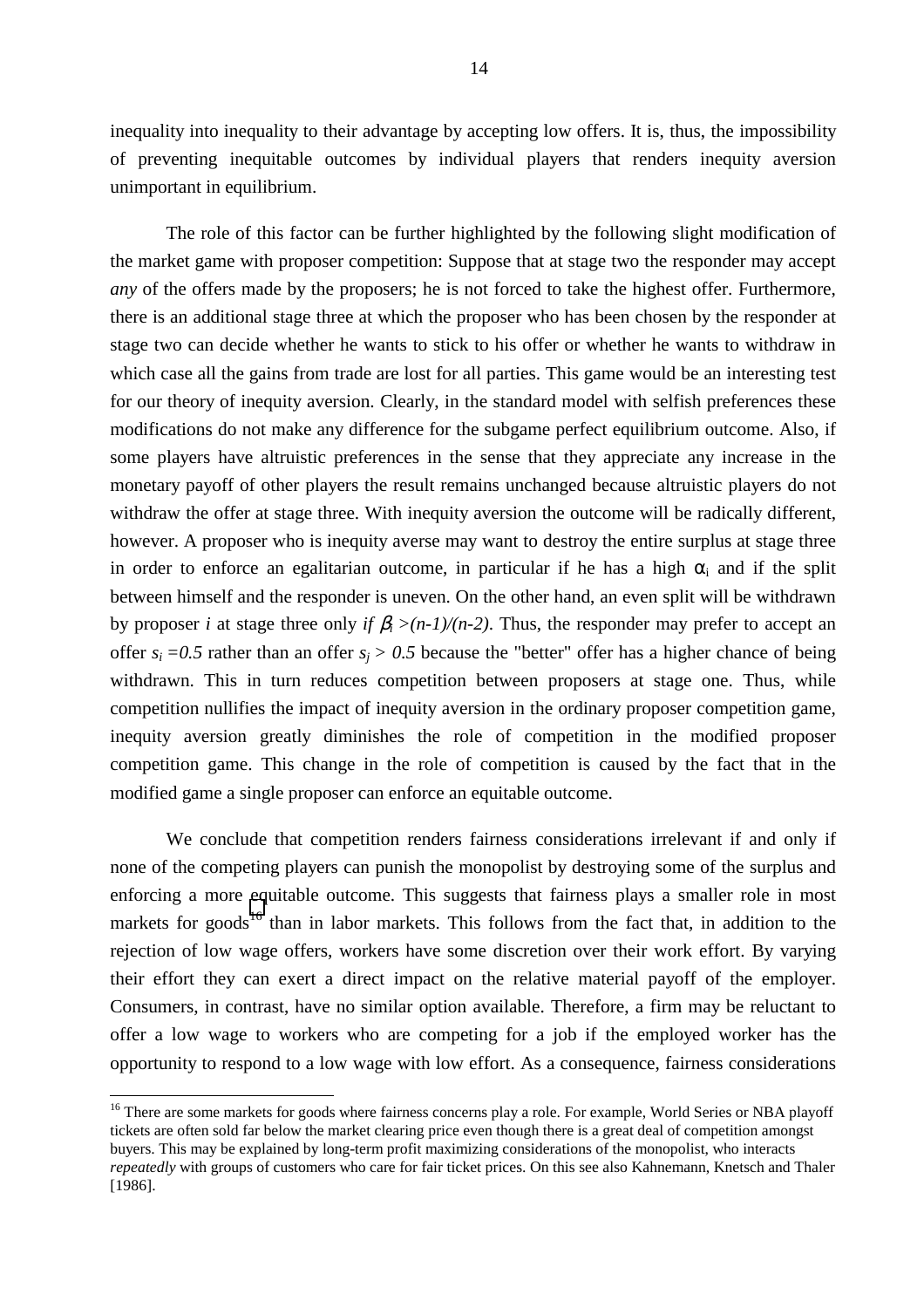may well give rise to wage rigidity and involuntary unemployment.<sup>17</sup>

<sup>&</sup>lt;sup>17</sup> Experimental evidence for this is provided by Fehr, Kirchsteiger and Riedl [1993] and Fehr and Falk [forthcoming]. We deal with these games in more detail in Section VI.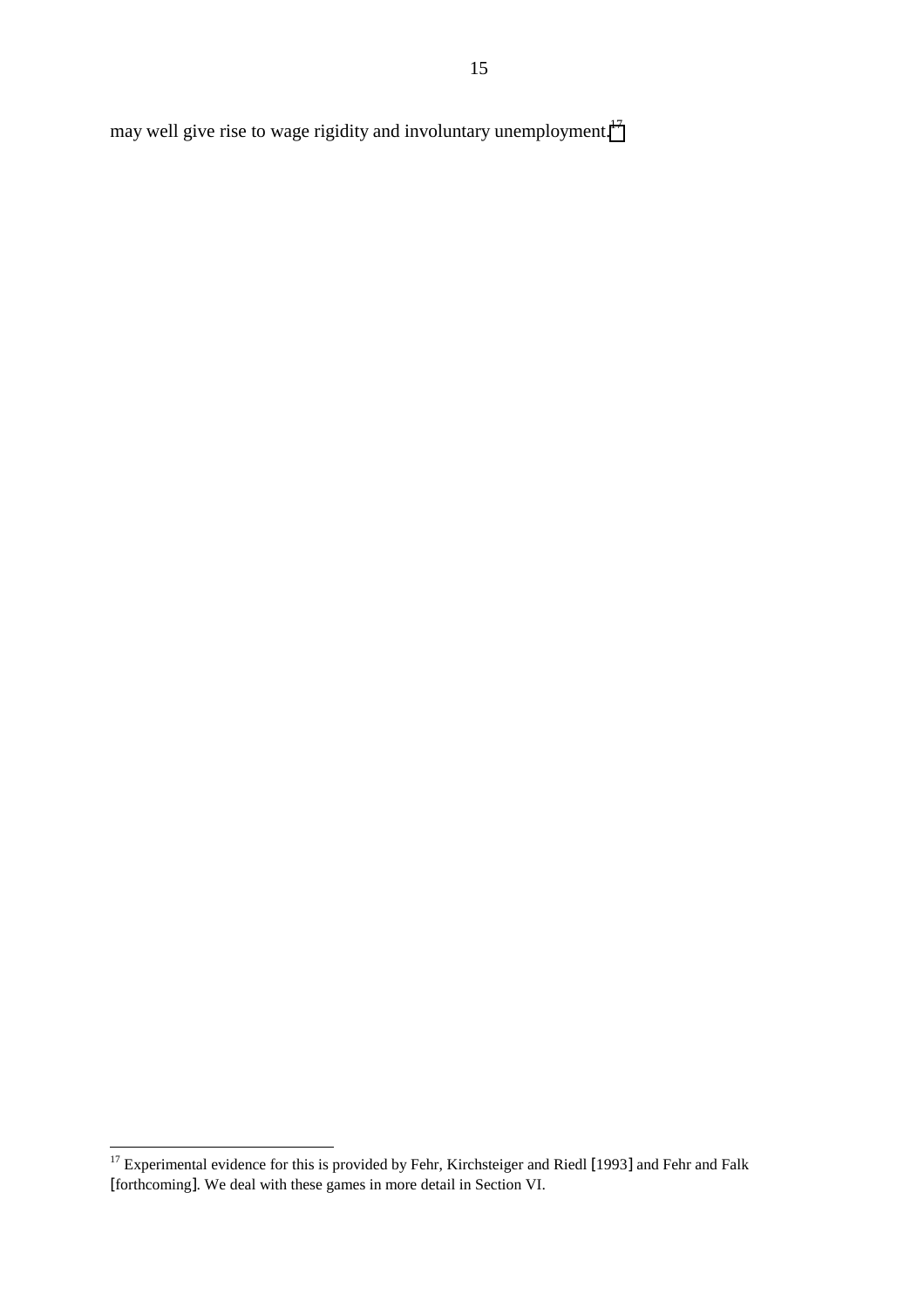#### **IV. COOPERATION AND RETALIATION - COOPERATION GAMES**

In the previous section we have shown that our model can account for the relatively "fair" outcomes in the bilateral ultimatum game as well as for the rather "unfair" or "competitive" outcomes in games with proposer or responder competition. In this section we investigate the conditions under which cooperation can flourish in the presence of inequity aversion. We show that inequity aversion improves the prospects for voluntary cooperation relative to the predictions of the standard model. In particular, we show that there is an interesting class of conditions under which the selfish model predicts complete defection while in our model there exist equilibria in which everybody cooperates fully. But, there are also other cases where the predictions of our model coincide with the predictions of the standard model.

We start with the following public good game. There are  $n \geq 2$  players who decide simultaneously on their contribution levels  $g_i \in [0, y]$ *, i* $\in \{1, ..., n\}$ , to the public good. Each player has an endowment of *y*. The monetary payoff of player *i* is given by

(11) 
$$
x_i(g_1,...,g_n) = y \cdot g_i + a \sum_{j=1}^n g_j, \quad 1/n < a < 1,
$$

where *a* denotes the constant marginal return to the public good  $G = \sum_{j=1}^{n} g_j$  $\sum_{i=1}^{n} g_i$ . Since *a* < *l*, a marginal investment into *G* causes a monetary loss of  $(1-a)$ , i.e., the dominant strategy of a completely selfish player is to choose  $g_i = 0$ . Thus, the standard model predicts  $g_i = 0$  for all  $i \in \{1,...,n\}$ . However, since  $a > 1/n$ , the aggregate monetary payoff is maximized if each player chooses  $g_i = y$ .

Consider now a slightly different public good game that consists of two stages. At stage 1 the game is identical to the previous game. At stage 2 each player *i* is informed about the contribution vector  $(g_1,...,g_n)$  and can simultaneously impose a punishment on the other players, i.e., player *i* chooses a punishment vector  $p_i = (p_{i1},...,p_{in})$  where  $p_{ij} \ge 0$  denotes the punishment player *i* imposes on player *j*. The cost of this punishment to player *i* is given by  $c \sum_{j=1}^{n} p_{ij}$  $\sum_{ij}^{n} p_{ij}$ , 0<c<1.

Player *i* may, however, also be punished by the other players which generates an income loss to *i* of  $\sum_{j=1}^{\infty} p_{ji}$  $\sum_{i=1}^{n} p_{i}$ . Thus, the monetary payoff of player *i* is given by

(12) 
$$
x_i(g_1,...g_n, p_1,...,p_n) = y - g_i + a \sum_{j=1}^n g_j - \sum_{j=1}^n p_{ji} - c \sum_{j=1}^n p_{ij},
$$

What does the standard model predict for the two-stage game? Since punishments are costly players' dominant strategy at stage two is to not punish. Therefore, if selfishness and rationality are common knowledge, each player knows that the second stage is completely irrelevant. As a consequence, players have exactly the same incentives at stage 1 as they have in the one-stage game without punishments, i.e., each player's optimal strategy is still given by  $g_i =$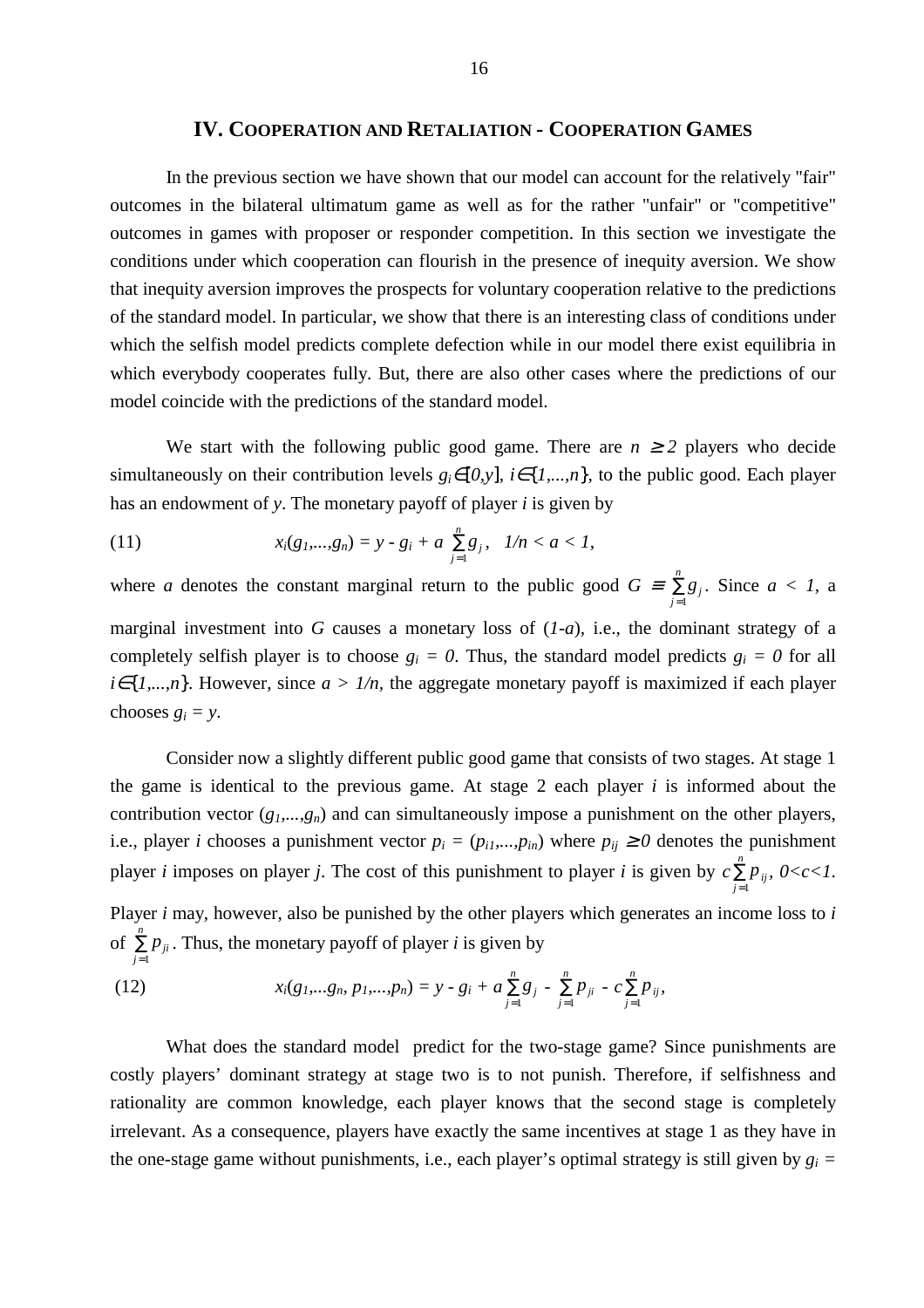*0.* To what extent are these predictions of the standard model consistent with the data from public good experiments. For the one-stage-game there are, fortunately, a large number of experimental studies (see Table II). They investigate the contribution behavior of subjects under a wide variety of conditions. In Table II we concentrate on the behavior of subjects in the final period only since we want to exclude the possibility of repeated games effects. Furthermore, in the final period we have more confidence that the players fully understand the game that is being played.18

The striking fact revealed by Table II is that in the final period of n-person cooperation games ( $n > 3$ ) without punishment the vast majority of subjects plays the equilibrium strategy of complete free-riding. If we average over all studies 73 percent of all subjects choose  $g_i = 0$  in the final period. It is also worth mentioning that in addition to those subjects who play *exactly* the equilibrium strategy there is very often a nonnegligible fraction of subjects who play "close" to the equilibrium. In view of the facts presented in Table II it seems fair to say that the standard model "approximates" the choices of a big majority of subjects rather well. However, if we turn to the public good game with punishment there emerges a radically different picture although the standard model predicts the same outcome as in the one-stage game. Figure 2 shows the distribution of contributions in the final period of the two-stage game conducted by Fehr and Gächter [1996]. Note that the *same subjects* generated the distribution in the game without and in the game with punishment. Whereas in the game without punishment most subjects play close to complete defection a strikingly large fraction of roughly 80 percent cooperates *fully* in the game with punishment.<sup>19</sup> Fehr and Gächter report that the vast majority of punishments is imposed by cooperators on the defectors and that lower contribution levels are associated with higher received punishments. Thus, defectors do not gain from free-riding because they are being punished.

#### **Insert Table II here**

#### **Insert Figure 2 here**

The behavior in the game with punishment represents an unambiguous rejection of the standard model. This raises the question whether our model is capable of explaining both the

l

 $18$  This point is discussed in more detail in Section V. Note that in some of the studies summarized in Table II the group composition was the same for all T periods (partner condition). In others the group composition randomly changed from period to period (stranger condition). However, in the last period subjects in the partner condition play also a true one-shot public goods game. Therefore, Table II presents the behavior from stranger as well as from partner experiments.

<sup>&</sup>lt;sup>19</sup> Subjects in the Fehr and Gächter study participated in both conditions, i.e. in the game with punishment *and* in the game without punishment. The parameter values for *a* and *n* in this experiment are  $a=0.4$  and  $n=4$ . It is interesting to note that contributions are significantly higher in the two-stage game already in period one. Moreover, in the onestage game cooperation strongly decreases over time whereas in the two-stage game cooperation quickly converges to the high levels observed in period ten.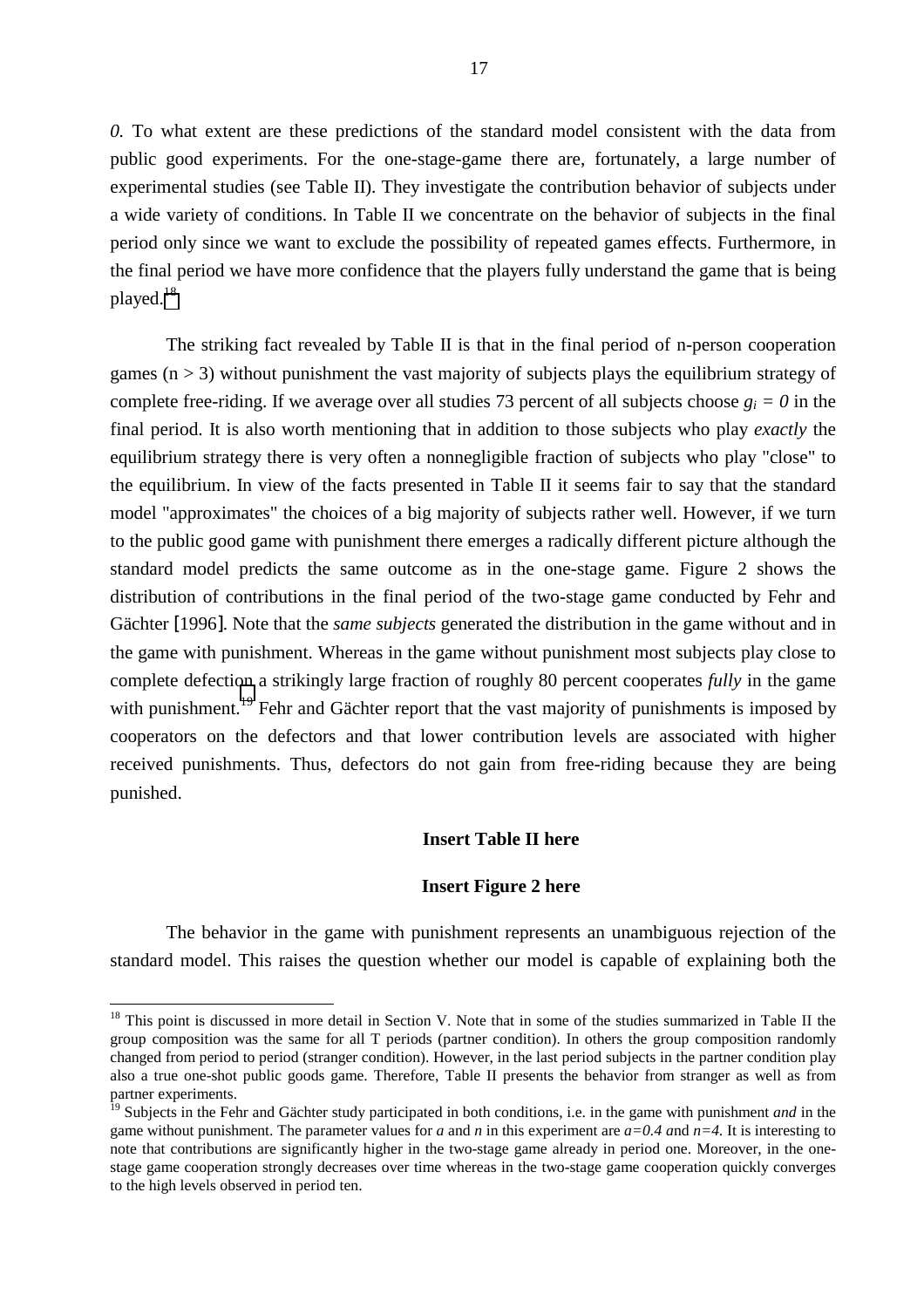evidence of the one-stage public good game and of the public good game with punishment. Consider the one-stage public good game first. The prediction of our model is summarized in the following proposition:

PROPOSITION 4.

- (a) If  $a+\beta_i < 1$  for player *i*, then it is a dominant strategy for that player to choose  $g_i = 0$ .
- (b) Let *k* denote the number of players with  $a+\beta_i < 1$ ,  $0 \le k \le n$ . If  $k/(n-1) > a/2$ , then there is a unique equilibrium with  $g_i = 0$  for all  $i \in \{1, ..., n\}$ .
- (c) If  $k/(n-1) < (a+\beta_i-1)/(\alpha_i+\beta_i)$  for all players  $i \in \{1, ..., n\}$  with  $a+\beta_i > 1$ , then there do exist other equilibria with positive contribution levels. In these equilibria all k players with  $a+\beta$ <sup>*i*</sup> *< 1* must choose *gi=0* while all other players contribute *gj = g*<sup>∈</sup> [*0,y*]*.* Note further that  $(a+\beta_i-1)/(\alpha_i+\beta_i) < a/2.$

The formal proof of Proposition 4 is relegated to the Appendix. To see the basic intuition for the above results consider a player with  $a+\beta_i < 1$ . By spending one Dollar on the public good he earns *a* Dollars in monetary terms. In addition he may get a non-pecuniary benefit of at most β*<sup>i</sup>* Dollars from reducing inequality. Therefore, since *a+*β*i<1* for this player, it is a dominant strategy for him to contribute nothing. Part (b) of the proposition says that if the fraction of subjects, for whom  $g_i=0$  is a dominant strategy, is sufficiently high, there is a unique equilibrium in which nobody contributes. The reason is that if there are only a few players with  $a+\beta_i > 1$ , they would suffer too much from the disadvantageous inequality caused by the free-riders. The proof of the proposition shows that if a potential contributor knows that the number of free riders, *k*, is larger than  $a(n-1)/2$ , then he will not contribute either. The last part of the proposition shows that if there are sufficiently many players with  $a+\beta$ *i* >1, they can sustain cooperation among themselves even if the other players do not contribute. This requires, however, that the contributors are not too upset about the disadvantageous inequality towards the free riders. Note that the condition  $k(n-1) < (a+\beta_i-1)/(\alpha_i+\beta_i)$  is less likely to be met as  $\alpha_i$  goes up. To put it differently: The greater the aversion against being the sucker the more difficult it is to sustain cooperation in the one-stage game. We will see below that the opposite holds true in the twostage game.

Note that in almost all experiments considered in Table II *a*≤*1/2*. Thus, if the fraction of players with  $a+\beta_i < 1$  is larger than  $1/4$ , then there is no equilibrium with positive contribution levels. This is consistent with the very low contribution levels that have been observed in these experiments. Finally, it is worthwhile to mention that the prospects for cooperation are weakly increasing with the marginal return *a*.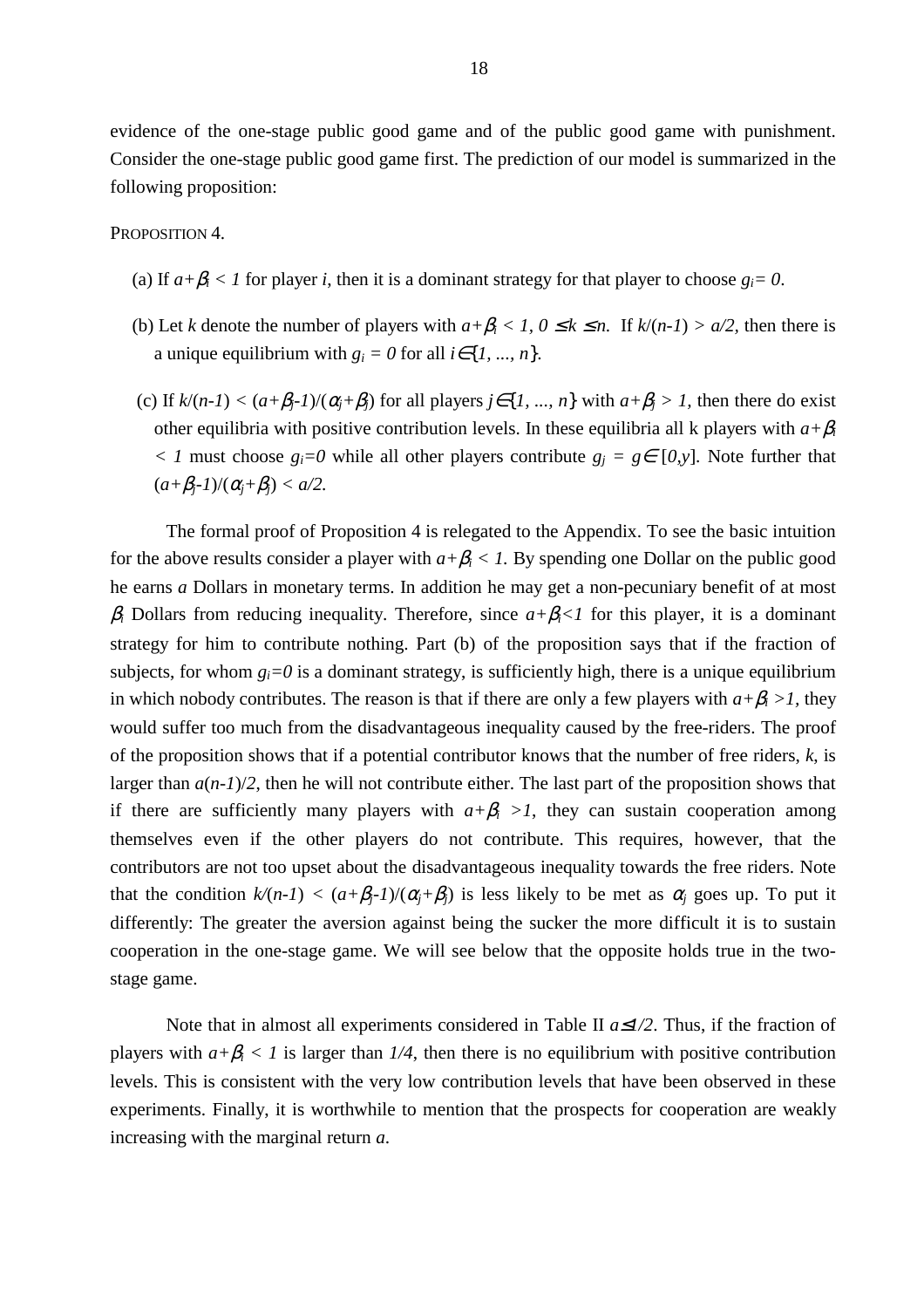Consider now the public good game with punishment. To what extent is our model capable of accounting for the very high cooperation in the public good game with punishment. In the context of our model the crucial point is that free-riding generates a material payoff advantage relative to those who cooperate. Since  $c < 1$ , cooperators can reduce this payoff disadvantage by punishing the free-riders. Therefore, if those who cooperate are sufficiently upset by the inequality to their disadvantage, i.e., if they have sufficiently high  $\alpha$ 's, then they are willing to punish the defectors even though this is costly to themselves. Thus, the threat to punish free-riders may be credible, which may induce potential defectors to contribute at the first stage of the game. This is made precise in the following proposition.

PROPOSITION 5. Suppose that there is a group of *n'* "conditionally cooperative enforcers",  $1 \le n'$ 

 $\leq n$ , with preferences that obey  $a + \beta_i \geq 1$  and

(13) 
$$
c < \frac{\alpha_i}{(n-1)(1+\alpha_i) - (n'-1)(\alpha_i+\beta_i)} \quad \text{for all } i \in \{1,...,n'\}\,,
$$

whereas all other players do not care about inequality, i.e.  $\alpha_i = \beta_i = 0$  for  $i \in \{n'+1,\dots,n\}$ . Then the following strategies, that describe the players' behavior on and off the equilibrium path, form a subgame perfect equilibrium:

- In the first stage each player contributes  $g_i = g \in [0, y]$
- If each player does so there are no punishments in the second stage. If one of the players  $i \in \{n'+1,\dots,n\}$  deviates and chooses  $g_i < g$ , then each enforcer  $j \in \{1, \dots, n\}$  $n'$ } chooses  $p_{ji} = (g - g_i)/(n' - c)$  while all other players do not punish. If one of the "conditionally cooperative enforcers" chooses  $g_i < g$ , or if any player chooses  $g_i > g$ , or if more than one player deviated from *g*, then one Nash-equilibrium of the punishment game is being played.

#### *Proof:* See Appendix.

Proposition 5 shows that full cooperation, as observed in the experiments by Fehr and Gächter [1996], can be sustained as an equilibrium outcome if there is a group of *n'* "conditionally cooperative enforcers". In fact, one such enforcer may be enough  $(n'=1)$  if his preferences satisfy  $c < \alpha_i/(n-1)(1+\alpha_i)$  and  $a+\beta_i \ge 1$ , i.e., if there is one person who is sufficiently concerned about inequality. To see how the equilibrium works consider such a "conditionally cooperative enforcer". For him  $a+\beta_i \geq 1$ , so he is happy to cooperate if *all others cooperate as well* (this is why he is called "conditionally cooperative"). In addition, condition (13) makes sure that he cares sufficiently about inequality to his disadvantage. Thus he can credibly threaten to punish a defector (this is why he is called "enforcer"). Note that condition (13) is less demanding if *n'* or  $\alpha$ <sub>i</sub> increases. The punishment is constructed such that the defector gets the same monetary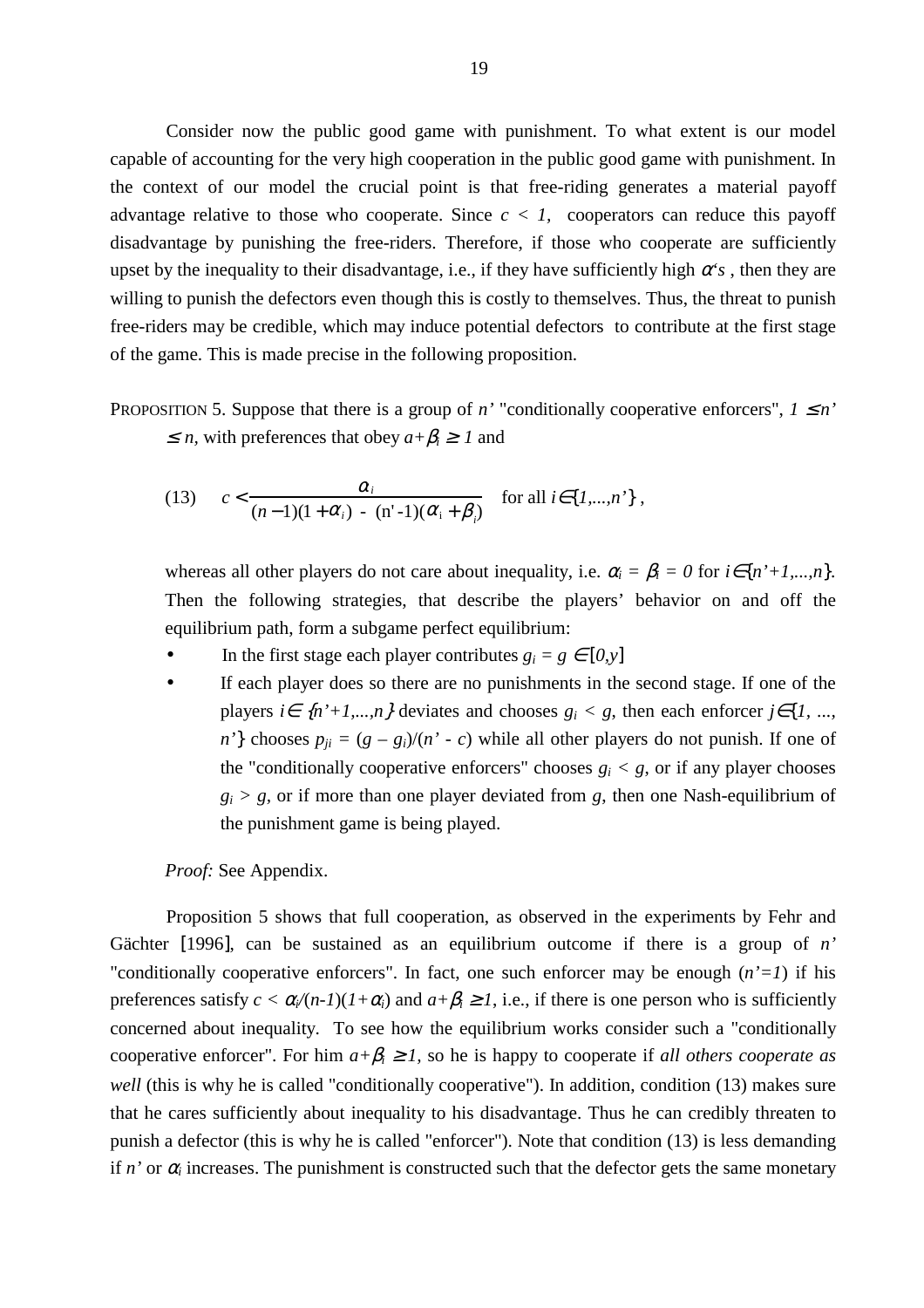payoff as the enforcers. Since this is less than what a defector would have received if he had chosen  $g_i = g$ , a deviation is not profitable.

If the conditions of Proposition 5 are met, then there exists a continuum of equilibrium outcomes. This continuum includes the "good equilibrium" with maximum contributions but also the "bad equilibrium" where nobody contributes to the public good. In our view there is, however, a reasonable refinement argument that rules out "bad" equilibria with low contributions. To see this note that the equilibrium with the highest possible contribution level*,*  $g_i=g=y$  for all  $i\in\{1,...,n\}$ , is the unique symmetric and efficient outcome. Since it is symmetric it yields the same payoff for all players. Hence, this equilibrium is a natural focal point which serves as a coordination device even if the subjects choose their strategies independently.

Comparing Propositions 4 and 5, it is easy to see that the prospects for cooperation are greatly improved if there is an opportunity to punish defectors. Without punishments all players with  $a+\beta_i < 1$  will never contribute. Players with  $a+\beta_i > 1$  may contribute only if they care enough about inequality to their advantage but not *too much* about disadvantageous inequality. On the other hand, with punishments *all* players will contribute if there is a (small) group of "conditionally cooperative enforcers". The more these enforcers care about disadvantageous inequality the more they are prepared to punish defectors which makes it easier to sustain cooperation. In fact, one person with a sufficiently high  $\alpha_i$  is already enough to enforce efficient contributions by all other players.

Before we turn to the next section we would like to point out an implication of our model for the Prisoner's Dilemma (PD). Note that the simultaneous PD is just a special case of the public good game without punishment for  $n = 2$  and  $g_i \in \{0, y\}$ ,  $i = 1, 2$ . Therefore, Proposition 4 applies, i. e., cooperation is an equilibrium if *both* players meet the condition  $a+\beta_i > 1$ . Yet, if only one player meets this condition defection of both players is the unique equilibrium. In contrast, in a sequentially played PD a purely selfish first mover has an incentive to contribute if he faces a second mover who meets  $a+\beta_i > 1$ . This is so because the second mover will respond cooperatively to a cooperative first move while he defects if the first mover defects. Thus, due to the reciprocal behavior of inequity averse second movers cooperation rates among first movers in sequentially played PD's are predicted to be higher than cooperation rates in simultaneous PD's. There is fairly strong evidence in favor of this prediction. Watabe et al. [1996] and Hayashi et el. [1998] show that cooperation rates among first movers in sequential PD's are indeed much higher and that reciprocal cooperation of second movers is very frequent.

#### **V. PREDICTIONS ACROSS GAMES**

In this section we examine whether the distribution of parameters that is consistent with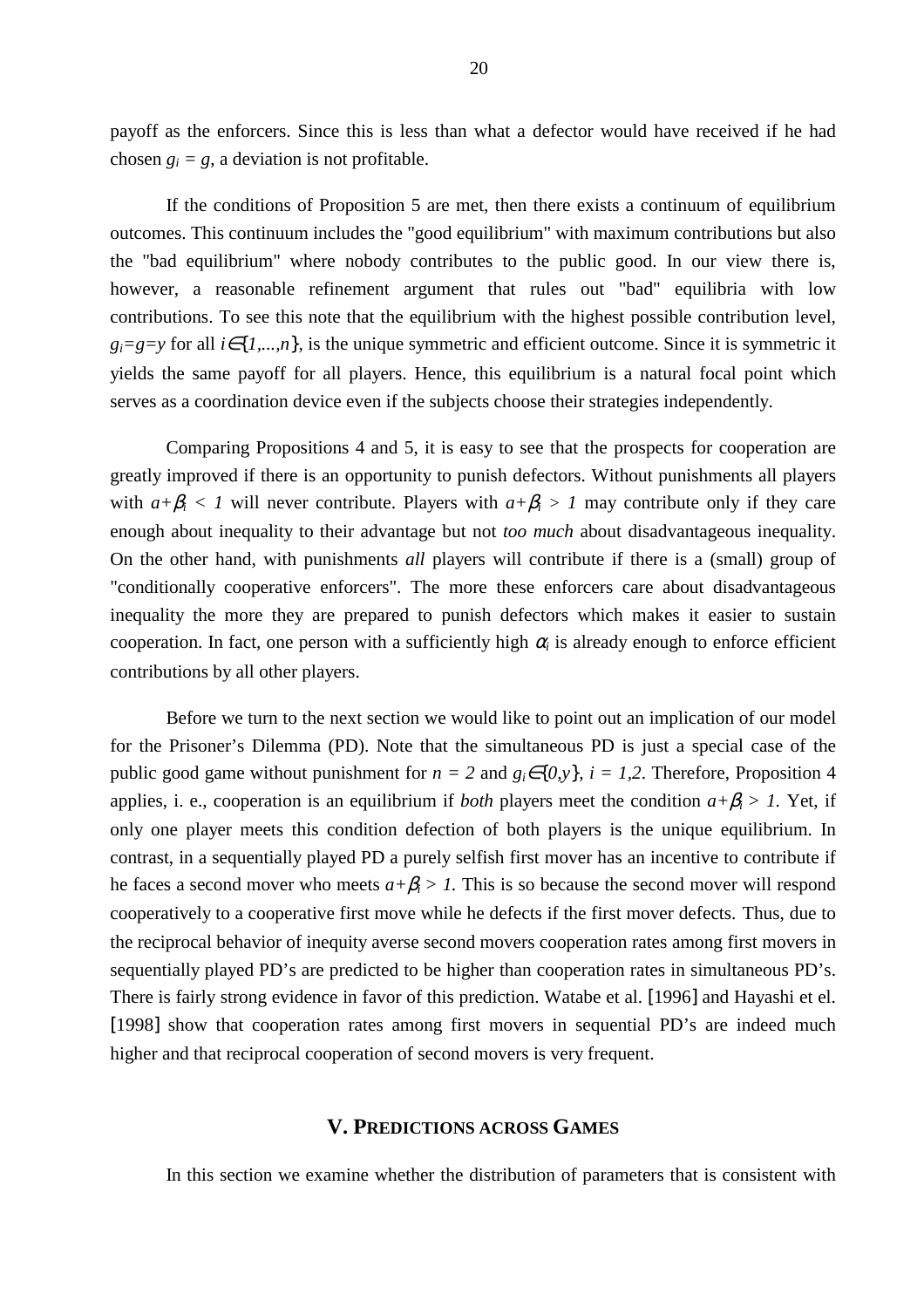experimental observations in the ultimatum game is consistent with the experimental evidence from the other games. It is not our aim here to show that our theory is consistent with 100 percent of the individual choices. The objective is rather to offer a first test for whether there is a chance that our theory is consistent with the *quantitative* evidence from different games. Admittedly, this test is rather crude. However, at the end of this section we make a number of predictions that are implied by our model and we suggest how these predictions can be tested rigorously with some new experiments.

In many of the experiments referred to in this section the subjects had to play several times the same game either with the same or with varying opponents. Whenever available, we take the data of the final period as the facts to be explained. There are two reasons for this choice. First, it is well known in experimental economics that in interactive situations one cannot expect the subjects to play an equilibrium in the first period already. Yet, if subjects have the opportunity to repeat their choices and to better understand the strategic interaction, then very often rather stable behavioral patterns, that may differ substantially from first-period-play, emerge. Second, if there is repeated interaction between the same opponents then there may be repeated games effects that come into play. These effects can be excluded if we look at the last period only.

Table III suggests a simple discrete distribution of  $\alpha_i$  and  $\beta_i$ . We have chosen this distribution because it is consistent with the large experimental evidence we have on the ultimatum game [see Table I above and Roth 1995]. Recall from Proposition 1 that for any given  $\alpha_i$ , there exists an acceptance threshold  $s'(\alpha_i) = \alpha_i/(1+2\alpha_i)$  such that player *i* accepts *s* if and only if  $s \geq s'(\alpha_i)$ . In all experiments there is a fraction of subjects that rejects offers even if they are very close to an equal split. Thus, we (conservatively) assume that 10 percent of the subjects have  $\alpha$ =4 which implies an acceptance threshold of s'=4/9=0.444. Another, typically much larger fraction of the population insists on getting at least one third of the surplus, which implies a value of α which is equal to one. These are at least 30 percent of the population. Note that they are prepared to give up one Dollar if this reduces the payoff of their opponent by two Dollars. Another, say, 30 percent of the subjects insists on getting at least one quarter, which implies  $\alpha$ =0.5. Finally, the remaining 30 percent of the subjects do not care very much about inequality and are happy to accept any positive offer  $(\alpha=0)$ *.* 

#### **Insert Table III here**

If a proposer does not know the parameter  $\alpha$  of his opponent but believes that the probability distribution over  $\alpha$  is given by Table III, then it is straightforward to compute his optimal offer as a function of his inequality parameter β. The optimal offer is given by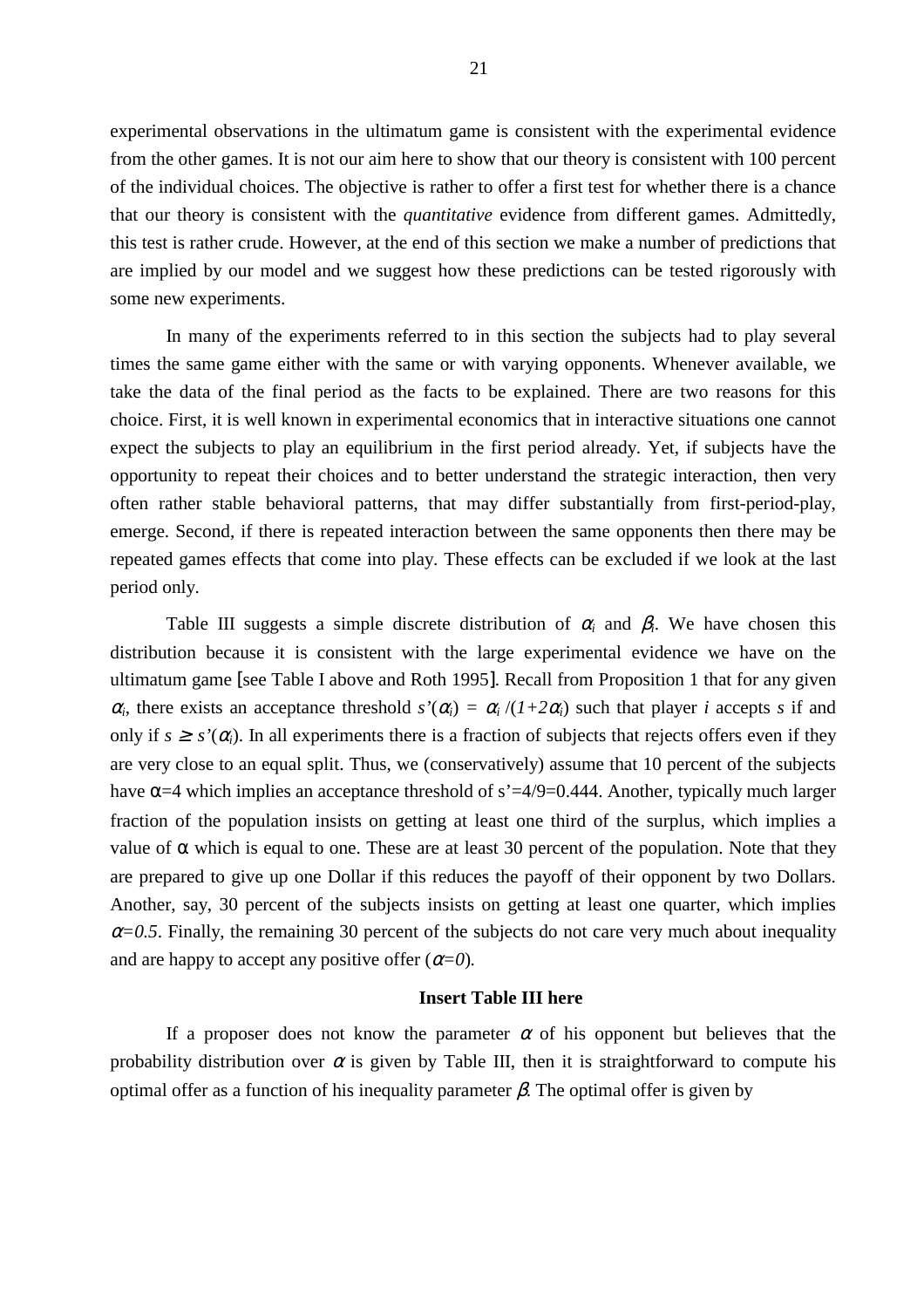(14) 
$$
s^*(\beta) = \begin{cases} 0.5 & \text{if } \beta_i > 0.5 \\ 0.4 & \text{if } 0.235 < \beta_i < 0.5 \\ 0.3 & \text{if } \beta_i < 0.235 \end{cases}
$$

Note that it is never optimal to offer less than one third of the surplus, even if the proposer is completely selfish. If we look at the actual offers made in the ultimatum game, there are roughly 40 percent of the subjects who suggest an equal split. Another 30 percent offer *s*∈[*0.4,0.5*), while 30 percent offer less than *0.4*. There are hardly any offers below *0.25*. This gives us the distribution of  $\beta$  in the population described in Table III.

Let us now see whether this distribution of preferences is consistent with the observed behavior in other games. Clearly, we have no problem to explain the evidence on market games with proposer competition. Any distribution of  $\alpha$  and  $\beta$  yields the competitive outcome which is observed by Roth et al. [1991] in all their experiments. Similarly, in the market game with responder competition, we know from Proposition 3 that if there is at least one responder who does not care about disadvantageous inequality (i.e.,  $\alpha_i = 0$ ), then there is a unique equilibrium outcome with  $s = 0$ . With five responders in the experiments by Güth, Marchand and Rulliere [1997] and with the distribution of types from Table III, the probability that there is at least one such player in each group is given by  $1{\text -}0.7^5 = 83$  percent. This is roughly consistent with the fact that 71 percent of the players accepted an offer of zero, and nine percent had an acceptance threshold of  $s' = 0.02$  in the final period.

Consider now the public good game. We know by Proposition 4 that cooperation can be sustained as an equilibrium outcome only if the number *k* of players with  $a+\beta_i < 1$  obeys  $k/(n-1) < a/2$ . Thus, our theory predicts that there is less cooperation the smaller *a* which is consistent with the empirical evidence of Isaac and Walker [1988] presented in Table II.<sup>20</sup> In a typical treatment  $a=0.5$  and  $n=4$ . Therefore, if all players believe that there is at least one player with  $a+\beta_i < 1$ , then there is a unique equilibrium with  $g_i=0$  for all players. Given the distribution of preferences of Table III, the probability that there are four players with  $\beta > 0.5$  is equal to 0.4<sup>4</sup> =2.56 percent. Hence, we should observe that, on average, almost all individuals fully defect. A similar result holds for most other experiments in Table II. Except for the Isaac and Walker experiments with  $n = 10$  a *single* player with  $a + \beta_i < 1$  is sufficient for the violation of the necessary condition for cooperation,  $k/(n-1) < a/2$ . Thus in all these experiments our theory predicts that randomly chosen groups are almost never capable of sustaining cooperation. Table 2 indicates that this is not quite the case although 73 percent of individuals choose indeed  $g_i=0$ . Thus, it seems fair to say that our model is consistent with the bulk of individual choices in this game.<sup>21</sup>

<sup>&</sup>lt;sup>20</sup> For a = 0.3 the rate of defection is substantially larger than for a = 0.75. The Issac and Walker experiments were explicitely designed to test for the effects of variations in a.

<sup>&</sup>lt;sup>21</sup> When judging the accuracy of the model one should also take into account that there is in general a significant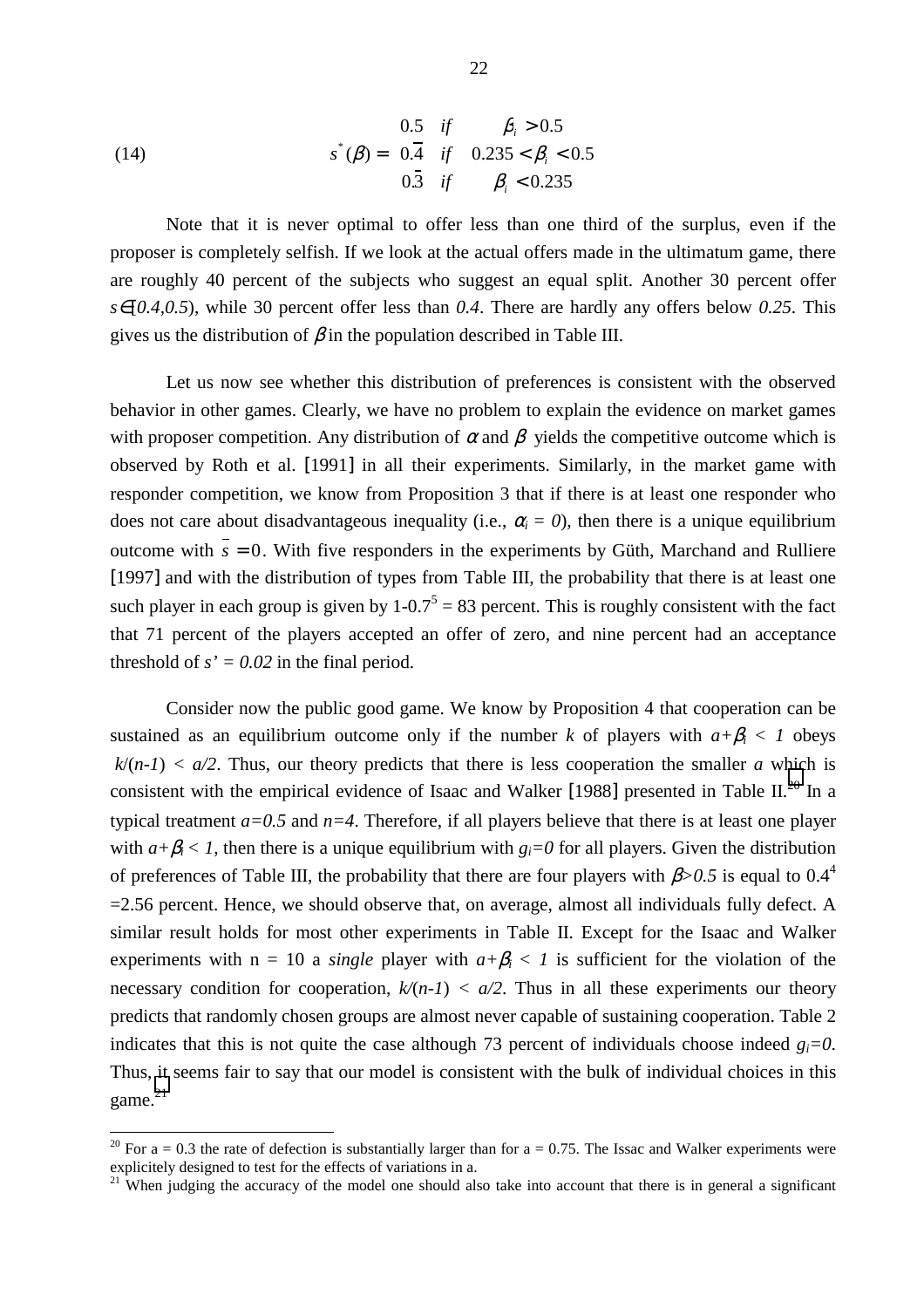Finally, the most interesting experiment from the perspective of our theory is the public good game with punishment. While in the game without punishment most subjects play close to complete defection, a strikingly large fraction of roughly 80 percent cooperates *fully* in the game with punishment. To what extent can our model explain this phenomenon? We know from Proposition 5 that cooperation can be sustained if there is a group of *n'* "conditionally cooperative enforcers" with preferences that satisfy (13) and  $a+\beta_i \geq 1$ . For example, if all four players believe that there is at least one player with  $\alpha_i \geq 1.5$  and  $\beta_i \geq 0.6$ , there is an equilibrium in which all four players contribute the maximum amount. As discussed in Section V, this equilibrium is a natural focal point. Since the computations of the probability that the conditions of Proposition 5 are met is a bit more cumbersome we have put them into the appendix. It turns out that for the preference distribution given in Table III the probability that a randomly drawn group of four players meets the conditions is 61.1 percent. Thus our model is roughly consistent with the experimental evidence of Fehr and Gächter.<sup>22</sup>

Clearly, the above computations provide only rough evidence in favor of our model. To rigorously test the model, additional experiments have to be run. We would like to suggest a few variants of the experiments discussed so far that would be particularly interesting:<sup>23</sup>

- $\triangle$  Our model predicts that under proposer competition two proposers are sufficient for  $s = 1$  to be the unique equilibrium outcome *irrespective of the players' preferences*. Thus, one could conduct the proposer competition game with two proposers that have proven to be very inequity averse in other games. This would constitute a particularly tough test of our model.
- ♦ Most public good games that have been conducted had symmetric payoffs. Our theory suggests that it will be more difficult to sustain cooperation if the game is asymmetric. For example, if the public good is more valuable to some of the players there will in general be a conflict between efficiency and equality. Our prediction is that if the game is sufficiently asymmetric it is impossible to sustain cooperation even if *a* is very large or if players can use punishments.
- ♦ It would be interesting to repeat the public good experiment with punishments for different values of *a*, *c* and *n*. Proposition 5 suggest that we should observe less cooperation if *a* goes down and if *c* goes up. The effect of an increase in the group size *n* is ambiguous, however. For any given player it becomes more difficult to satisfy condition (13) as *n* goes up. On the

fraction of the subjects that plays close to complete free-riding in the final round. A combination of our model with the view that human choice is characterised by a fundamental randomness [McKelvey and Palfrey 1995] may explain much of the remaining 25 percent of individual choices. This task is, however, left for future research.

 $22 \text{ h}$  in this context one has to take into account that the total number of available individual observations in the game with punishment is much smaller than for the game without punishment or for the ultimatum game. Future experiments will have to show whether the Fehr-Gächter results are the rule in the punishment game or whether they exhibit unusually high cooperation rates.

 $23$  We are grateful to a referee who suggested some of these tests.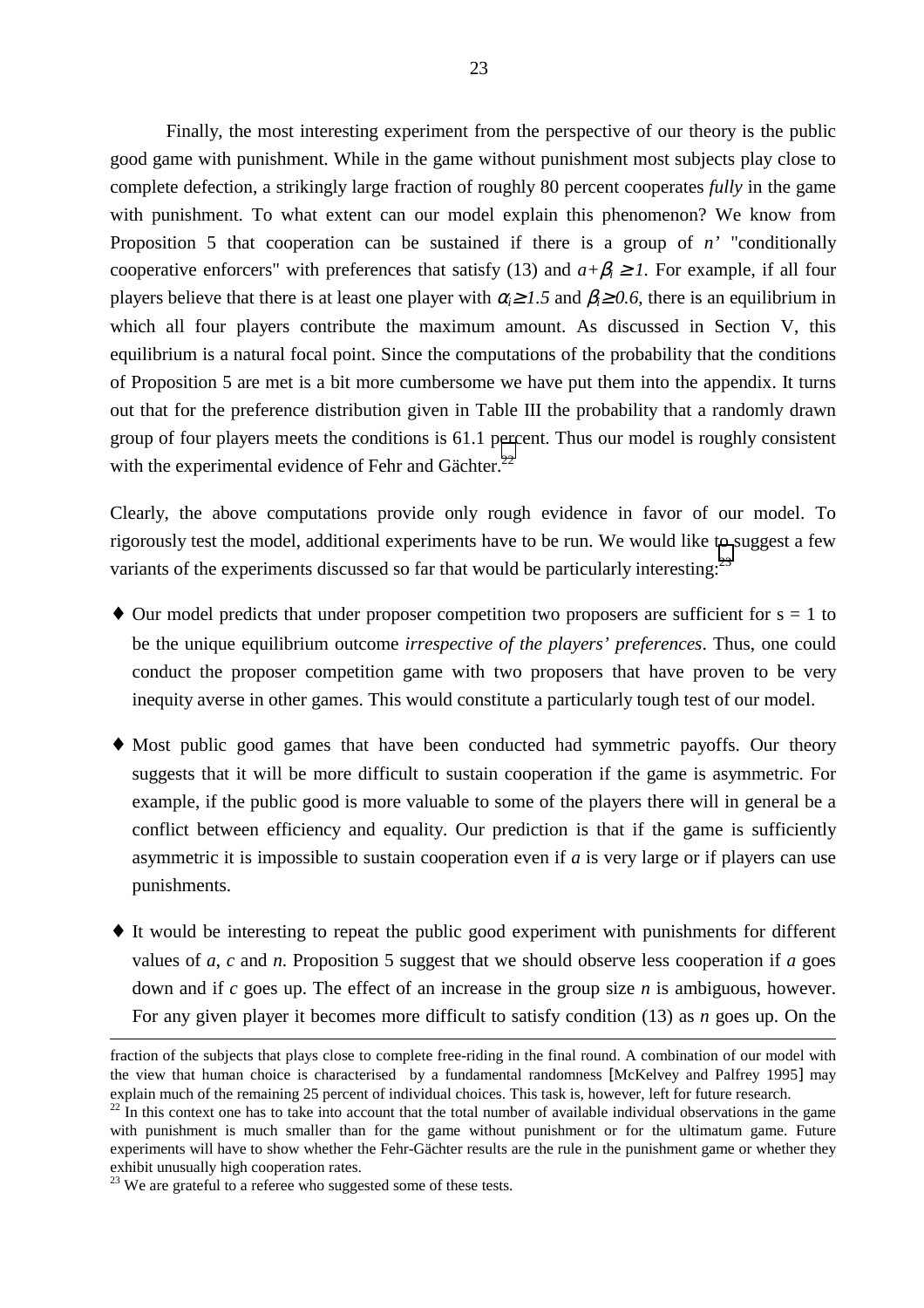other hand, the larger the group the higher is the probability that there is at least one person with a very high  $\alpha$ . Our conjecture is that a moderate change in the size of the group does not affect the amount of cooperation.

- ♦ One of the most interesting tests of our theory would be to do several different experiments with the same group of subjects. Our model predicts a cross-situation correlation in behavior. For example, the observations from one experiment could be used to estimate the parameters of the utility function of each individual. It would then be possible to test whether this individual's behavior in other games is consistent with his estimated utility function.
- ♦ In a similar fashion, one could screen subjects according to their behavior in one experiment before doing a public good experiment with punishments. If we group the subjects in this second experiment according to their observed inequality aversion, the prediction is that those groups with high inequality aversion will contribute while those with low inequality aversion will not.

#### **VI. DICTATOR AND GIFT EXCHANGE GAMES**

The preceding sections have shown that our very simple model of linear inequality aversion is consistent with the most important facts in ultimatum, market and cooperation games. One problem of our approach is, however, that it yields too extreme predictions in some other games, such as the "dictator game". The dictator game is a two person game in which only player 1, the "dictator", has to make a decision. Player 1 has to decide what share  $s \in [0,1]$  of a given amount of money to pass on to player 2. For a given share *s* monetary payoffs are given by  $x_1 = 1$ *- s* and *x2 = s*, respectively. Obviously, the standard model predicts *s = 0*. In contrast, in the experimental study of Forsythe et al. [1994] only about 20 percent of subjects chose  $s = 0$ , 60 percent chose  $0 < s < 0.5$ , and again roughly 20 percent chose  $s = 0.5$ . In the study of Andreoni and Miller [1995] the distribution of shares is again bimodal but puts more weight on the "extremes": Approximately 40 percent of the subjects gave  $s = 0$ , 20 percent gave  $0 < s < 0.5$ , and roughly 40 percent gave  $s = 0.5$ . Shares above  $s = 0.5$  were practically never observed.

Our model predicts that player 1 offers  $s = 0.5$  if  $\beta_1 > 0.5$  and  $s = 0$  if  $\beta_1 < 0.5$ . Thus we should observe *only* very "fair" or very "unfair" outcomes, a prediction that is clearly refuted by the data. However, there is a straightforward solution to this problem. We assumed that the inequity aversion is piecewise *linear.* The linearity assumption was imposed in order to keep our model as simple as possible. If we allow for a utility function that is concave in the amount of advantageous inequality, there is no problem to generate optimal offers that are in the interior of [*0,0.5*]*.*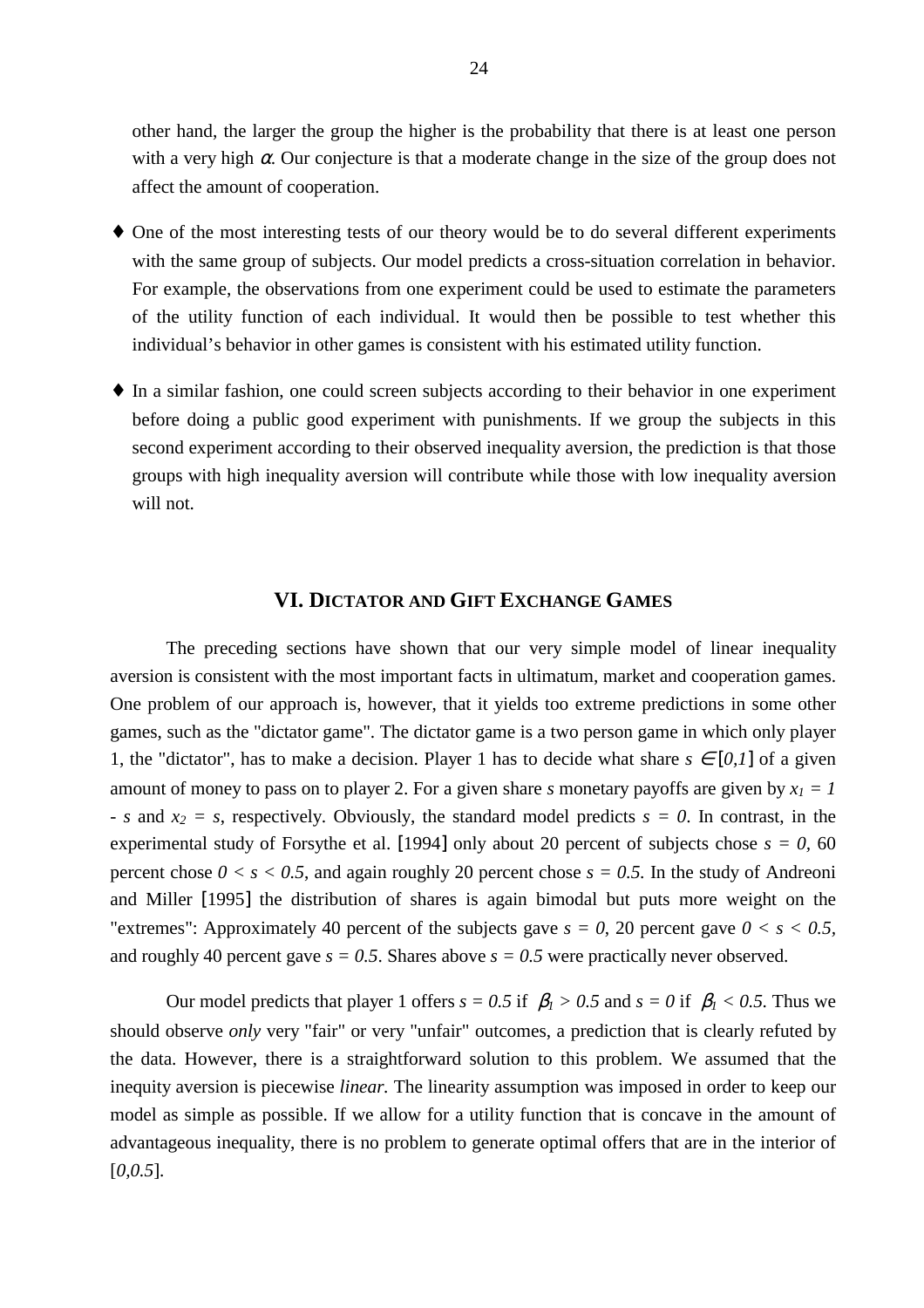It is important to note that non-linear inequity aversion does not affect the qualitative results in the other games we considered. This is straightforward in market games with proposer or responder competition. Recall that in the context of proposer competition there exists a unique equilibrium outcome in which the responder receives the whole gains from trade *irrespective of the prevailing amount of inequity aversion.* Thus, it also does not matter whether linear or nonlinear inequity aversion prevails. Likewise, under responder competition there is a unique equilibrium outcome in which the proposer receives the whole surplus if there is at least one responder who does not care about disadvantageous inequality. Obviously, this proposition holds irrespective of whether the inequity aversion of the other responders is linear or not. Similar arguments hold for public good games with and without punishment. Concerning the public good game with punishment, for example, the existence of *nonlinear* inequity aversion obviously does not invalidate the existence of an equilibrium with full cooperation. It only renders the condition for the existence of such an equilibrium, i.e., condition (13), slightly more complicated.

Another interesting game is the so-called trust- or gift exchange game [Fehr, Kirchsteiger and Riedl 1993; Berg, Dickhaut and McCabe 1995; Fehr, Gächter and Kirchsteiger 1997]. The common feature of trust- or gift exchange games is that they resemble a sequentially played PD with more than two actions for each player. In some experiments the gift exchange game has been embedded in a competitive experimental market. For example, a slightly simplified version of the experiment conducted by Fehr, Gächter and Kirchsteiger [1997] has the following structure. There is one experimental firm, which we denote as player 1, and which can make a wage offer *w* to the experimental workers. There are 2, ..., *n* workers who can simultaneously accept or reject *w*. Then a random draw selects with equal probability one of the accepting workers. Thereafter, the selected worker has to choose effort *e* from the interval [ $e$ ,  $\bar{e}$ ],  $0 < e <$  $\overline{e}$ . In case that all workers reject *w* all players receive nothing. In case of acceptance the firm receives  $x_f = v_e - w$  where *v* denotes the marginal product of effort. The worker receives  $x_w = w - w$ *c*(*e*) where *c*(*e*) denotes the effort costs and obeys  $c(\underline{e}) = c'(\underline{e}) = 0$  and  $c' > 0$ ,  $c'' > 0$  for  $e > 0$ *e*. Moreover,  $v > c'(\overline{e})$  so that  $e = \overline{e}$  is the efficient effort level. This game is essentially a market game with responder competition in which an accepting responder has to make an effort choice after he is selected.

If all players are pure money maximizers the prediction for this game is straightforward. Since the selected worker always chooses the minimum effort  $\epsilon$  the game collapses into a responder competition game with gains from trade equal to  $v \cdot \ell$ . In equilibrium the firm earns  $v \cdot \ell$ and  $w = 0$ . Yet, since  $v > c'(\overline{e})$  there exist many (*w, e*)-combinations that would make both the firm and the selected worker better off. In sharp contrast to this prediction, and also in sharp contrast to what is observed under responder competition *without* effort choices, firms offer substantial wages to the workers and wages do not decrease over time. Moreover, workers provide effort above *e\_* and there is a strong positive correlation between *w* and *e* .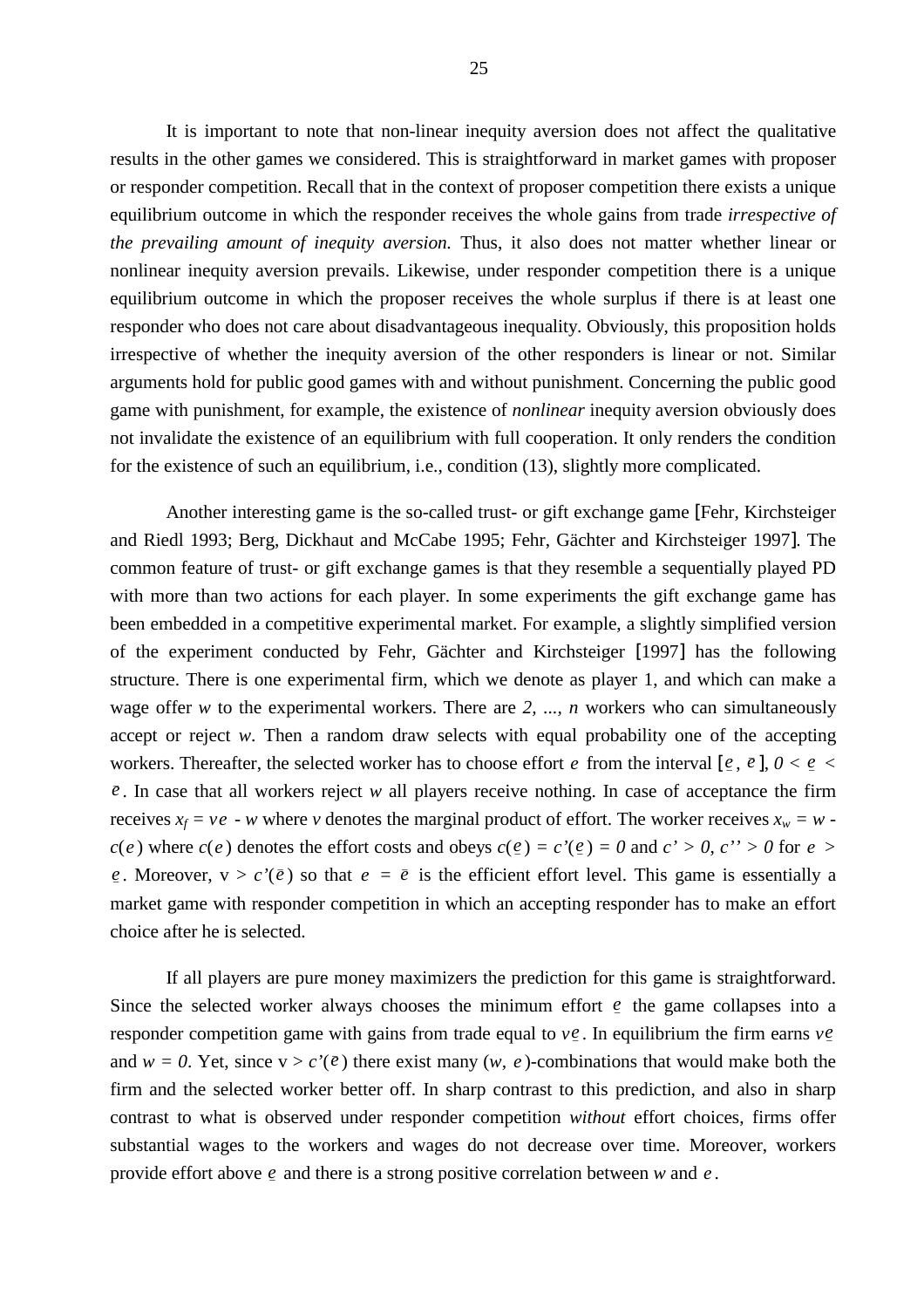To what extent can our model explain this outcome? Put differently, why is it the case that under responder competition *without* effort choice the responders' income converges towards the selfish solution, whereas under responder competition *with* effort choice, wages substantially above the selfish solution can be maintained. From the viewpoint of our model the key fact is that – by varying the effort choice – the randomly selected worker has the opportunity to affect the difference  $x_f - x_w$ . If the firm offers "low" wages such that  $x_f > x_w$  holds at any feasible effort level the selected worker will always choose the minimum effort. However, if the firm offers a "high" wage such that at  $\epsilon$  the inequality  $x_w > x_f$  holds, inequity averse workers with a sufficiently high  $\beta_i$  are willing to raise *e* above *e*. Moreover, in the presence of nonlinear inequity aversion higher wages will be associated with higher effort levels. The reason is that by raising the effort workers can move in the direction of more equitable outcomes. Thus, our model is capable of explaining the apparent wage rigidity observed in gift exchange games. Since the presence of inequity averse workers generates a positive correlation between wages and effort the firm does not gain by exploiting the competition among the workers. Instead, it has an incentive to pay efficiency wages above the competitive level.

#### **VII. EXTENSIONS AND POSSIBLE OBJECTIONS**

So far we ruled out the existence of subjects who like to be better off than others. This is unsatisfactory because subjects with  $\beta$ <sub>*i</sub>* < 0 clearly exist. Fortunately, however, such subjects</sub> have virtually no impact on equilibrium behavior in the games considered in this paper. To see this, suppose that a fraction of subjects with  $\beta_i = 0$  exhibits  $\beta_i < 0$  instead. This obviously does not change responders' behavior in the ultimatum game because for them only  $\alpha_i$  matters. It also does not change the proposer behavior in the complete information case because both proposers with  $\beta_i = 0$  and those with  $\beta_i < 0$  will make an offer that exactly matches the responder's acceptance threshold.<sup>24</sup> In the market game with proposer competition proposers with  $\beta_i < 0$  are even more willing to overbid a going share below  $s = 1$ , compared to subjects with  $\beta_i = 0$ , because by overbidding they gain a payoff advantage relative to the other proposers. Thus, Proposition 2 remains unchanged. Similar arguments apply to the case of responder competition (without effort choices) because a responder with  $\beta$ <sub>*i*</sub> < 0 is even more willing to underbid a positive share compared to a responder with  $\beta_i = 0$ . In the public good game without punishment all players with  $a+\beta_i < 1$  have a dominant strategy to contribute nothing. It does not matter whether these players exhibit a positive or a negative  $\beta_i$ . Finally, the existence of types with  $\beta_i$  < *0* also leaves Proposition 5 unchanged.<sup>25</sup> If there are sufficiently many conditionally cooperative

<sup>&</sup>lt;sup>24</sup> It may affect proposer behavior in the incomplete information case although the effect of a change in  $\beta_i$  is ambiguous. This ambiguity stems from the fact that the proposer's marginal expected utility of *s* may rise or fall if β*<sup>i</sup>* falls.

<sup>&</sup>lt;sup>25</sup> This holds true if, for those with a negative  $\beta_i$ , the abolute value of  $\beta_i$  is not too large. Otherwise defectors would have an incentive to punish the cooperators. A defector who imposes a punishment of one on a cooperator gains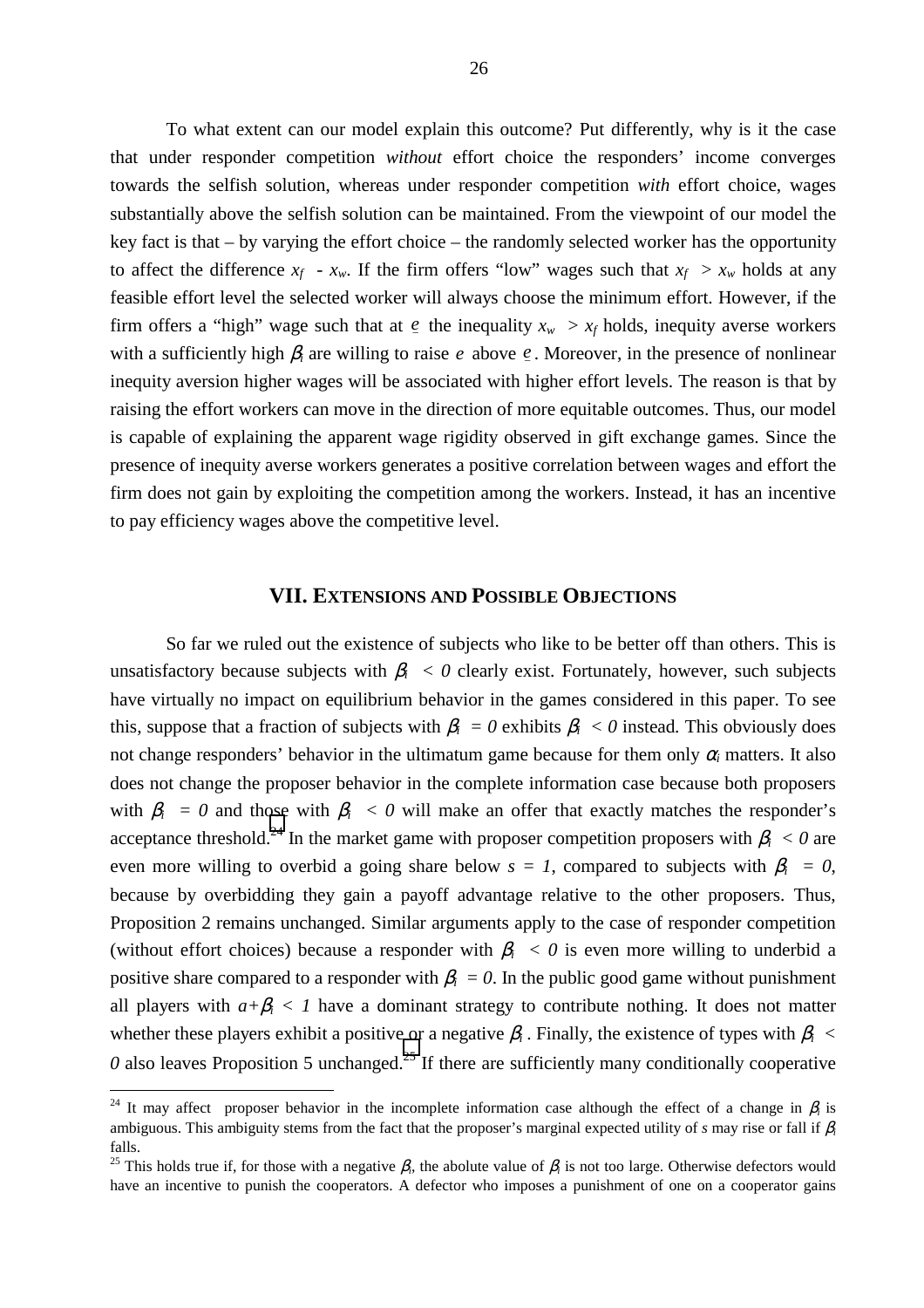enforcers it does not matter whether the remaining players have  $\beta_i < 0$  or not. Recall that according to Proposition 5 - strategies that discipline potential defectors make the enforcers and the defectors equally well off in material terms. Hence, a defector cannot gain a payoff advantage but is even worse off relative to a cooperating nonenforcer. These punishment strategies, therefore, are sufficient to discipline potential defectors irrespective of their  $\beta_i$ -values.

Another set of questions concerns the choice of the reference group. As argued in Section II, for many laboratory experiments our assumption that subjects compare themselves to all other subjects in the (usually relatively small) group is a natural starting point. However, we are aware of the possibility that this may not always be an appropriate assumption.<sup>26</sup> There may well be interactive structures in which some agents have a salient position which makes them natural reference agents. Moreover, the social context and the institutional environment in which interactions take place is likely to be important.<sup>27</sup> Bewley [1998], for example, reports that in non-unionized firms workers compare themselves exclusively with their firm and with other workers in their firm. This suggests that only within-firm social comparisons but not across-firm comparisons affect the wage setting process. This is likely to be different in unionized sectors because unions make across-firm and even across sector comparisons. Babcock, Wang, and Loewenstein [1996], for example, provide evidence that wage bargaining between teachers' unions and school boards is strongly affected by reference wages in other school districts.

An obvious limitation of our model is that it cannot explain the evolution of play over time in the experiments discussed. Instead, our examination aims at the explanation of the stable behavioral patterns that emerge in these experiments after several periods. It is clear, that a model that solely focuses on equilibrium behavior cannot explain the time path of play. This limitation of our model also precludes a rigorous analysis of the *short-run* impact of equity considerations.28 The empirical evidence suggests that equity considerations also have important short run effects. This is obvious in ultimatum games, public good games with punishment and gift exchange games where equity consideration lead to substantial deviations from the selfish solution in the short and in the long run. However, they also seem to play a short run role in

 $[-\beta$ <sup>i</sup>  $/(n-1)](1-c) > 0$  in nonpecuniary terms and has materaial costs of *c*. Thus, he is willing to punish if  $|\beta_i| \geq [c/(1-c)](n-l)$  holds. This means that only defectors with implausibly high absolute values of  $\beta_i$  are willing to punish. For example, for  $c = 0.5$  and  $n = 4$ ,  $|\beta_i| \ge 3$  is required. For  $c = 0.2$  and  $n = 4$ ,  $|\beta_i|$  still has to exceed 0.75.

 $26$  Bolton and Ockenfels [1997] develop a model similar to ours that differs in the choice of the reference payoff. In their model subjects compare themselves only to the average payoff of the group.

 $27$  A related issue is the impact of social context on a person's degree of inequity aversion. It seems likely that a person has a different degree of inequity aversion when interacting with a friend in personal matters than in a business transaction with a stranger. In fact evidence for this is provided by Loewenstein, Thompson and Bazerman [1989]. Note, however, that in all experiments considered above interaction took place among anonymous strangers in a neutrally framed context.

<sup>&</sup>lt;sup>28</sup> In the short-run minor changes in the (experimental) context can affect behavior. For example, there is evidence that subjects contribute more in a one-shot PD if it is called ..community game" than if it is called ..wall street game". Under the plausible assumption that the community frame triggers more optimistic beliefs about other subjects inequity aversion our model is consistent with this observation.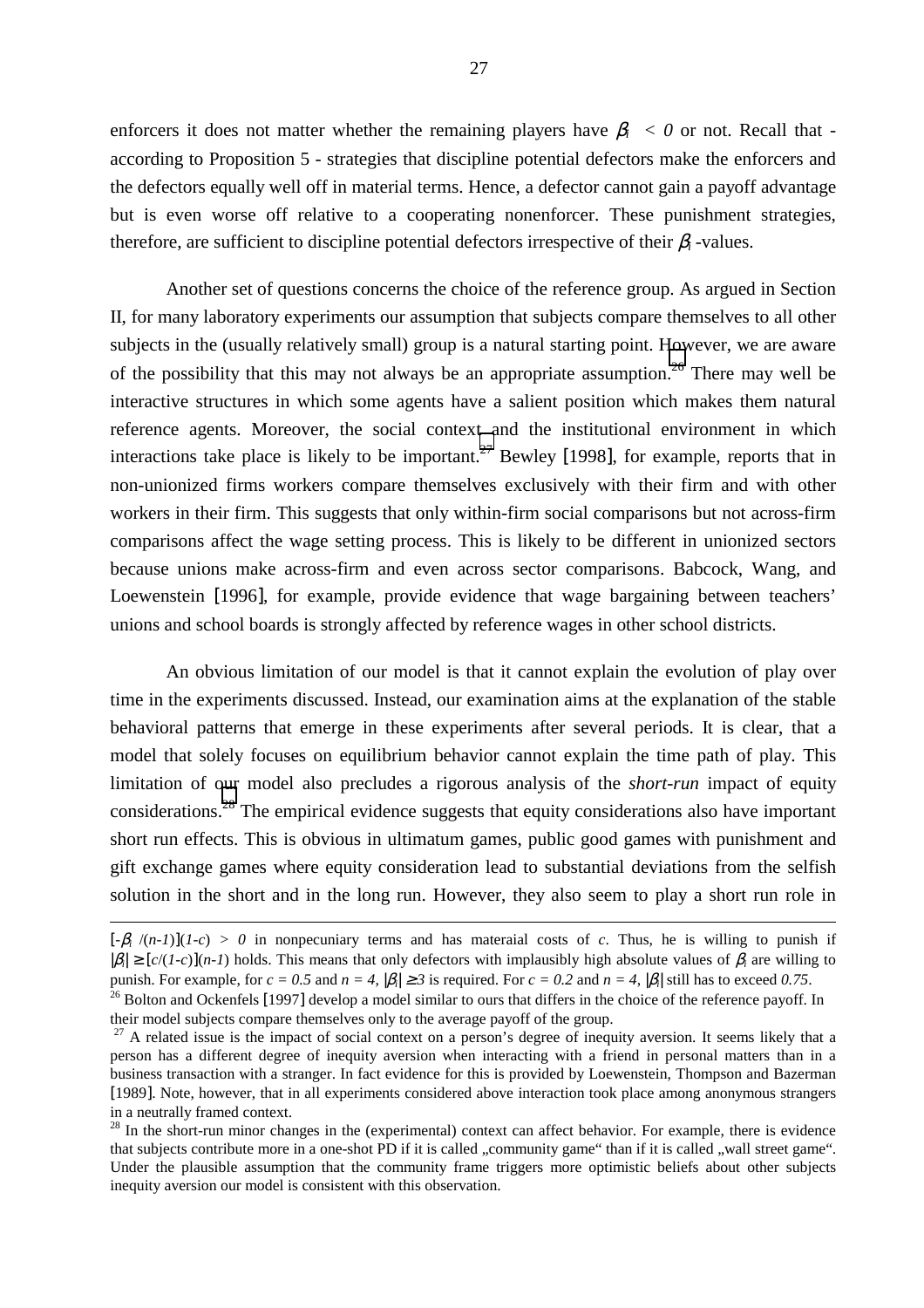<sup>&</sup>lt;sup>29</sup> Such short-run effects also are suggested by the results of Kahneman, Knetsch and Thaler [1986] and Franciosi et al. [1995]. Franciosi et al. show that - in a competitve experimental market (without effort choices) - equity considerations significantly retard the adjustment to the (selfish) equilibrium. Ultimately, however, they do not prevent full adjustment to the equilibrium. Note that the retardation effect suggests that *temporary* demand shocks (e. g., after a natural disaster) may have no impact on prices at all because the shock vanishes before competitive forces can overcome the fairness induced resistance to price changes.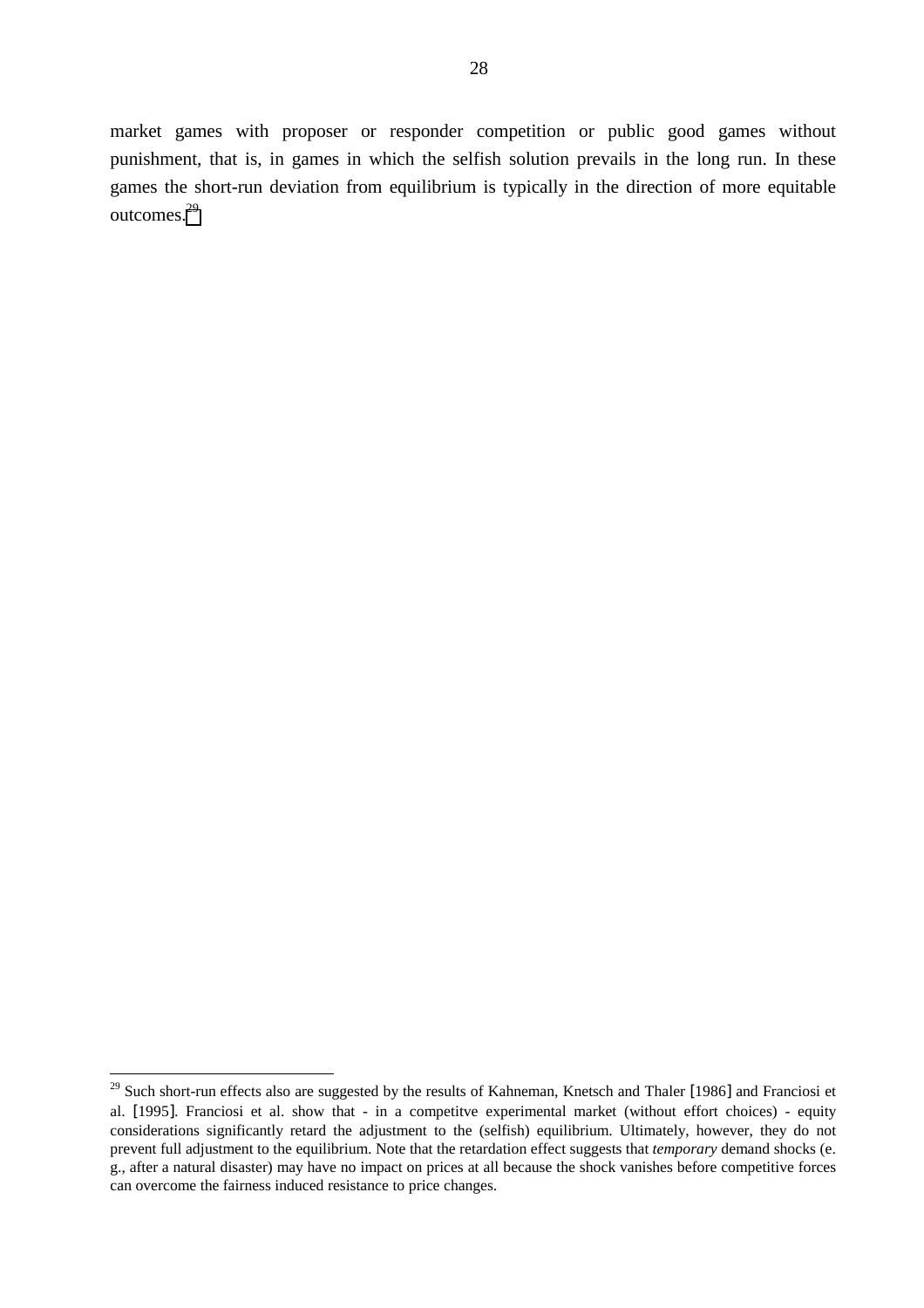#### **VIII. RELATED APPROACHES IN THE LITERATURE**

There are several alternative approaches that try to account for persistent deviations from the predictions of the self-interest model by assuming a different motivational structure. The approach pioneered by Rabin [1993] emphasizes the role of intentions as a source of reciprocal behavior. Rabin's approach has recently been extended in interesting ways by Falk and Fischbacher [1998] and Dufwenberg and Kirchsteiger [1998]. Andreoni and Miller [1995] is based on the assumption of altruistic motives. Another interesting approach is Levine [1997] who assumes that people are *either* spiteful *or* altruistic to various degrees. Finally, there is the approach by Bolton and Ockenfels [1997] that is, like our model, based on a kind of inequity aversion.

The theory of reciprocity as developed by Rabin rests on the idea that people are willing to reward fair intentions and to punish unfair intentions. As our approach Rabin's model is also based on the notion of equity: Player *j* perceives player *i*'s intention as unfair if player *i* chooses an action that gives *j* less than the equitable material payoff. The advantage of his model is that this disutility can be explicitly interpreted as arising from *j*'s judgement about *i*'s unfair intention. As a consequence, player *j*'s response to *i*'s action can be explicitly interpreted as arising from *j*'s desire to punish an unfair intention while our model does not explicitly suggest this interpretation of *j*'s response. On the other hand, disadvantages of Rabin's model are that it is restricted to two-person normal form games and that it gives counterintuitive predictions if it is applied to the normal form of sequential move games.<sup>30</sup>

The lack of explicit modeling of intentions in our model does, however, not imply that the model is incompatible with an intentions-based interpretation of reciprocal behavior. In our model reciprocal behavior is driven by the preference parameters  $\alpha_i$  and  $\beta_i$ . The model is silent as to why  $\alpha_i$  and  $\beta_i$  are positive. Whether these parameters are positive because individuals care directly for inequality or whether they infer intentions from actions that cause unequal outcomes is not modeled. Yet, this means that positive  $\alpha_i$ 's and  $\beta_i$ 's can be interpreted as a direct concern for equality as well as a reduced form concern for intentions. An intentions-based interpretation of our preference parameters is possible because bad or good intentions behind an action are, in general, inferred from the equity implications of the action. Therefore, people who have a desire to punish a bad intention behave as if they dislike being worse off relative to an equitable reference point and people who reward good intentions behave as if they dislike being better off

<sup>&</sup>lt;sup>30</sup> In the sequentially played Prisoner's Dilemma Rabin's model predicts that unconditional cooperation by the second mover is part of an equilibrium, i.e., the second mover cooperates even if the first mover defects. Moreover, conditional cooperation by the second mover is *not* part of an equilibrium. The data in Watabe et al. [1996] and Hayashi et al. [1998] show, however, that unconditional cooperation is virtually non-existent while conditional cooperation is the rule. Likewise, in the gift exchange game workers behave conditionally cooperative while unconditional cooperation is non-existent. The reciprocity approaches of Falk and Fischbacher [1998] and of Dufwenberg and Kirchsteiger [1998] do not share this disadvantage of Rabin's model.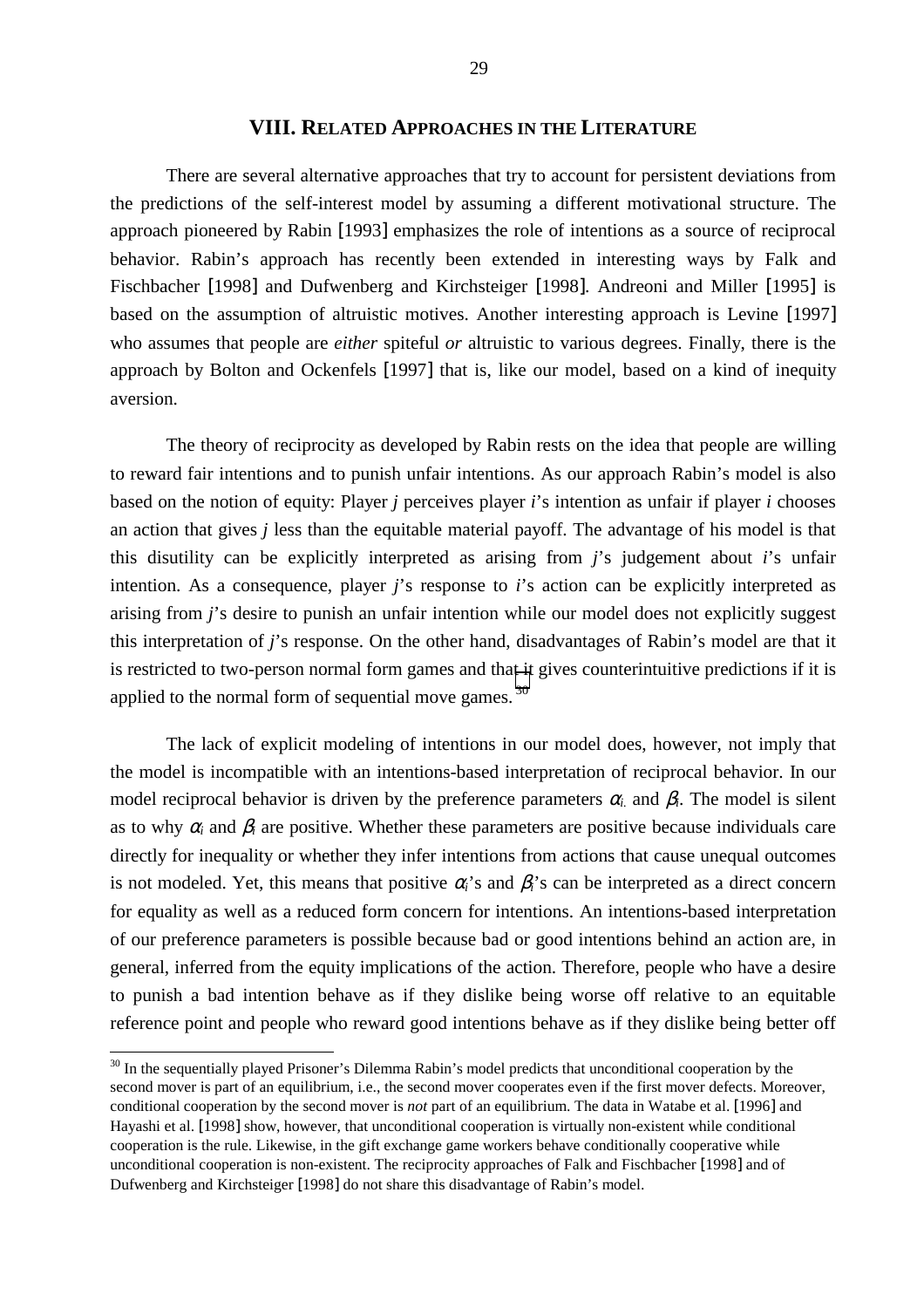relative to an equitable reference point. As a consequence, our preference parameters are compatible with the interpretation of intentions-driven reciprocity.

To illustrate this point further consider, e.g., an ultimatum game that is played under two different conditions [Blount 1995]:

- In the "random" condition the first mover's offer is determined by a random device. The responder knows how the offer is generated and that the proposer cannot be held responsible for it.
- In the "intention" condition the proposer makes the offer himself and the responder knows that this is the proposer's deliberate choice.

In the intention condition the responder may not only be directly concerned about inequity. He may also react to the fairness of the perceived intentions of the proposer. In contrast, in the random condition it is only the concern for pure equity that may affect the responder's behavior. In fact, Blount reports that there are responders who reject positive but unequal offers in both conditions. However, the acceptance threshold is significantly higher in the intention condition.31 Recall from Proposition 1 that there is a monotonic relationship between the acceptance threshold and the parameter  $\alpha_i$ . Thus, this result suggests that the preference parameters do not remain constant across random and intention condition. Yet, for all games played in the intention condition and, hence, for all games considered in the previous sections, the preference parameters should be constant across games.

Altruism is consistent with voluntary giving in dictator and public good games. It is, however, inconsistent with the rejection of offers in the ultimatum game and it cannot explain the huge behavioral differences between public good games with and without punishment. It also seems difficult to reconcile the extreme outcomes in market games with altruism. Levine's approach can explain extreme outcomes in market games as well as the evidence in the centipede game but it cannot explain positive giving in the dictator game. It also seems that Levine's approach has difficulties in explaining that the *same* subjects behave very non-cooperatively in the public good game without punishment while they behave very cooperatively in the game with punishment.

The approach by Bolton and Ockenfels (BO) is similar to our model although there are some differences in the details. For example, in their model people compare their material payoff to the material *average* payoff of the group. In our view the appropriate choice of the reference

<sup>&</sup>lt;sup>31</sup> Similar evidence is given by Charness [forthcoming] for a gift exchange game. For further evidence in favor of intentions-driven reciprocity see Bolle and Kritikos [1998]. Surprisingly, and in contrast to these studies, Bolton, Brandts and Katok [1997] and Bolton, Brandts and Ockenfels [1997] find no evidence for intentions-driven reciprocity.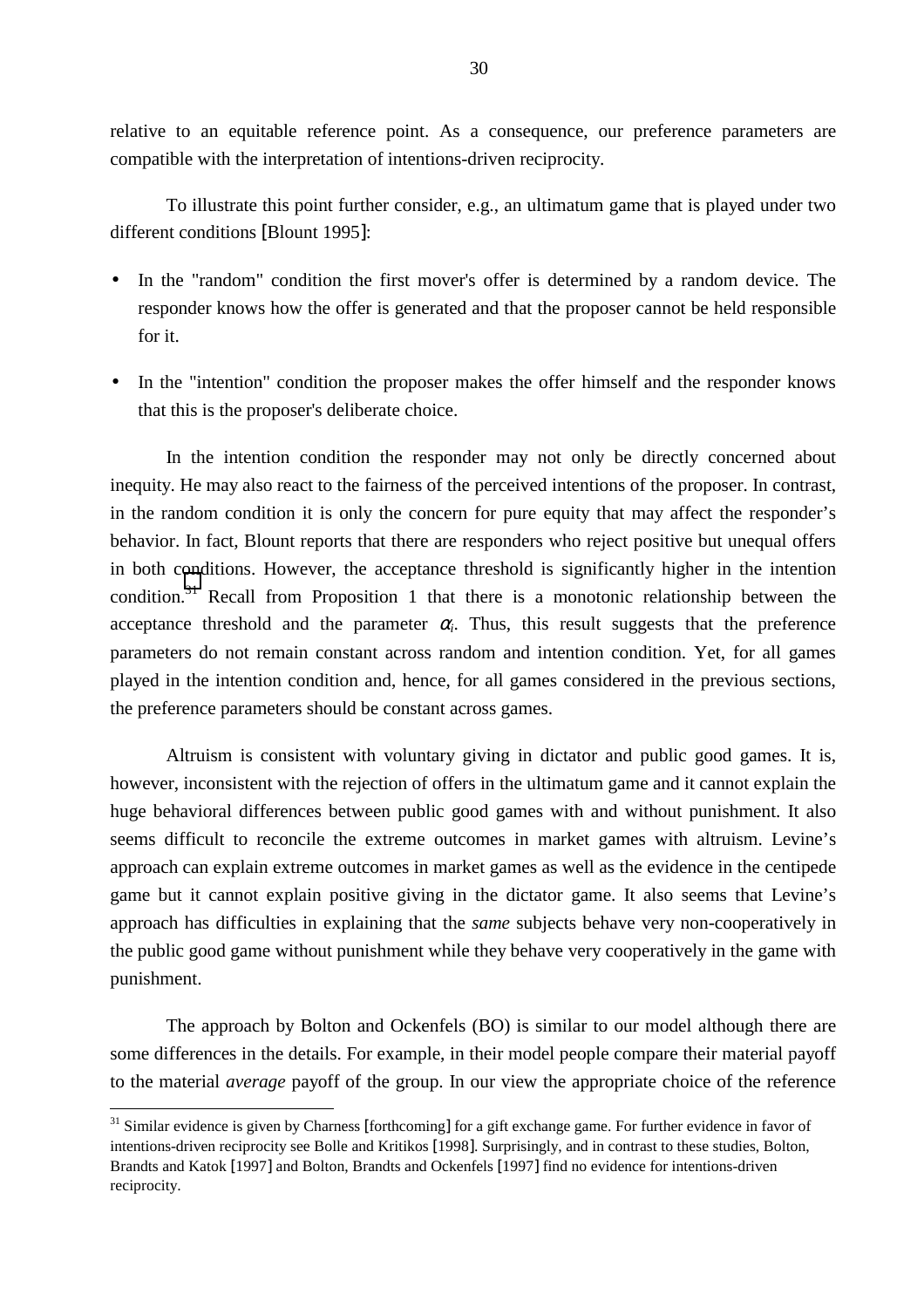payoff is ultimately an empirical question that cannot be solved on the basis of the presently available evidence. There may well be situations in which the average payoff is the appropriate choice. However, in the context of the public good game with punishment it seems to be inappropriate because it cannot explain why cooperators want to punish a defector. If there are, say, *n-1* fully cooperating subjects and one fully defecting subject, the payoff of each cooperator is below the group's average payoff. Cooperators can reduce this difference between own payoff and the group's average payoff by punishing one of the other players, i.e., they are indifferent between punishing other cooperators and the defector.

Bolton and Ockenfels assume that the marginal disutility of small deviations from equality is zero. Therefore, if subjects are non-satiated in their own material payoff they will never *propose* an equal split in the dictator game. Likewise, they will - in case of non-satiation in material payoffs - never propose an equal split in the ultimatum game unless  $\alpha_2 = \infty$  for sufficiently many responders. Typically, the modal offer in most ultimatum game experiments is, however, the equal split. In addition, the assumption implies that complete free-riding is the unique equilibrium in the public good game without punishment for *all*  $a < 1$  and *all*  $n \ge 2$ . Their approach thus rules out equilibria where only a fraction of all subjects cooperates.<sup>32</sup>

#### **IX. SUMMARY**

There are situations in which the standard self-interest model is unambiguously refuted. However, in other situations the predictions of this model seem to be very accurate. For example, in simple experiments like the ultimatum game, the public good game with punishments or the gift exchange game the vast majority of the subjects behaves in a "fair" and "cooperative" manner although the self-interest model predicts very "unfair" and "noncooperative" behavior. Yet, there are also experiments like, e.g., market games or public good games without punishment, in which the vast majority of the subjects behaves in a rather "unfair" and "noncooperative" way - as predicted by the self-interest model. We show that this puzzling evidence can be explained in a coherent framework if - in addition to purely selfish people - there is a fraction of the population that cares for equitable outcomes. Our theory is motivated by the psychological evidence on social comparison and loss aversion. It is very simple and can be applied to any game. The predictions of our model are consistent with the empirical evidence on all of the above mentioned games. Our theory also has strong empirical implications for many other games. Therefore, it is an important task for future research to test the theory more rigorously against competing hypothesis. In addition, we believe that future research should aim

 $32$  Persistent asymmetric contributions are observed in Isaac and Walker [1994]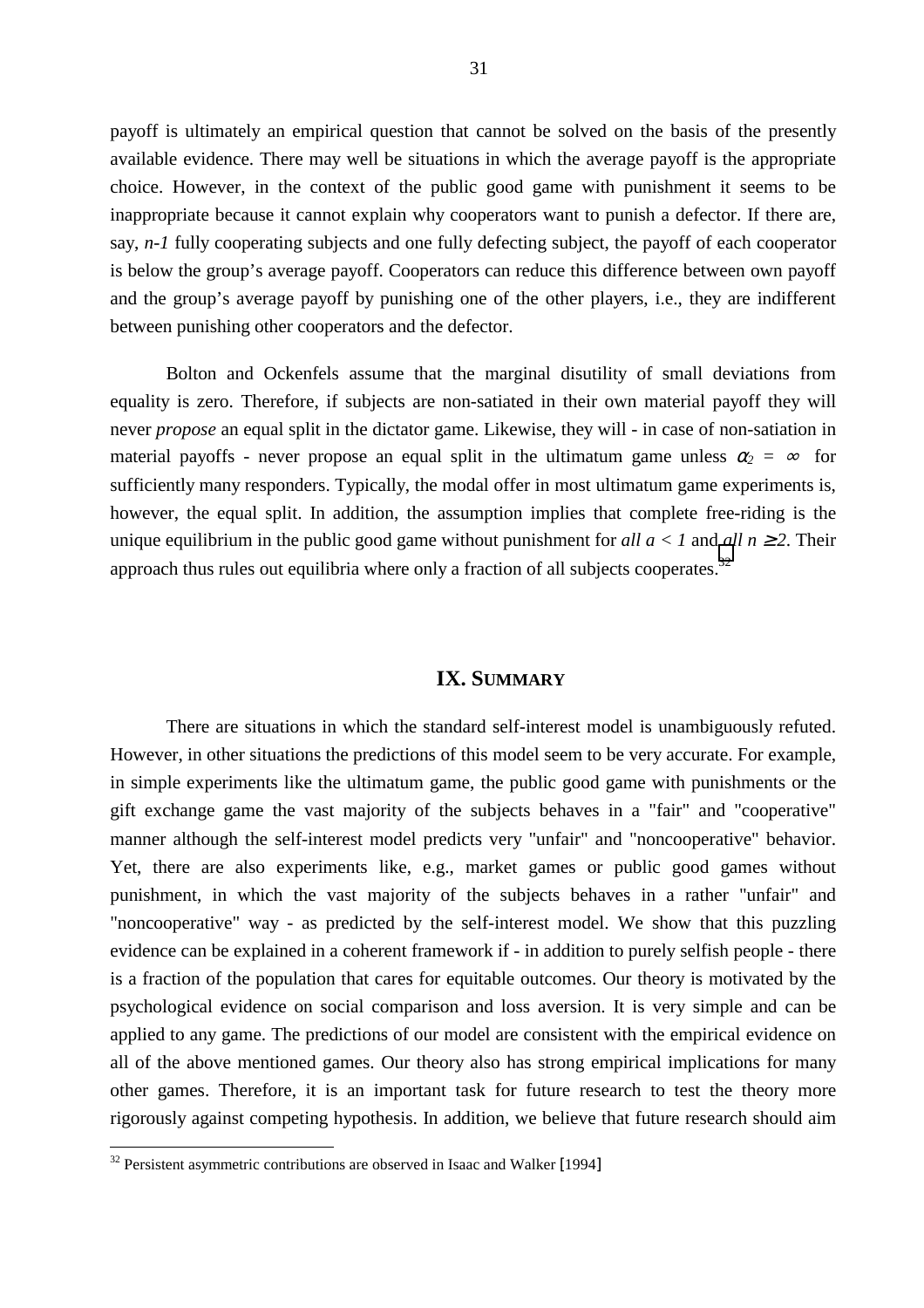at formalizing the role of intentions explicitly for the n-person case.

A main insight of our analysis is that there is an important interaction between the distribution of preferences in a given population and the strategic environment. We have shown that there are environments in which the behavior of a minority of purely selfish people forces the majority of fair-minded people to behave in a completely selfish manner, too. For example, in a market game with proposer or responder competition it is very difficult, if not impossible, for fair players to achieve a "fair" outcome. Likewise, in a simultaneous public good game with punishment even a small minority of selfish players can trigger the unraveling of cooperation. Yet, we have also shown that a minority of fair-minded players can force a big majority of selfish players to cooperate fully in the public good game with punishment. Similarly, our examination of the gift exchange game indicates that fairness considerations may give rise to stable wage rigidity despite the presence of strong competition among the workers. Thus, competition may or may not nullify the impact of equity considerations. If, despite the presence of competition, single individuals have opportunities to affect the relative material payoffs, equity considerations will affect market outcomes even in very competitive environments. In our view these results suggest that the interaction between the distribution of preferences and the economic environment deserves more attention in future research.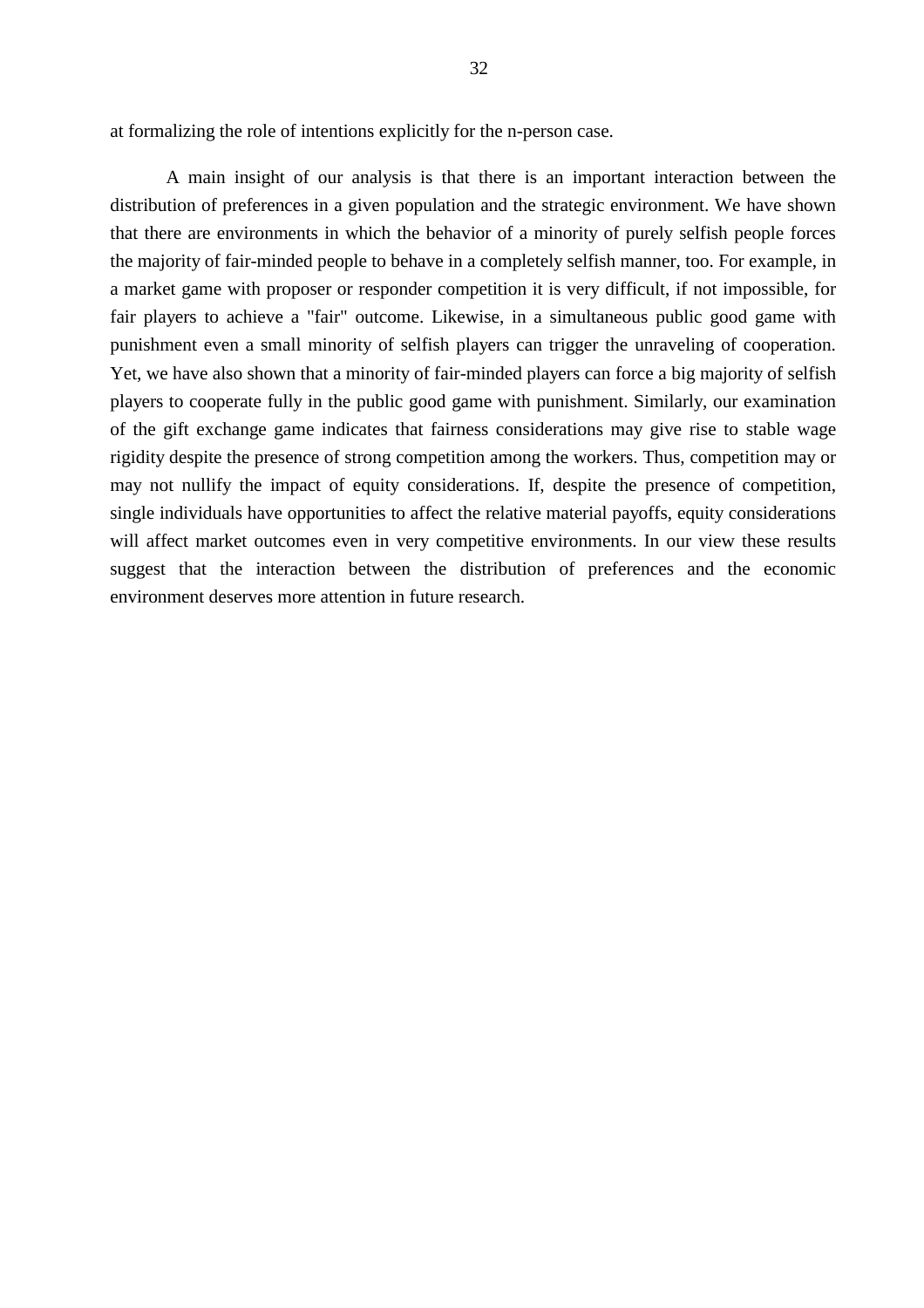#### **APPENDIX**

Proof of Proposition 2: We first show that it is indeed a subgame perfect equilibrium if at least two proposers offer *s=1* which is accepted by the responder. Note first that the responder will accept any offer  $\bar{s} \ge 0.5$ , because

(A1) 
$$
\overline{s} - \frac{1}{n-1} \beta_i (\overline{s} - 1 + \overline{s}) - \frac{n-2}{n-1} \beta_i (\overline{s} - 0) \ge 0
$$

To see this, note that (A1) is equivalent to

$$
(A2) \qquad (n-1)\overline{s} \ge \beta_i(n\overline{s}-1)
$$

Since  $\beta_i \leq 1$ , this inequality clearly holds if

$$
(A3) \qquad (n-1)\overline{s} \ge n\overline{s} - 1
$$

which must be the case since  $s \le 1$ . Hence, the buyer will accept  $s = 1$ . Given that there is at least one other proposer who offers *s=1* and given that this offer will be accepted, each proposer gets a monetary payoff of 0 anyway and no proposer can affect this outcome. Hence, it is indeed optimal for at least one other proposer to offer *s=1*, too.

Next, we show that this is the unique equilibrium outcome. Suppose that there is an other equilibrium in which  $\bar{s}$  <1 with positive probability. This is only possible if each proposer offers  $s_i$ <1 with positive probability. Let  $s_i$  be the lowest offer of proposer *i* that has positive probability. It cannot be the case that player *i* puts strictly positive probability on offers  $s_i \in [s_i, s_j)$ because the probability that he wins with such an offer is zero. To see this note that in this case player *i* would get

$$
(A4) \tUi(si) = -\frac{\alpha_i}{n-1}\overline{s} - \frac{\alpha_i}{n-1}(1-\overline{s}) = -\frac{\alpha_i}{n-1}
$$

On the other hand, if proposer i chooses  $s_i \in (max_{i \neq j} \{S_i, 0.5\}, I)$ , then there is a positive probability that he will win in which case he gets

$$
(A5) \qquad 1 - s_i - \frac{\alpha_i}{n-1} \left( 2s_i - 1 \right) - \frac{n-2}{n-1} \beta_i \left( 1 - s_i \right) > (1 - s_i) \left[ 1 - \frac{n-2}{n-1} \beta_i \right] - \frac{\alpha_i}{n-1} > -\frac{\alpha_i}{n-1}
$$

Of course, there may also be a positive probability that proposer *i* does not win, but in this case he gets again  $-\alpha$ <sub>i</sub> /(n-1). Thus, proposer *i* would deviate. It follows that it must be the case that *si=s* for all *i*.

Suppose that proposer *i* changes his strategy and offers  $s+\varepsilon < 1$  in all states when his strategy would have required him to choose *s*. The cost of this change is that whenever proposer *i*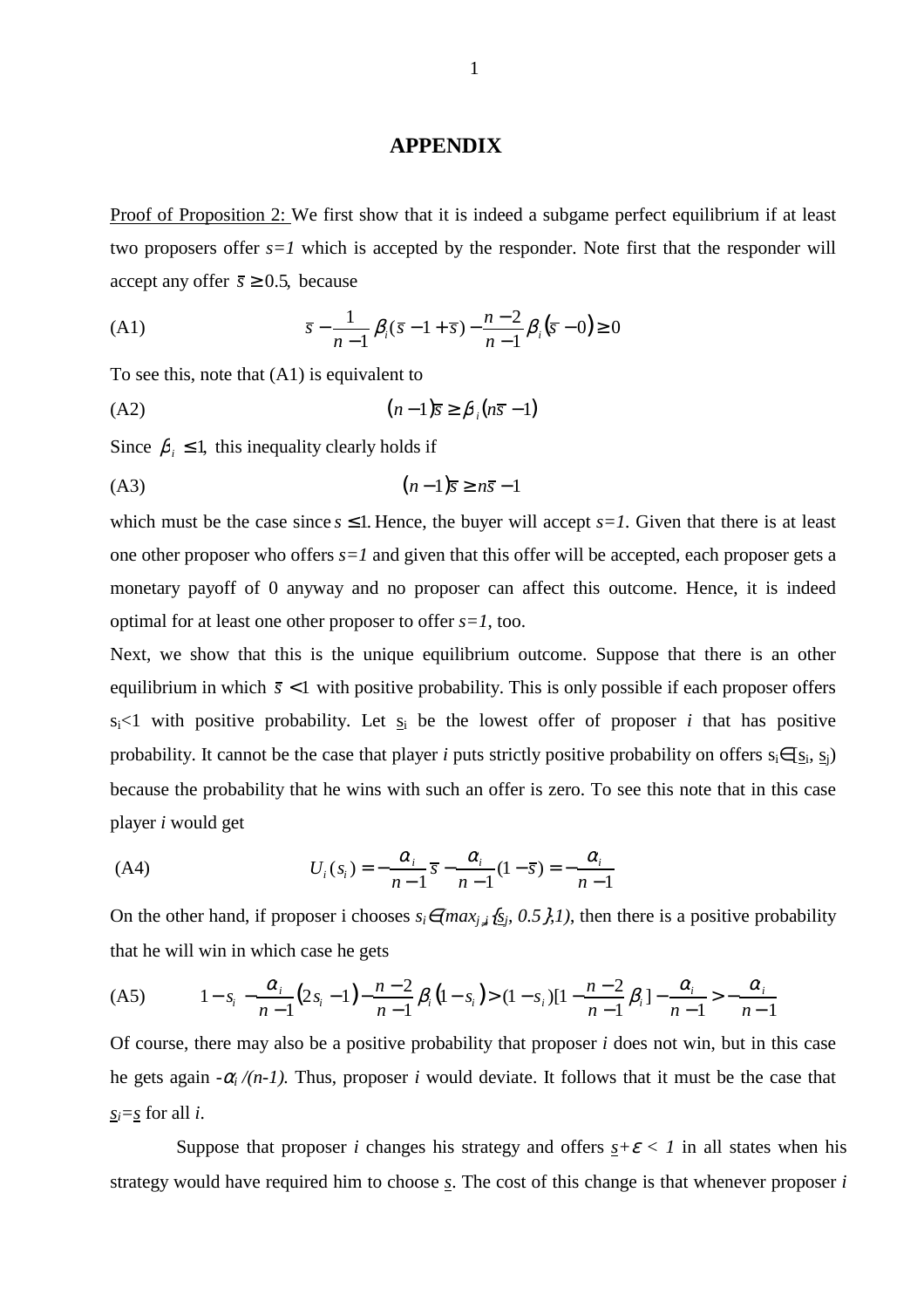would have won with the offer s he now receives only  $1-s$  - $\varepsilon$ . However, by making  $\varepsilon$  arbitrarily small, this cost becomes arbitrarily small. The benefit is that there are now some states of the world which have strictly positive probability in which proposer *i* does win with the offer *s+*ε but in which he would not have won with the offer *s*. This benefit is strictly positive and does not go to zero as  $\varepsilon$  becomes small. Hence,  $s < l$  cannot be part of an equilibrium outcome.  $Q.E.D.$ 

Proof of Proposition 3: We first show that  $s=1$ , which is accepted by all responders, is indeed a subgame perfect equilibrium. Note that any offer  $s \ge 0.5$  will be accepted by all responders. The argument is exactly the same as the one in the beginning of the proof of Proposition 1. The following Lemma will be useful:

#### **Lemma 1** *For any s < 0.5 there exists a continuation equilibrium in which everybody accepts s.*

Given that all other players accept *s* player *i* prefers to accept as well if and only if

$$
(A6) \qquad s - \frac{1}{n-1}\alpha_i(1-s-s) - \frac{n-2}{n-1}\beta_i(s-0) \ge 0 - \frac{1}{n-1}\alpha_i(1-s) - \frac{1}{n-1}\alpha_i s
$$

which is equivalent to

$$
(A7) \qquad (1 - \beta_i)(n - 1) + 2\alpha_i + \beta_i \ge 0.
$$

Since we assume  $\beta_i$  < 1, this inequality must hold.  $\Box$ 

Consider now the proposer. Clearly, it is never optimal to offer  $s > 0.5$ . Such an offer is always dominated by  $s = 0.5$  which yields a higher monetary payoff and less inequality. On the other hand, we know by Lemma 1 that for any  $s \le 0.5$  there exists a continuation equilibrium in which this offer is accepted by everybody. Thus, we only have to look for the optimal *s* from the point of view of the proposer given that *s* will be accepted. His payoff function is

$$
(A8) \tU_1(s) = 1 - s - \frac{1}{n-1}\beta_1(1-s-s) - \frac{n-2}{n-1}\beta_1(1-s)
$$

Differentiating with respect to *s* yields

(A9) 
$$
\frac{dU_1}{ds} = -1 + \frac{2}{n-1}\beta_1 + \frac{n-2}{n-1}\beta_1
$$

which is independent of *s* and is smaller than 0 if and only if

$$
\beta_1 \le \frac{n-1}{n}
$$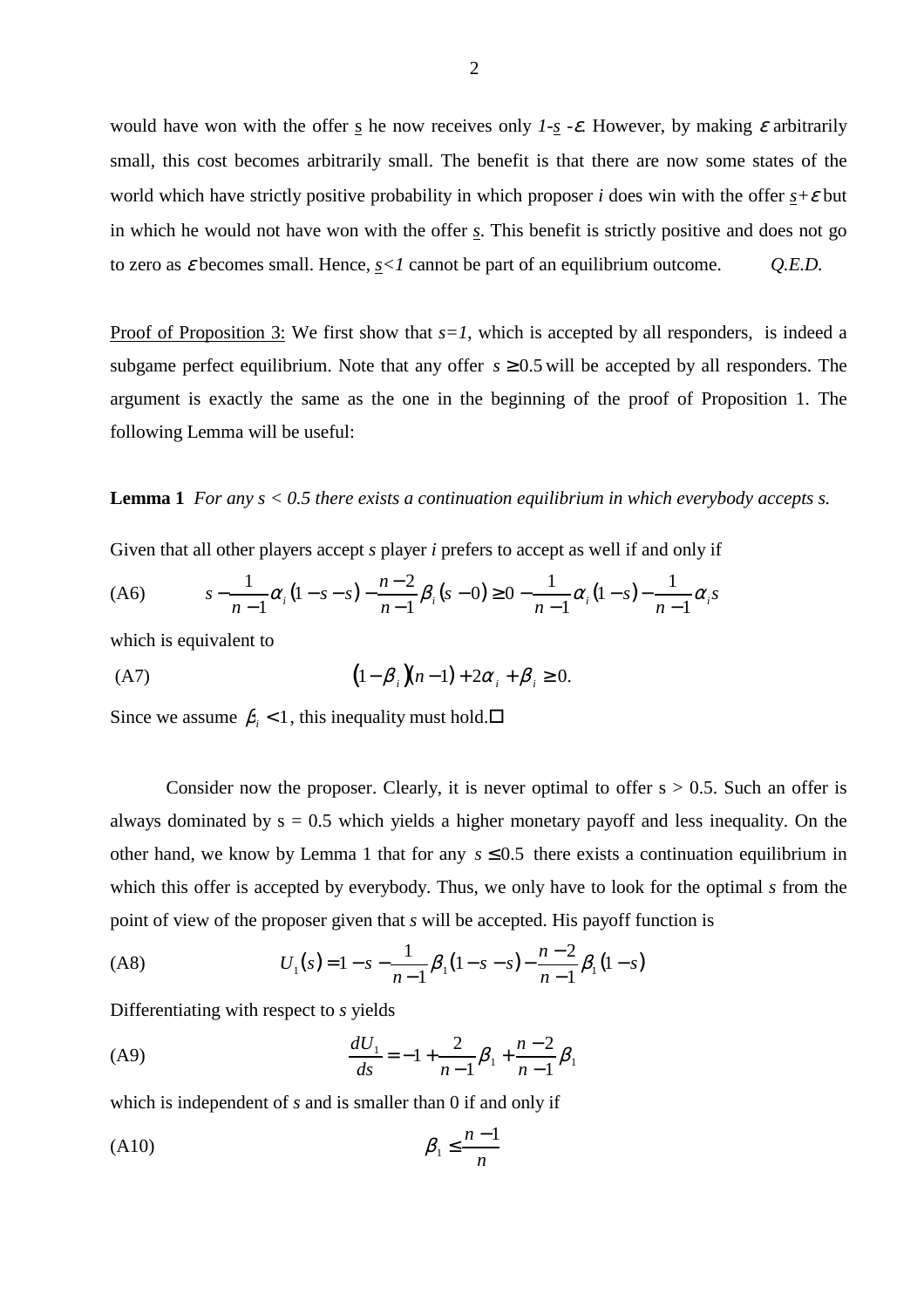Hence, if this condition holds, it is an equilibrium that the proposer offers  $s = 0$  which is accepted by all responders. We now show that the highest offer that can be sustained in a subgame perfect equilibrium is given by (8).

**Lemma 2:** *Suppose that s < 0.5 has been offered. There exists a continuation equilibrium in which this offer is rejected by all responders if and only if*

$$
(A11) \t s \leq \frac{\alpha_i}{(1-\beta_i)(n-1)+2\alpha_i+\beta_i} \forall i \in \{2,...,n\}
$$

Given that all other responders reject *s*, responder *i* will reject *s* as well if and only if

(A12) 
$$
0 \ge s - \frac{\alpha_i}{n-1} (1-2s) - \frac{n-2}{n-1} \beta_i s
$$

which is equivalent to  $(A11)$ . Thus,  $(A11)$  is a sufficient condition for a continuation equilibrium in which *s* is rejected by everybody.

Suppose now that (A11) is violated for at least one  $i \in \{2,...,n\}$ . We want to show that in this case there is no continuation equilibrium in which *s* is rejected by everybody. Note first, that in this case responder *i* prefers to accept *s* if all other responders reject it. Suppose now that at least one other responder accepts *s.* In this case responder *i* prefers to accept *s* as well if and only if

(A13) 
$$
s - \frac{\alpha_i}{n-1} (1-2s) - \frac{n-2}{n-1} \beta_i s \ge 0 - \frac{\alpha_i}{n-1} (1-s) - \frac{\alpha_i}{n-1} s
$$

The right hand side of this inequality is smaller than 0. We know already that the left hand side is greater than 0 since (A11) is violated. Therefore, responder *i* prefers to accept *s* as well. We conclude that if (A11) does not hold for at least one *i*, then at least one responder will accept s. Hence,  $(A11)$  is also necessary.  $\square$ 

If  $\beta_{_1}$ 1  $\lt$ *n* − *n* , an equilibrium offer must be sustained by the threat that any smaller offer  $\tilde{s}$  will be rejected by everybody. But we know from Lemma 2 that an offer  $\tilde{s}$  may be rejected only if (A11) holds for all *i*. Thus, the highest offer *s* that can be sustained in equilibrium is given by (8). *Q.E.D.*

#### Proof of Proposition 4:

(a) Suppose that  $1-a > \beta_i$  for player *i*. Consider an arbitrary contribution vector  $(g_1,...,g_{i-1})$  $g_{i+1},...,g_n$  of the other players. Without loss of generality we relabel the players such that  $i=1$ 

$$
U_1(g_1 = 0) = y + a \sum_{j=2}^{n} g_j - \frac{\beta}{n-1} \sum_{j=2}^{n} g_j
$$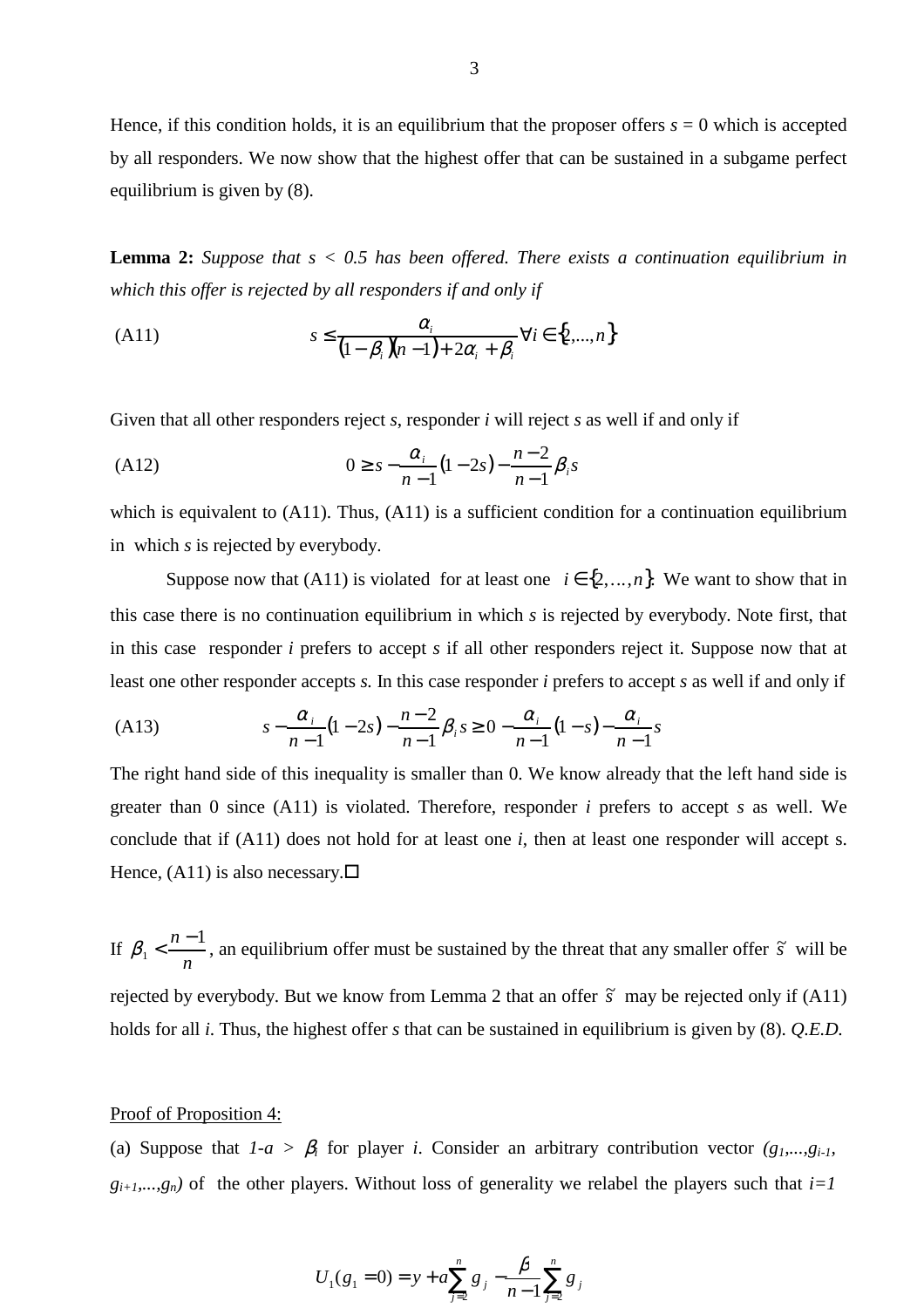and  $0 \le g_2 \le g_3 \le \dots \le g_n$ . If player *1* chooses  $g_1 = 0$ , his payoff is given by

$$
(A14)
$$

Note first, that if all other players choose  $g_i=0$ , too, then  $g_i=0$  is clearly optimal. Furthermore, player 1 will never choose  $g_1 > max$  { $g_j$ }. Suppose that there is at least one player who chooses  $g_i>0$ . If player 1 chooses  $g_i>0$ ,  $g_i \in [g_k, g_{k+1}]$ ,  $k \in \{2, ..., n\}$ , then his payoff is given by

$$
U_{1}(g_{1} > 0) = y - g_{1} + ag_{1} + a \sum_{j=2}^{n} g_{j} - \frac{\beta_{1}}{n-1} \sum_{j=k+1}^{n} (g_{j} - g_{1}) - \frac{\alpha_{1}}{n-1} \sum_{j=2}^{k} (g_{1} - g_{j})
$$
  

$$
< y - g_{1} + ag_{1} + a \sum_{j=2}^{n} g_{j} - \frac{\beta_{1}}{n-1} \sum_{j=k+1}^{n} (g_{j} - g_{1}) + \frac{\beta_{1}}{n-1} \sum_{j=2}^{k} (g_{1} - g_{j})
$$
  

$$
= y - g_{1} + ag_{1} + a \sum_{j=2}^{n} g_{j} - \frac{\beta_{1}}{n-1} \sum_{j=2}^{n} g_{j} + \frac{\beta_{1}}{n-1} (n-1) g_{1}
$$
  

$$
= y - (1 - a - \beta_{1}) g_{1} + a \sum_{j=2}^{n} g_{j} - \frac{\beta_{1}}{n-1} \sum_{j=2}^{n} g_{j}
$$
  

$$
< y + a \sum_{j=2}^{n} g_{j} - \frac{\beta_{1}}{n-1} \sum_{j=2}^{n} g_{j}
$$
  

$$
= U_{1}(g_{1} = 0)
$$

Hence,  $g_i=0$ , is indeed a dominant strategy for player *i*.

(b) It clearly is an equilibrium if all players contribute nothing because to unilaterally contribute more than zero reduces the monetary payoff and causes disadvantageous inequality. Suppose that there exists another equilibrium with positive contribution levels. Relabel players such that *0* ≤  $g_1$  ≤  $g_2$  ≤ ... ≤  $g_n$ . By part (a) we know that all *k* players with *1-a>* $\beta_i$  must choose  $g_i=0$ . Therefore  $0 = g_1 = ... = g_k$ . Consider player  $l > k$  who has the smallest positive contribution level, i.e.,  $0 = g_{l-1} < g_l \le g_{l+1} \le ... \le g_n$ . Player I's utility is given by

$$
U_{l}(g_{l}) = y - g_{l} + ag_{l} + a \sum_{j=l+1}^{n} g_{j} - \frac{\beta_{l}}{n-1} \sum_{j=l+1}^{n} (g_{j} - g_{l}) - \frac{\alpha_{l}}{n-1} \sum_{j=1}^{l-1} g_{l}
$$
  
\n
$$
= y + a \sum_{j=l+1}^{n} g_{j} - \frac{\beta_{l}}{n-1} \sum_{j=l+1}^{n} g_{j} - (1-a)g_{l} + \beta_{l} \frac{n-l}{n-1} g_{l} - \alpha_{l} \frac{l-1}{n-1} g_{l}
$$
  
\n
$$
= U_{l}(0) - (1-a)g_{l} + \beta_{l} \frac{n-l}{n-1} g_{l} - \alpha_{l} \frac{l-1}{n-1} g_{l},
$$

where  $U_l(0)$  is the utility player 1 gets if he deviates and chooses  $g_l=0$ . Since  $\alpha_l \geq \beta_l$ ,  $l \geq k+1$ , and  $\beta_l < 1$ , we have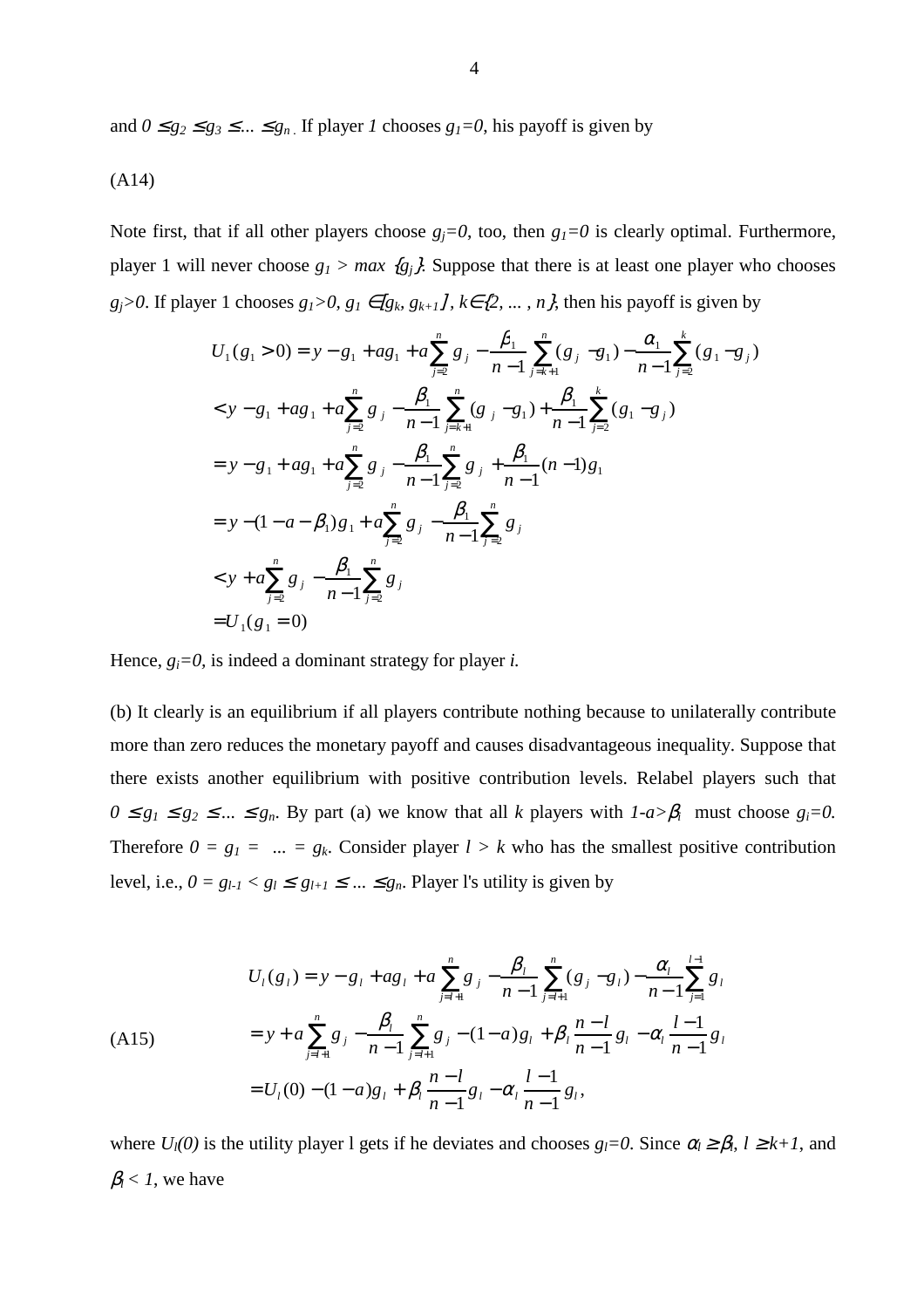(A16)  
\n
$$
U_{l}(g_{l}) \leq U_{l}(0) - (1-a)g_{l} + \beta_{l} \frac{n-l}{n-1} g_{l} - \beta_{l} \frac{l-1}{n-1} g_{l}
$$
\n
$$
\leq U_{l}(0) - (1-a)g_{l} + \beta_{l} \frac{n-2(k+1)+1}{n-1} g_{l}
$$
\n
$$
< U_{l}(0) - (1-a)g_{l} + \frac{n-2k-1}{n-1} g_{l}
$$
\n
$$
= U_{l}(0) - \frac{(1-a)(n-1) - (n-2k-1)}{n-1} g_{l}.
$$

Thus, if

(A17) 
$$
\frac{(1-a)(n-1)-(n-2k-1)}{n-1} \ge 0
$$

player *l* prefers to deviate from the equilibrium candidate and to choose  $g_l = 0$ . But this inequality is equivalent to

$$
(A18)
$$
\n
$$
(1-a)(n-1) \ge n-2k-1
$$
\n
$$
\Leftrightarrow a \le 1 - \frac{n-2k-1}{n-1}
$$
\n
$$
\Leftrightarrow a \le \frac{n-1-n+2k+1}{n-1} = \frac{2k}{n-1}
$$
\n
$$
\Leftrightarrow \frac{k}{n-1} \ge \frac{a}{2}
$$

which is the condition given in the proposition.

*(c)* Suppose that the conditions of the Proposition are satisfied. We want to construct an equilibrium in which all *k* players with  $1-a > \beta$ <sub>i</sub> contribute nothing, while all other *n-k* players contribute *g*∈*[0,y]*. We only have to check that contributing *g* is indeed optimal for the contributing players. Consider some player *j* with  $1-a < \beta$ . If he contributes *g* his payoff is given by:

$$
U_j(g) = y - g + (n - k)ag - \frac{\alpha_j}{n - 1}kg
$$
\n(A19)

It clearly does not pay to contribute more than *g*. So suppose player *j* reduces his contribution level by ∆*>0*. Then his payoff is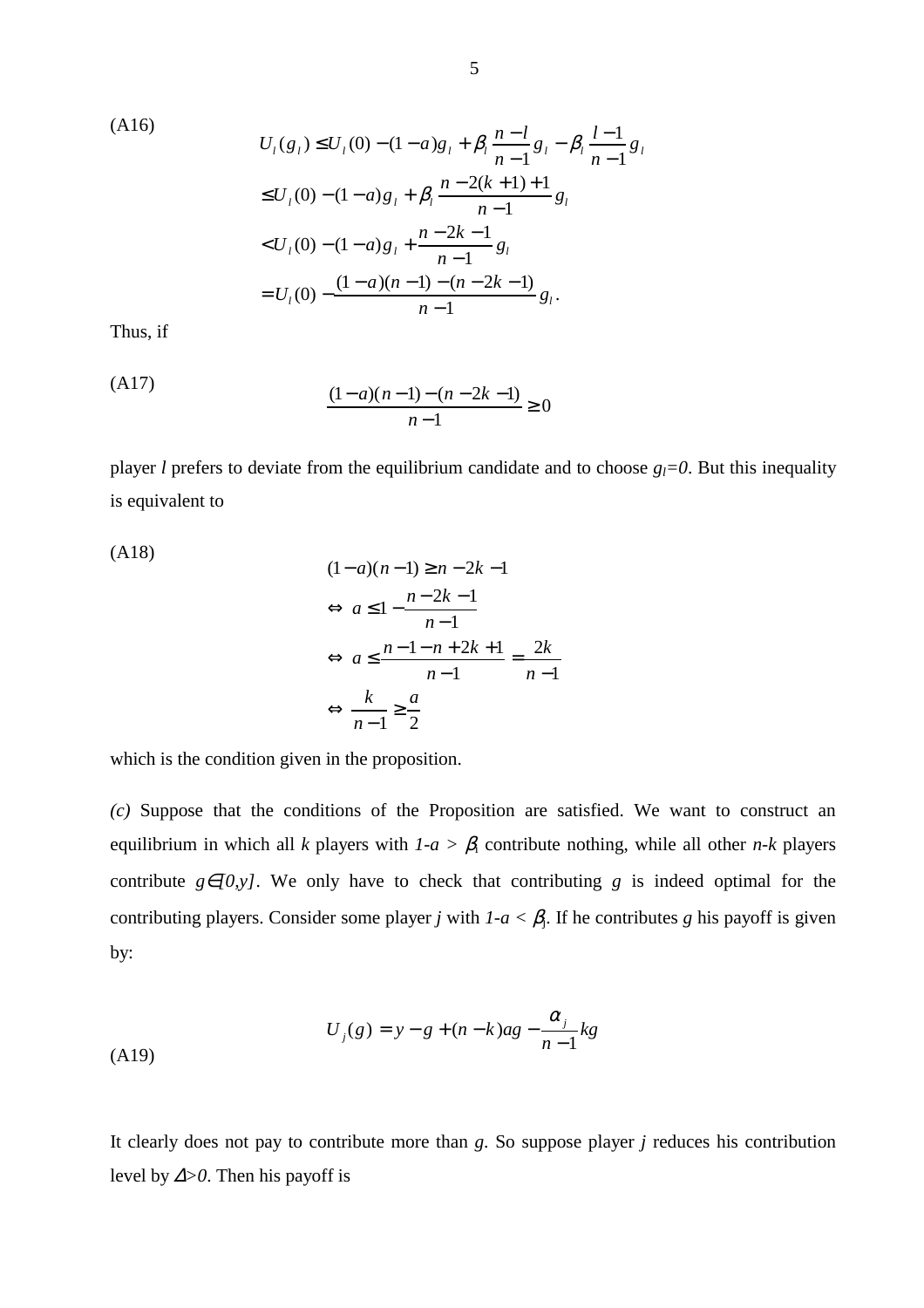$$
U_j(g - \Delta) = y - g + \Delta + (n - k)ag - \Delta a - \frac{\alpha_j}{n - 1}k(g - \Delta) - \frac{\beta_j}{n - 1}(n - k - 1)\Delta
$$
  
=  $y - g - (n - k)ag - \frac{\alpha_j}{n - 1}kg + \Delta \left(1 - a + \frac{\alpha_j}{n - 1}k - \frac{\beta_j}{n - 1}(n - k - 1)\right)$   
=  $U_j(g) + \Delta \left(1 - a + \frac{\alpha_j}{n - 1}k - \frac{\beta_j}{n - 1}(n - k - 1)\right)$ 

Thus, a deviation does not pay if and only if

$$
1 - a + \frac{\alpha_j}{n-1}k - \frac{\beta_j}{n-1}(n-k-1) \le 0
$$

which is equivalent to

$$
(A20) \qquad \qquad \frac{k}{n-1} \le \frac{a+\beta_j-1}{\alpha_j+\beta_j}
$$

Thus, if this condition holds for *all*  $(n-k)$  players *j* with  $1-a < \beta_j$ , then this is indeed an equilibrium. It remains to be shown that  $(a+\beta_j-1)/(\alpha_j+\beta_j) \leq a/2$ . Note that  $\alpha_j \geq \beta_j$  implies *(a+*β*j-1)/(*α*j+*β*j)* ≤ *(a+*β*j-1)/(2*β*j)*. Furthermore

$$
\frac{a+\beta_j-1}{2\beta_j} \leq \frac{a}{2} \Leftrightarrow a+\beta_j-1 \leq \beta_j a \Leftrightarrow a(1-\beta_j) \leq 1-\beta_j \Leftrightarrow a \leq 1
$$

which proves our claim.  $Q.E.D.$ 

Proof of Proposition 5: Suppose that one of the players  $i \in \{n'+1,\ldots,n\}$  chooses  $g_i < g$ . If all players stick to the punishment strategies in stage 2, then deviator *i* gets the same monetary payoff as each enforcer  $j \in \{1,...,n\}$ *.* In this case monetary payoffs of *i* and *j* are given by

(A21) 
$$
x_i = y - g_i + a[(n-1)g + g_i] - n' \frac{(g - g_i)}{(n' - c)}
$$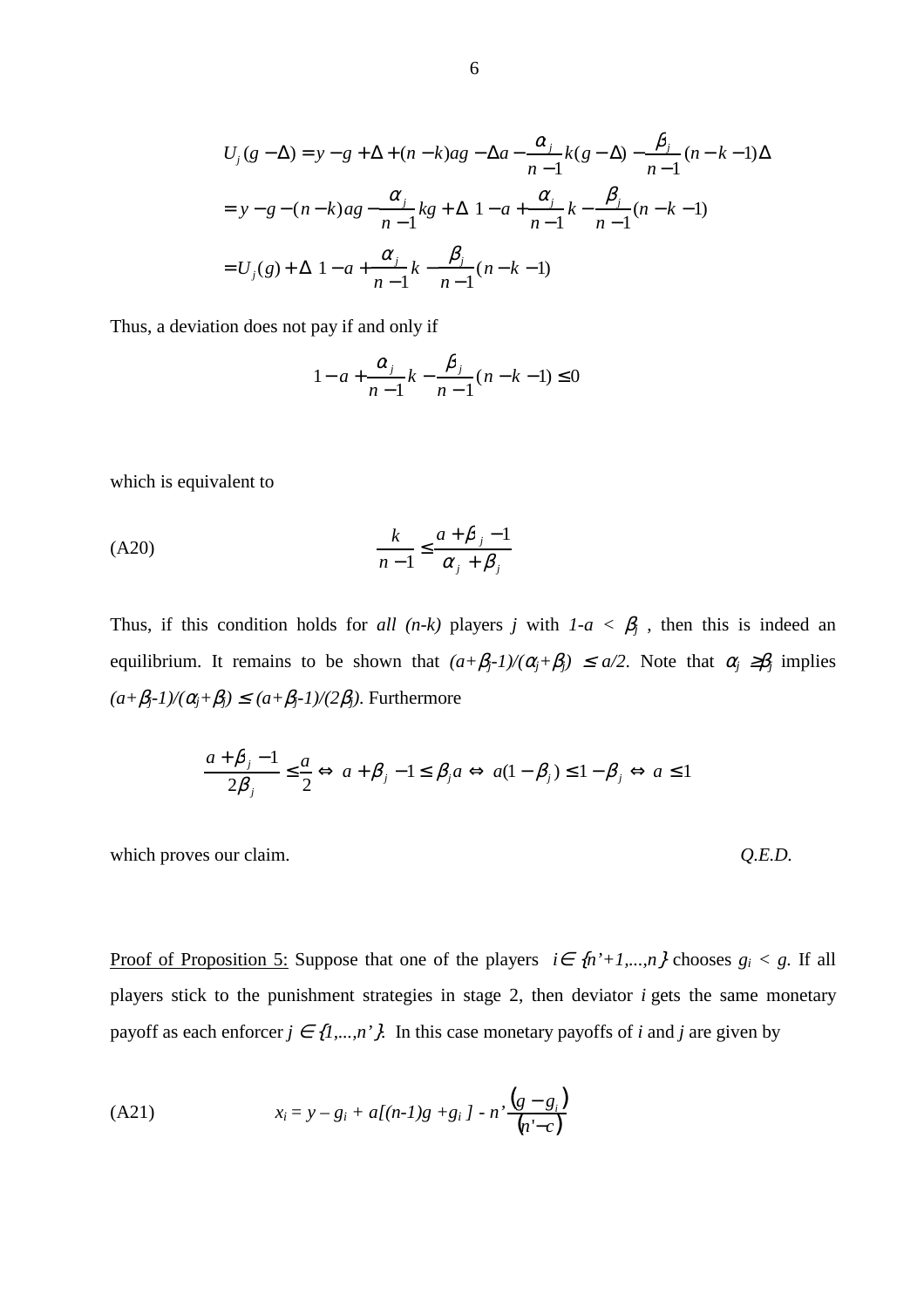(A22) 
$$
x_{j} = y - g + a[(n-1)g + g_{i}] - c\frac{(g - g_{i})}{(n - c)} - \frac{n' - c}{n' - c}(g_{i} - g_{i})
$$

$$
= y - g_{j} + a[(n-1)g + g_{i}] - (n' - c + c)\frac{(g - g_{i})}{(n' - c)} = x_{i}
$$

Thus, given the punishment strategy of the enforcers, deviators cannot get a higher payoff than the enforcers. However, they get a strictly lower payoff than the non-enforcers who did not deviate. We now have to check that the punishment strategies are credible, i.e. that an enforcer cannot gain from reducing his  $p_{ij}$ . If an enforcer reduces  $p_{ij}$  by  $\varepsilon$  he saves  $c\epsilon$  and experiences less disadvantageous inequality relative to those *(n - n' - 1)* players who chose *g* but do not punish. This creates a non-pecuniary utility gain of  $[\alpha_i(n - n' - 1)c\epsilon]/(n - 1)$ . On the other hand, the enforcer also has non-pecuniary costs because he experiences now disadvantageous inequality relative to the defector and a distributional advantage relative to the other *(n' - 1)* enforcers who punish fully. The latter generates a utility loss of  $\beta_i(n'-1)c\varepsilon/(n-1)$  whereas the former reduces utility by  $\alpha_i(1 - c)\epsilon/(n - 1)$ . Thus the loss from a reduction in  $p_{ii}$  is greater than the gain if

(A23) 
$$
\frac{1}{(n-1)} [\alpha_i (1-c) \varepsilon + \beta_i (n'-1) c \varepsilon] > c \varepsilon + \alpha_i (n-n'-1) \frac{c \varepsilon}{(n-1)}
$$

holds. Some simple algebraic manipulations show that condition (A23) is equivalent to condition (13). Hence, the punishment is credible.

Consider now the incentives of one of the enforcers to deviate in the first stage. Suppose he reduces his contribution by  $\varepsilon > 0$ . Ignoring possible punishments in the second stage for a moment, player *i* gains  $(1-a)\varepsilon$  in monetary terms but incurs a non-pecuniary loss of  $\beta_i \varepsilon$  by creating inequality to all other players. Since  $1-a < \beta_i$  by assumption this deviation does not play. If his defection triggers punishments in the second stage, then this reduces his monetary payoff which cannot make him better off than he would have been if he had chosen  $g_i = g$ . Hence, the enforcers are not going to deviate at stage 1 either. It is easy to see that choosing  $g_i > g$  can not be profitable for any player either, since it reduces the monetary payoff and increases inequality.

$$
Q.E.D.
$$

#### Computation of the probability that there are conditionally cooperative enforcers:

To compute the probability that, in a randomly drawn group of four, there are subjects who obey condition (13) and  $a+\beta_i \geq 1$ , we have to make an assumption about the correlation between  $\alpha_i$ and  $\beta$ <sub>i</sub> We mentioned already that the empirical evidence suggests that these parameters are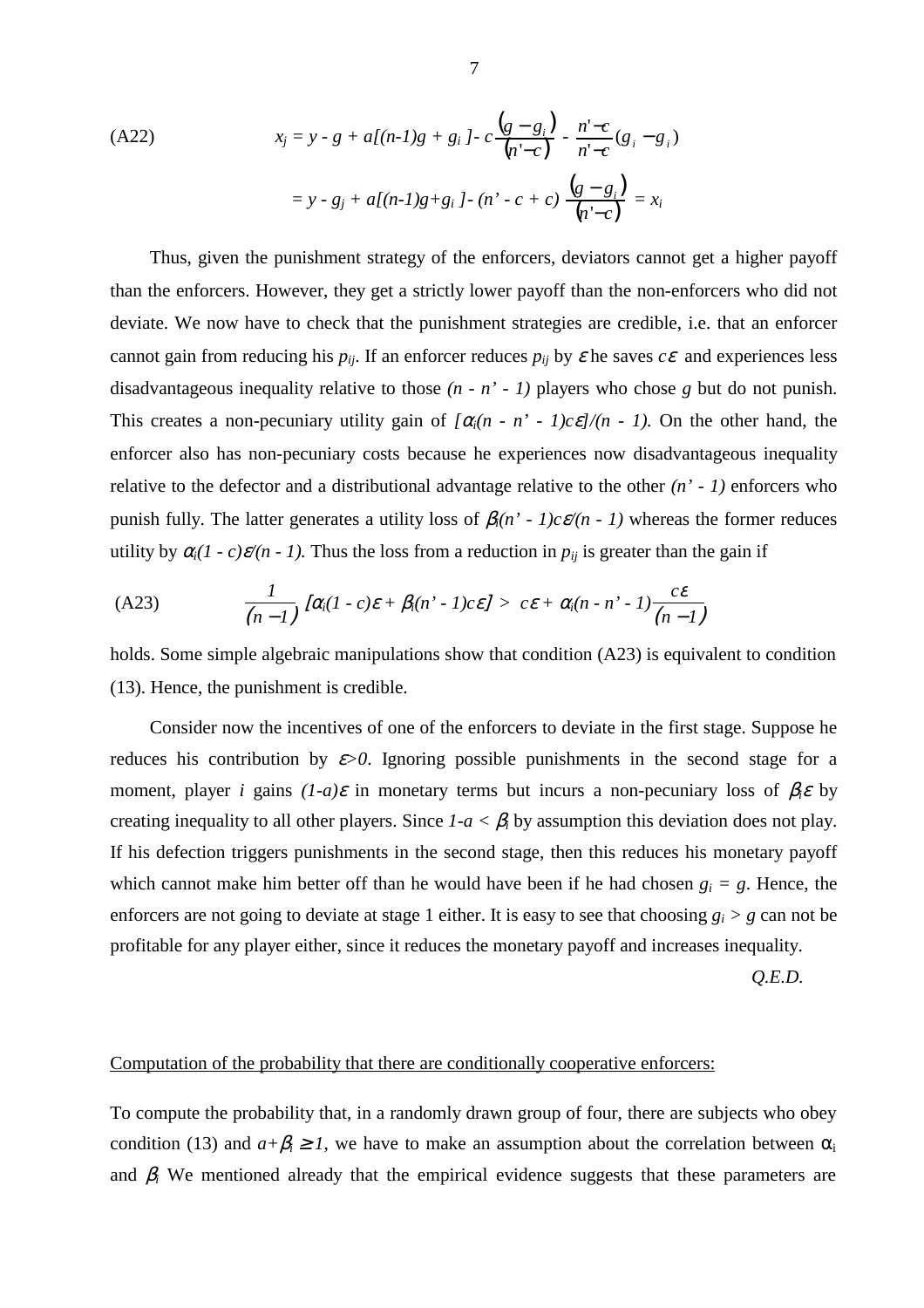positively correlated. For concreteness we assume that the correlation is perfect. Thus, in terms of Table III, all players with  $\alpha = 1$  or  $\alpha = 4$  are assumed to have  $\beta = 0.6$ . This is clearly not fully realistic, but it simplifies the analysis dramatically.

In the Fehr-Gächter experiment the relevant parameters are  $a=0.4$ ,  $n=4$ , and (roughly<sup>33</sup>)  $c=0.2$ . The following summary states the conditions on  $\alpha_i$  and  $\beta_i$  implied by Proposition 5 for a group of *n'∈{1, ..., 4}* conditionally cooperative enforcers. If one of these conditions holds, cooperation can be sustained in equilibrium:

- (i)  $n'=1, \alpha_i \ge 1.5$  and  $\beta_i \ge 0.6$ .
- (ii)  $n'=2, \alpha_i \ge 1 0.\overline{3}\beta_i$  and  $\beta_i \ge 0.6$ .
- (iii)  $n' = 3$ ,  $\alpha_i \ge 0.75 0.5\beta_i$  and  $\beta_i \ge 0.6$ .
- (iv)  $n'=4$ ,  $\alpha_i \ge 0.6 0.6\beta_i$  and  $\beta_i \ge 0.6$ .

Note that for each group *n'* of conditionally cooperative enforcers the conditions on  $\alpha_i$  and  $\beta_i$ have to hold simultaneously. Given the discrete distribution of  $\alpha$  and  $\beta$  of Table III this can only be the case if

- there is at least one player with  $\alpha_i = 4$  and  $\beta_i = 0.6$ , or
- there are at least two players with  $\alpha_i = 1$  and  $\beta_i = 0.6$ , or
- both.

 $\overline{a}$ 

Given the numbers of Table III it is not difficult to show that the probability that one of these cases applies is equal to 61.12 percent.

<sup>33</sup> The cost function in Fehr-Gächter is actually convex, so that we have to slightly simplify their model. Yet, the vast majority of actual punishments occurred where  $c = 0.2$ .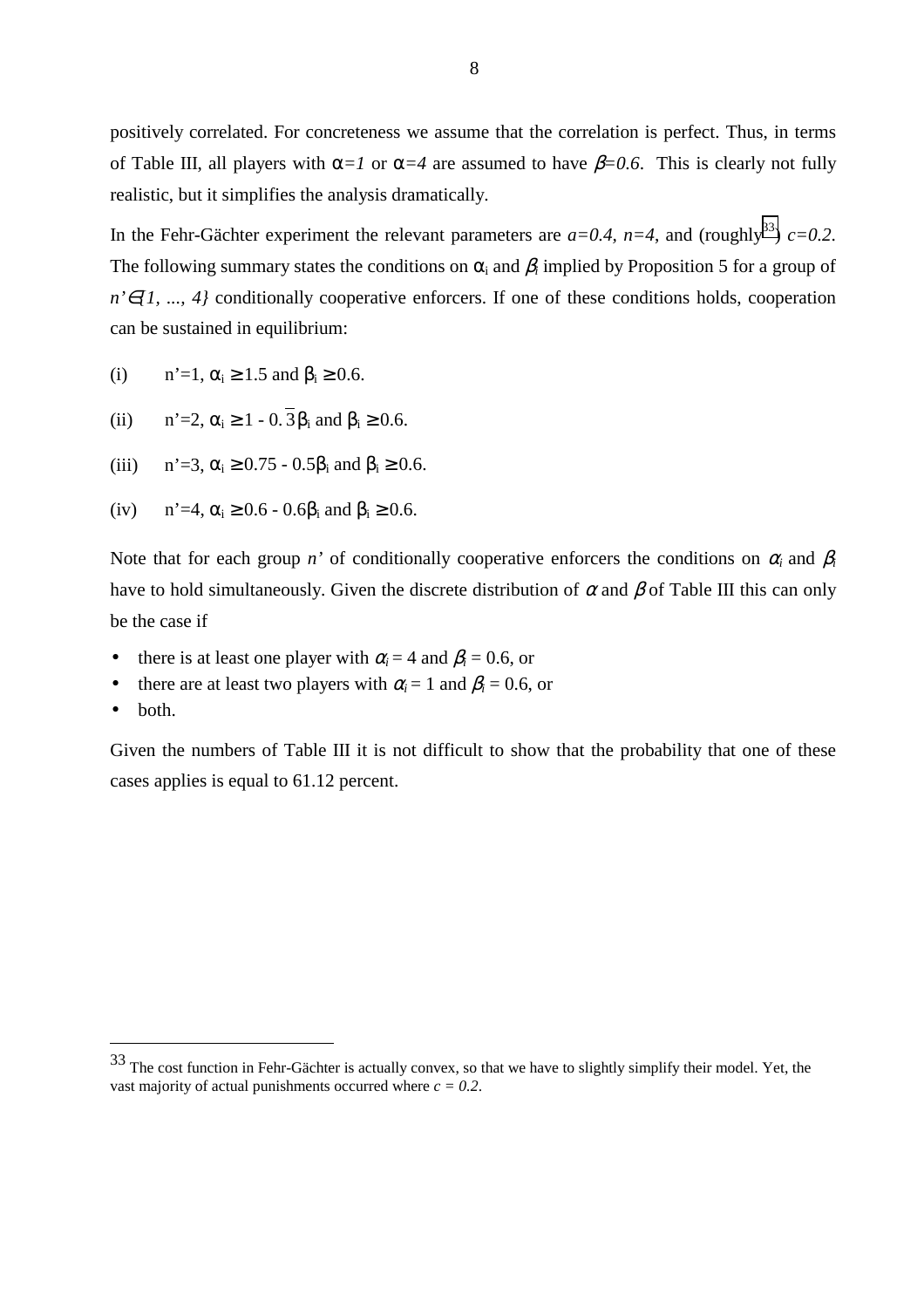#### **References**

- Agell, Jonas, and Per Lundberg, "Theories of Pay and Unemployment: Survey Evidence from Swedish Manufacturing Firms," *Scandinavian Journal of Economics*, XCVII (1995), 295-308.
- Adams, J. Stacy, "Toward an Understanding of Inequity," *Journal of Abnormal and Social Psychology*, LXVII (1963), 422-436.
- Andreoni, James, "Why Free Ride? Strategies and Learning in Public Goods Experiments," *Journal of Public Economics*, XXXVII (1988), 291-304.
- Andreoni, James, "Cooperation in Public-Goods Experiments: Kindness Or Confusion," *American Economic Review*, LXXXV (1995a), 891-904.
- Andreoni, James, "Warm Glow versus Cold Prickle: The Effects of Positive and Negative Framing on Cooperation in Experiments," *Quarterly Journal of Economics*, CX (1995b), 1-21.
- Andreoni, James, and John H. Miller, "Giving according to GARP: An Experimental Study of Rationality and Altruism," SSRI Working Paper, University of Wisconsin, Madison, 1996.
- Babcock, Linda, Xianghong Wang, and George Loewenstein, "Choosing the Wrong Pond: Social Comparisons in Negotiations That Reflect a Self-Serving Bias," *Quarterly Journal of Economics*, CXI, No. 1, (1996), 1-21.
- Banerjee, Abhihit V., "Envy", in: Dutta Bhaskar et al. (eds.), *Economic Theory and Policy*, *Essays in Honour of Dipak Banerjee*, Oxford, Oxford University Press, 1990
- Berg, Joyce, John Dickhaut, and Kevin McCabe, "Trust, Reciprocity and Social History," *Games and Economic Behavior*, X (1995), 122-142.
- Bewley, Truman, "A Depressed Labor Market as Explained by Participants," *American Economic Review, Papers and Proceedings*, LXXXV (1995), 250-254.
- Bewley, Truman, "Why not cut Pay?," *European Economic Review*, XLII (1998), 459-490.
- Blinder, Alan S., and Don H. Choi, "A Shred of Evidence on Theories of Wage Stickiness," *Quarterly Journal of Economics*, CV (1990), 1003-1016.
- Blount, Sally, "When Social Outcomes aren't Fair: The Effect of Causal Attributions on Preferences," *Organizational Behavior and Human Decision Processes*, LXIII, No. 2, (1995), 131-144.
- Bolle, Friedel and Alexander Kritikos, "Self-Centered Inequality Aversion versus Reciprocity and Altruism,", Discussion Paper, Europa-Universität Viadrina, Frankfurt (Oder), 1998.
- Bolton, Gary E., and Axel Ockenfels, "A Theory of Equity, Reciprocity and Competition," Discussion Paper, Penn State University, 1997.
- Bolton, Gary E., Jordi Brandts, and Elena Katok, "A Simple Test of Explanations for Contributions in Dilemma Games", Discussion Paper, Penn State University, 1997.
- Bolton, Gary E. Jordi Brandts, and Axel Ockenfels, "Measuring Motivations for Reciprocal Responses Observed in Simple Dilemma Games," Discussion Paper, Universität Magdeburg, 1997.
- Burlando, Roberto, and John D. Hey, "Do Anglo-Saxons free-ride more?," *Journal of Public Economics*, LXIV (1997), 41-60.
- Camerer, Colin, and Richard Thaler, "Ultimatums, Dictators, and Manners," *Journal of Economic Perspectives*, IX (1995), 209-219.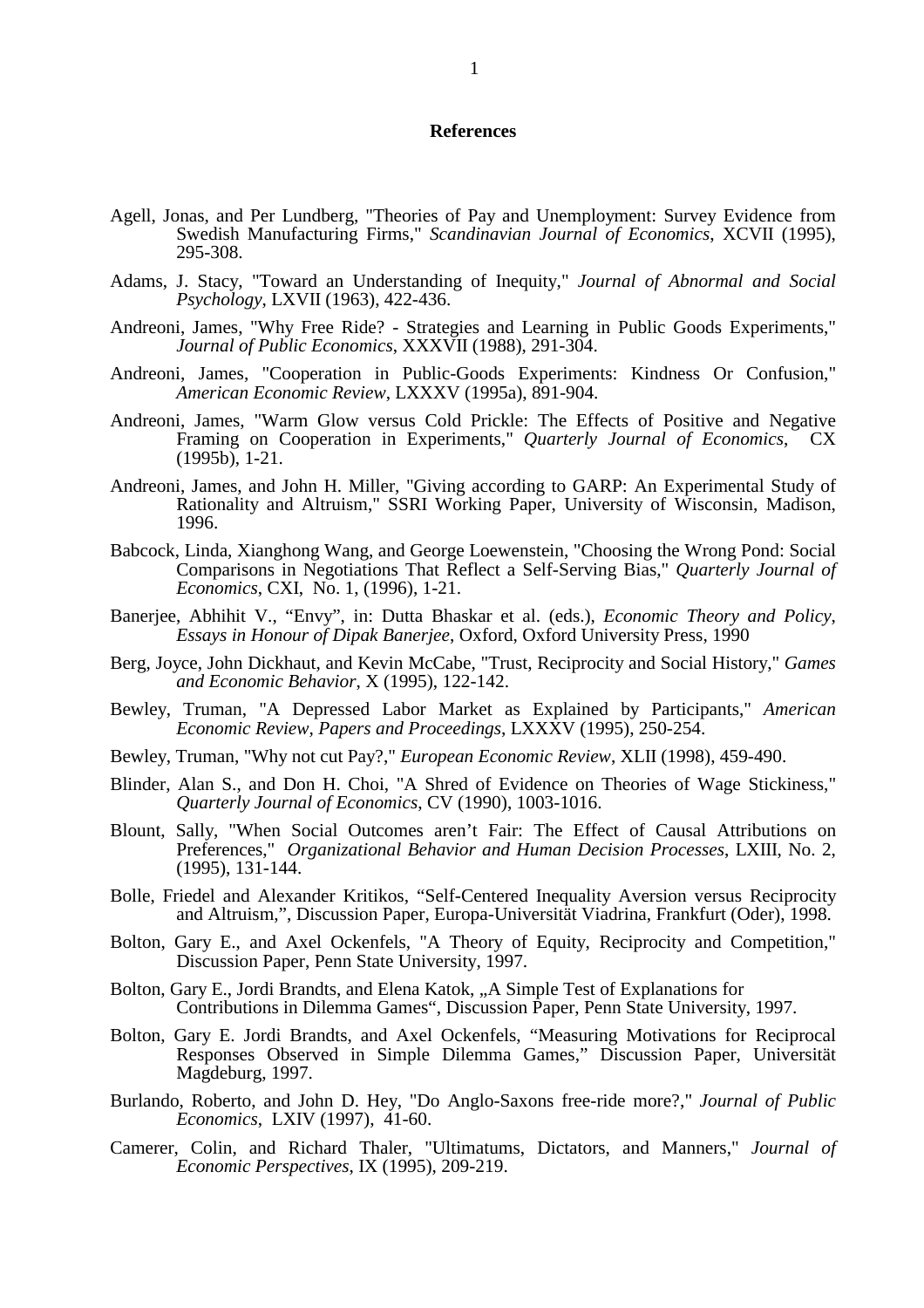- Cameron, Lisa, "Raising the Stakes in the Ultimatum Game: Experimental Evidence from Indonesia," Discussion Paper, Princeton University, 1995.
- Campbell, Carl M., and Kunal Kamlani, "The Reasons for Wage Rigidity: Evidence from a Survey of Firms," *Quarterly Journal of Economics*, CXII (1997), 759-789.
- Charness, Gary, "Attribution and Reciprocity in a Labor Market: An Experimental Investigation," *Games and Economic Behavior*, forthcoming.
- Clark, Andrew E., and Andrew J. Oswald, "Satisfaction and Comparison Income," *Journal of Public Economics*, LXI (1996), 359-381.
- Croson, Rachel T. A., "Expectations in Voluntary Contributions Mechanisms," Discussion Paper, Wharton School, University of Pennsylvania, 1995.
- Croson, Rachel T. A., "Partners and Strangers Revisited," *Economic Letters*, LIII (1996), 25-32.
- Davis, J. A., "A Formal Interpretation of the Theory of Relative Deprivation," *Sociometry*, XXII (1959), 280-296.
- Davis, Douglas, and Charles Holt, *Experimental Economics* (Princeton: Princeton University Press 1993)
- Dawes, Robyn M., and Richard Thaler, "Cooperation," *Journal of Economic Perspectives*, II, No. 3 (1988), 187-197.
- Dufwenberg, Martin and Georg Kirchsteiger, "A Theory of Sequential Reciprocity", Discussion Paper, CentER, Tilburg University, 1998.
- Falk, Armin and Urs Fischbacher, "A Theory of Reciprocity", Discussion Paper, University of Zürich, 1998.
- Falkinger, Josef, Ernst Fehr, Simon Gächter, and Rudolf Winter-Ebmer, "A Simple Mechanism for the Efficient Provision of Public Goods - Experimental Evidence," *American Economic Review*, forthcoming.
- Fehr, Ernst, Georg Kirchsteiger, and Arno Riedl, "Does Fairness prevent Market Clearing? An Experimental Investigation," *Quarterly Journal of Economics*, CVIII (1993), 437-460.
- Fehr, Ernst, and Simon Gächter, "Cooperation and Punishment An Experimental Analysis of Norm Formation and Norm Enforcement," Discussion Paper, Institute for Empirical Research in Economics, University of Zürich, 1996.
- Fehr, Ernst, Simon Gächter, and Georg Kirchsteiger, "Reciprocity as a Contract Enforcement Device," *Econometrica*, LXV, No. 4, (1996), 833-860.
- Fehr, Ernst and Armin Falk, "Wage Rigidity in a Competitive Incomplete Contract Market", *Journal of Political Economy*, forthcoming.
- Festinger, L., "A Theory of Social Comparison Processes," *Human Relations*, VII (1954),117- 140.
- Forsythe, Robert, L. Hoel, Savin N.E. Horowitz, and Martin Sefton, "Fairness in Simple Bargaining Games," *Games and Economic Behavior*, VI (1988), 347-369.
- Franciosi, Robert, Praveen Kujal, Roland Michelitsch, Vernon Smith, and Gang Deng, "Fairness: Effect on Temporary and Equilibrium Prices in Posted-Offer Markets," *Economic Journal*, CV, No. 431 (1995), 938-950.
- Frank, Robert H., *Choosing the Right Pond Human Behavior and the Quest for Status* (Oxford: Oxford University Press, 1985).
- Friedman, Daniel, and John Rust*, The Double Auction Market Institutions, Theories and Evidence* (Readings, MA: Addison Wesley Publishing Company, 1993).
- Güth, Werner, Rolf Schmittberger, and Bernd Schwarze, "An Experimental Analysis of Ultimatium Bargaining," *Journal of Economic Behavior and Organization*, III, No. 3, (1982), 367-88.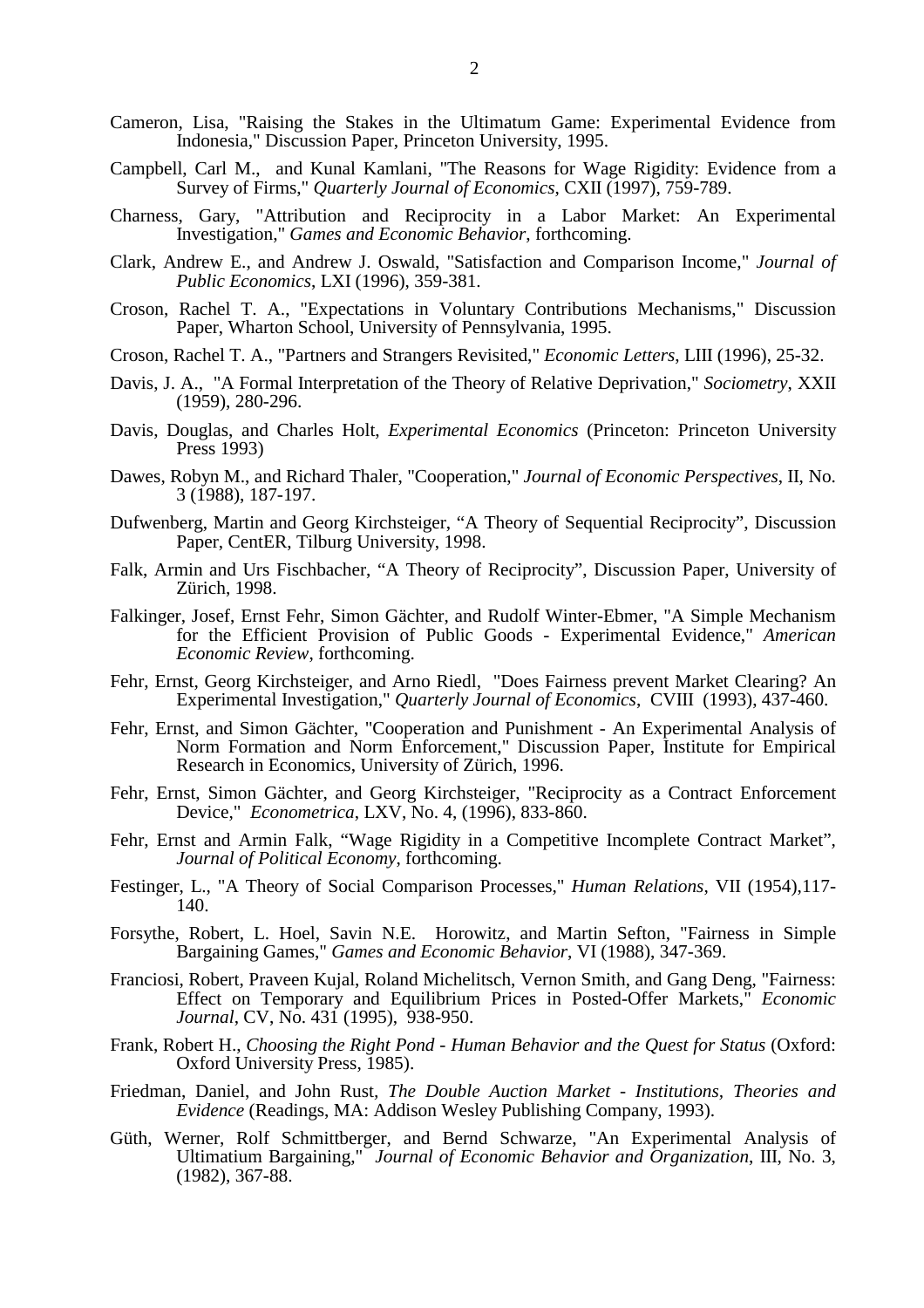- Güth, Werner, and Reinhard Tietz, "Ultimatum Bargaining Behavior A Survey and Comparison of Experimental Results," *Journal of Economic Psychology*, XI (1990), 417-449.
- Güth, Werner, Nadège Marchand, and Jean-Louis Rulliere, "On the Reliability of Reciprocal Fairness - An Experimental Study," Discussion Paper, Humboldt University Berlin, 1997.
- Haltiwanger, John and Michael Waldmann, "Rational Expectations and the Limits of Rationality", American Economic Review, LXXV (1985), 326-340.
- Hayashi, Nahoko, Elinor Ostrom, James Walker, and Toshio Yamagishi, "Reciprocity, Trust, and the Sense of Control: A Cross-Societal Study", Discussion Paper, Indiana University, Bloomington.
- Hoffman, Elisabeth, Kevin McCabe, and Vernon Smith, "On Expectations and Monetary Stakes in Ultimatum Games," *International Journal of Game Theory*, XXV (1996), 289-301.
- Homans, G. C., *Social Behavior: Its Elementary Forms* (New York: Harcourt, Brace & World, 1961).
- Isaac, Mark R., and James M. Walker, "Group Size Effects in Public Goods Provision: The Voluntary Contribution Mechanism," *Quarterly Journal of Economics*, CIII (1988), 179-199.
- Isaac, Mark R., and James M. Walker, "Costly Communication: An Experiment in a Nested Public Goods Problem," in Thomas R. Palfrey, ed., *Laboratory Research in Political Economy* (Ann Arbor: University of Michigan Press, 1991).
- Isaac, Mark R., James M. Walker and Arlington M. Williams, "Group Size and the Voluntary Provision of Public Goods: Experimental Evidence Utilizing Large Groups," *Journal of Public Economics*, LIV (1994), 1-36.
- Kachelmeier, Steven J., and Mohamed Shehata, "Culture and Competition: A Laboratory market Comparison between China and the West," *Journal of Economic Organization and Behavior*, XIX (1992), 145-168.
- Kahneman, Daniel, Jack L. Knetsch, and Richard Thaler, "Fairness as a Constraint on Profit Seeking: Entitlements in the Market," *American Economic Review*, LXXVI, No.4 (1986), 728-41.
- Keser, Claudia, and Frans van Winden, "Partners Contribute More to Public Goods than Strangers: Conditional Cooperation," Discussion Paper, University of Karlsruhe, 1996.
- Ledyard, John, "Public Goods: A Survey of Experimental Research," in: J. Kagel and A. Roth (eds.): *Handbook of Experimental Economics* (Princeton: Princeton University Press, 1995).
- Levine, David K., "Modeling Altruism and Spitefulness in Experiments*," Review of Economic Dynamics*, forthcoming (1997).
- Loewenstein, George F., Leigh Thompson, and Max H. Bazerman, "Social Utility and Decison Making in Interpersonal Contexts," *Journal of Personality and Social Psychology*, LVII, No. 3,  $(1989)$ ,  $\overline{426}$ -441.
- McKelvey, Richard D., and Thomas R. Palfrey, "Quantal Response Equilibria for Normal Form Games," *Games and Economic Behavior*, X (1995), 6-38.
- Mueller, Denis, *Public Choice II*, (Cambridge: Cambridge University Press, 1989).
- Ockenfels, Axel, and Joachim Weimann, "Types and Patterns An Experimental East-West Comparison of Cooperation and Solidarity," Discussion Paper, Dept. of Economics, University of Magdeburg, 1996.
- Ostrom, Elinor, and James M. Walker, "Cooperation without External Enforcement," in: Thomas R. Palfrey, ed., *Laboratory Research in Political Economy* (Ann Arbor: University of Michigan Press, 1991).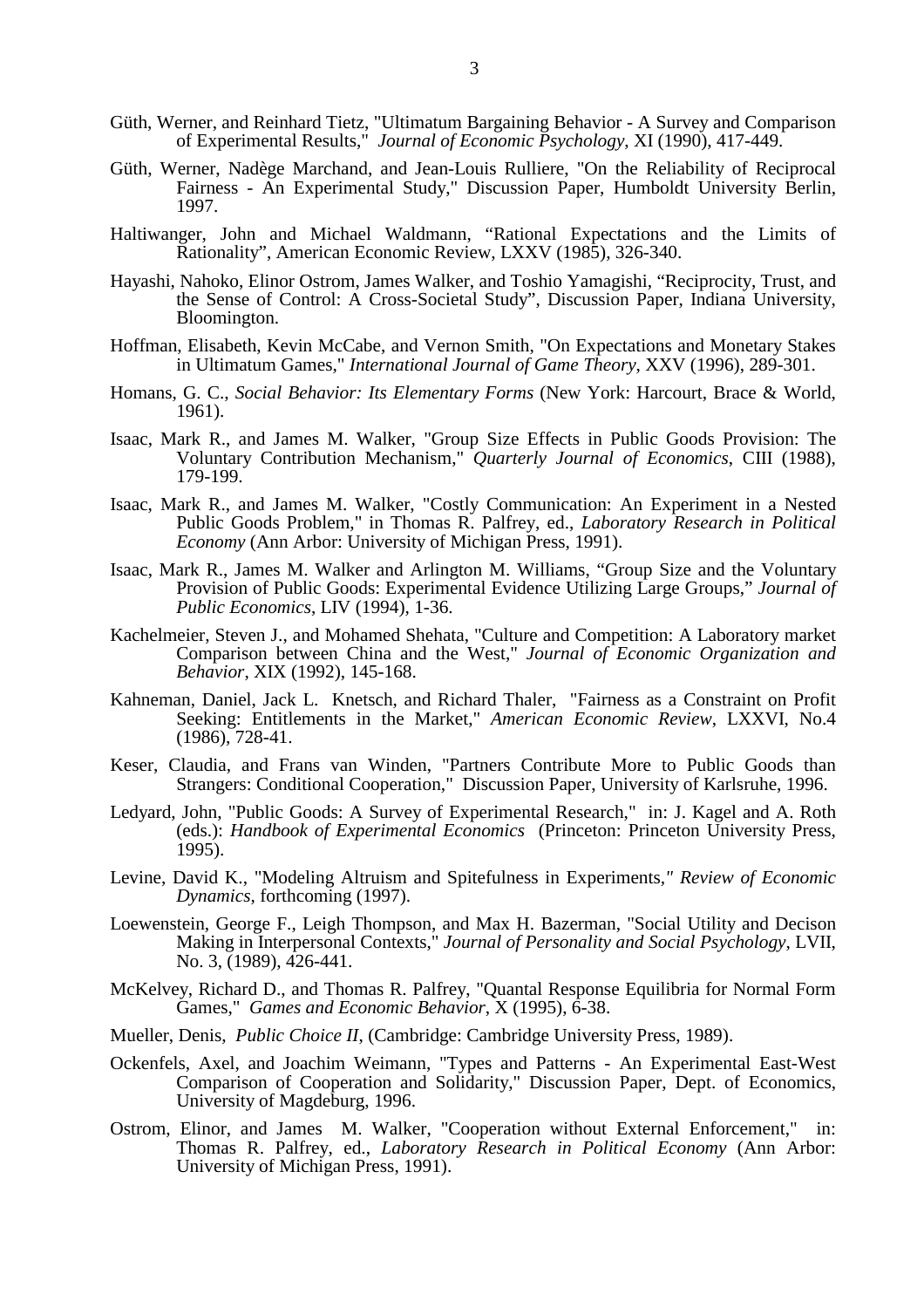- Pollis, N. P., "Reference Groups Re-examined," *British Journal of Sociology*, XIX (1968), 300- 307.
- Rabin, Matthew, "Incorporating Fairness into Game Theory and Economics," *American Economic Review*, LXXXIII, No. 5, (1993), 1281-1302.
- Rehder, Robert, "Japanese Transplants: After the Honeymoon." *Business Horizons* (1990), 87- 98.
- Roth, Alvin E., Vesna Prasnikar, Masahiro Okuno-Fujiwara, and Shmuel Zamir, "Bargaining and Market Behavior in Jerusalem, Ljubljana, Pittsburgh, and Tokyo: An Experimental Study," *American Economic Review*, LXXXI (1991), 1068-95.
- Roth, Alvin E., "Bargaining Experiments," in: J. Kagel and A. Roth (eds.): *Handbook of Experimental Economics* (Princeton, Princeton University Press, 1995).
- Roth, Alvin E., and Ido Erev, "Learning in Extensive-Form Games: Experimental Data and Simple Dynamic Models in the Intermediate Term," *Games and Economic Behavior*, VIII (1995), 164-212.
- Runciman, Walter G., *Relative Deprivation and Social Justice* (New York: Penguin, 1966).
- Russell, Thomas, and Richard Thaler, "The Relevance of Quasi Rationality in Competitive Markets," *American Economic Review*, LXXV, No. 5 (1985), 1071-1082.
- Skinner, Jonathan, and Joel Slemroad, "An Economic Perspective on Tax Evasion," *National Tax Journal*, XXXVIII (1985), 345-353.
- Slonim, Robert, and Alvin E. Roth, "Financial Incentives and Learning in Ultimatum and Market Games: An Experiment in the Slovak Republic," *Econometrica* , LXVI (1997), 569- 596.
- Smith, Vernon L., "An Experimental Study of Competitive Market Behavior," *Journal of Political Economy*, LXX (1962), 111-137.
- Smith, Vernon L., "Microeconomic Systems as an Experimental Science," *American Economic Review*, LXXII, No. 5 (1982), 923-955.
- Smith, Vernon L. and Arlington W. Williams, "The Boundaries of Competitive Price Theory: Convergence Expectations and Transaction Costs", in: L. Green and J. H. Kagel (eds.), *Advances in Behavioral Economics*, Vol. 2 (Norwood, New Jersey: Ablex Publishing Corporation, 1990).
- Stouffer, Samuel. A., *The American Soldier* (Princeton: Princeton University Press, 1949).
- Thaler, Richard H., "The Ultimatum Game", *Journal of Economic Perspectives*, II, No. 4 (1988), 195-206.
- Tversky, A., and D. Kahneman, "Loss Aversion in Riskless Choice: A Reference Dependent Model," *Quarterly Journal of Economics*, CVI (1992), 1039-1062.
- Watabe, M., S. Terai, N. Hayashi and T. Yamagishi, "Cooperation in the One-Shot Prisoner's Dilemma Based on Expectations of Reciprocity", *Japanese Journal of Experimental Social Psychology*, XXXVI (1996), 183-196.
- Whyte, William F., *Money and Motivation* (New York: Harper and Brothers, 1955).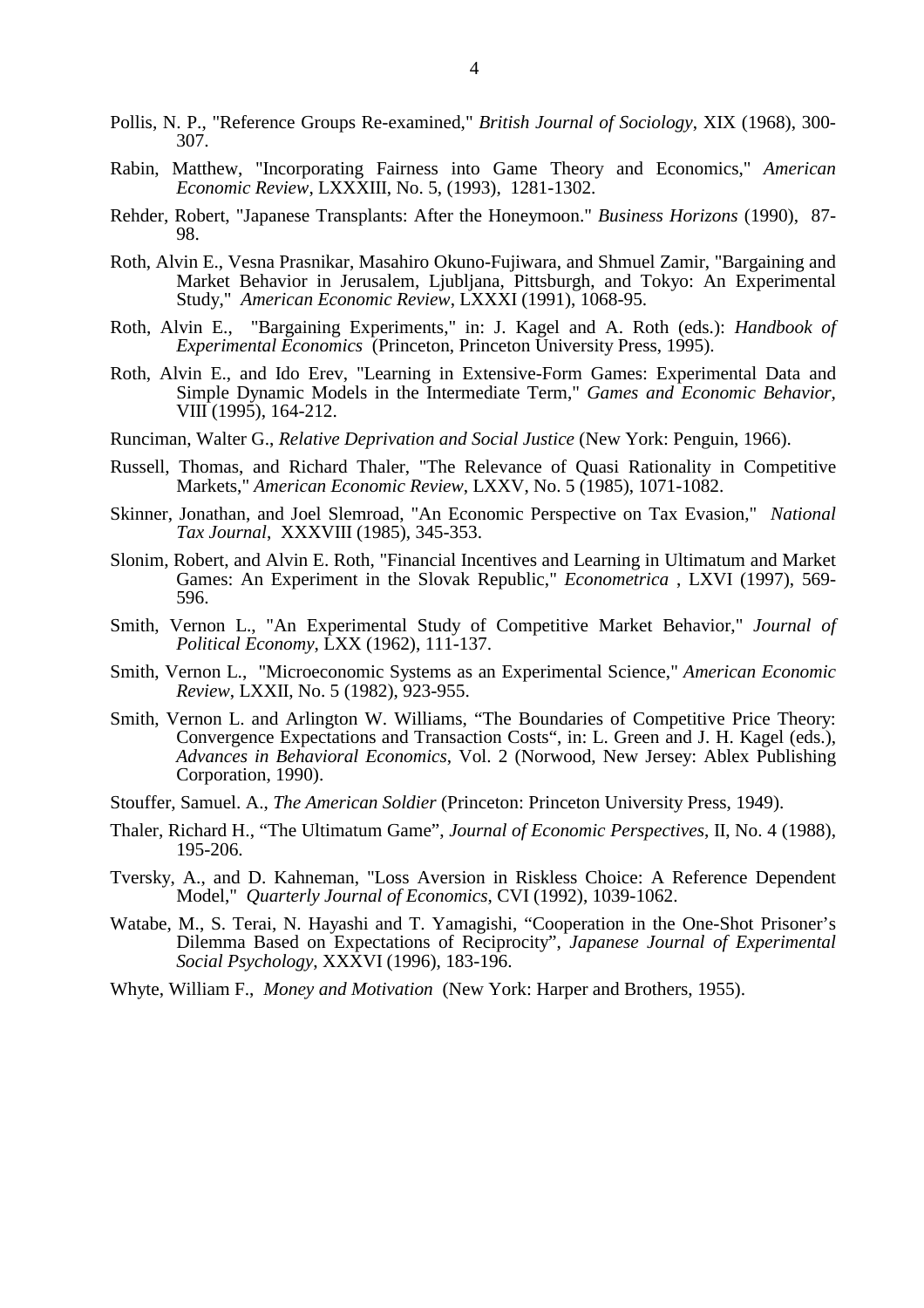| Study                    | Number of<br>observations | <b>Stake Size</b><br>(Country) | Percentage of<br>offers with | Percentage of<br>offers with |
|--------------------------|---------------------------|--------------------------------|------------------------------|------------------------------|
| (Payment method)         |                           |                                | s < 0.2                      | $0.4 \le s \le 0.5$          |
|                          |                           | Rp 40.000                      |                              |                              |
| Cameron [1995]           | 35                        | (Indonesia)                    | $\mathbf{0}$                 | 66                           |
| (all Ss paid)            |                           |                                |                              |                              |
| Cameron [1995]           |                           | Rp 200.000                     |                              |                              |
| (all Ss paid)            | 37                        | (Indonesia)                    | 5                            | 57                           |
| FHSS [1994]              |                           | \$5 and \$10                   |                              |                              |
| (all Ss paid)            | 67                        | (USA)                          | $\boldsymbol{0}$             | 82                           |
| Güth et al. [1982]       |                           | $DM4 - 10$                     |                              |                              |
| (all Ss paid)            | 79                        | (Germany)                      | 8                            | 61                           |
| Hoffman, McCabe          |                           | \$10                           |                              |                              |
| and Smith [1996]         | 24                        | (USA)                          | $\mathbf{0}$                 | 83                           |
| (all Ss paid)            |                           |                                |                              |                              |
| Hoffman, McCabe          |                           | \$100                          |                              |                              |
| and Smith [1996]         | 27                        | (USA)                          | $\overline{4}$               | 74                           |
| (all Ss paid)            |                           |                                |                              |                              |
| Kahneman, Knetsch        |                           | \$10                           |                              |                              |
| and Thaler [1986)        | 115                       | (USA)                          | $\overline{?}$               | $75^{\mathrm{a}}$            |
| (20 % of Ss paid)        |                           |                                |                              |                              |
| Roth et al. [1991]       |                           | approx. \$10                   |                              |                              |
| (random payment          | 116 <sup>b</sup>          | (USA, Slovenia,                | 3                            | 70                           |
| method)                  |                           | Israel, Japan)                 |                              |                              |
| Slonim & Roth            |                           | SK 60                          |                              |                              |
| [1997]                   | $240^\circ$               | (Slovakia)                     | 0.4 <sup>d</sup>             | 75                           |
| (random payment          |                           |                                |                              |                              |
| method)                  |                           |                                |                              |                              |
| Slonim & Roth            |                           | SK 1500                        |                              |                              |
| [1997]                   | $250^{\circ}$             | (Slovakia)                     | 8 <sup>d</sup>               | 69                           |
| (random payment          |                           |                                |                              |                              |
| method)                  |                           |                                |                              |                              |
| Aggregate result of      | 875                       |                                | 3.8                          | 71                           |
| all studies <sup>e</sup> |                           |                                |                              |                              |

# **TABLE I**

#### **PERCENTAGE OF OFFERS BELOW 0.2 AND BETWEEN 0.4 AND 0.5 IN THE ULTIMATUM GAME**

a: percentage of equal splits, b: only observations of the final period, c: observations of all 10 periods, d: percentage of offers below 0.25, e: without Kahneman, Knetsch and Thaler [1986].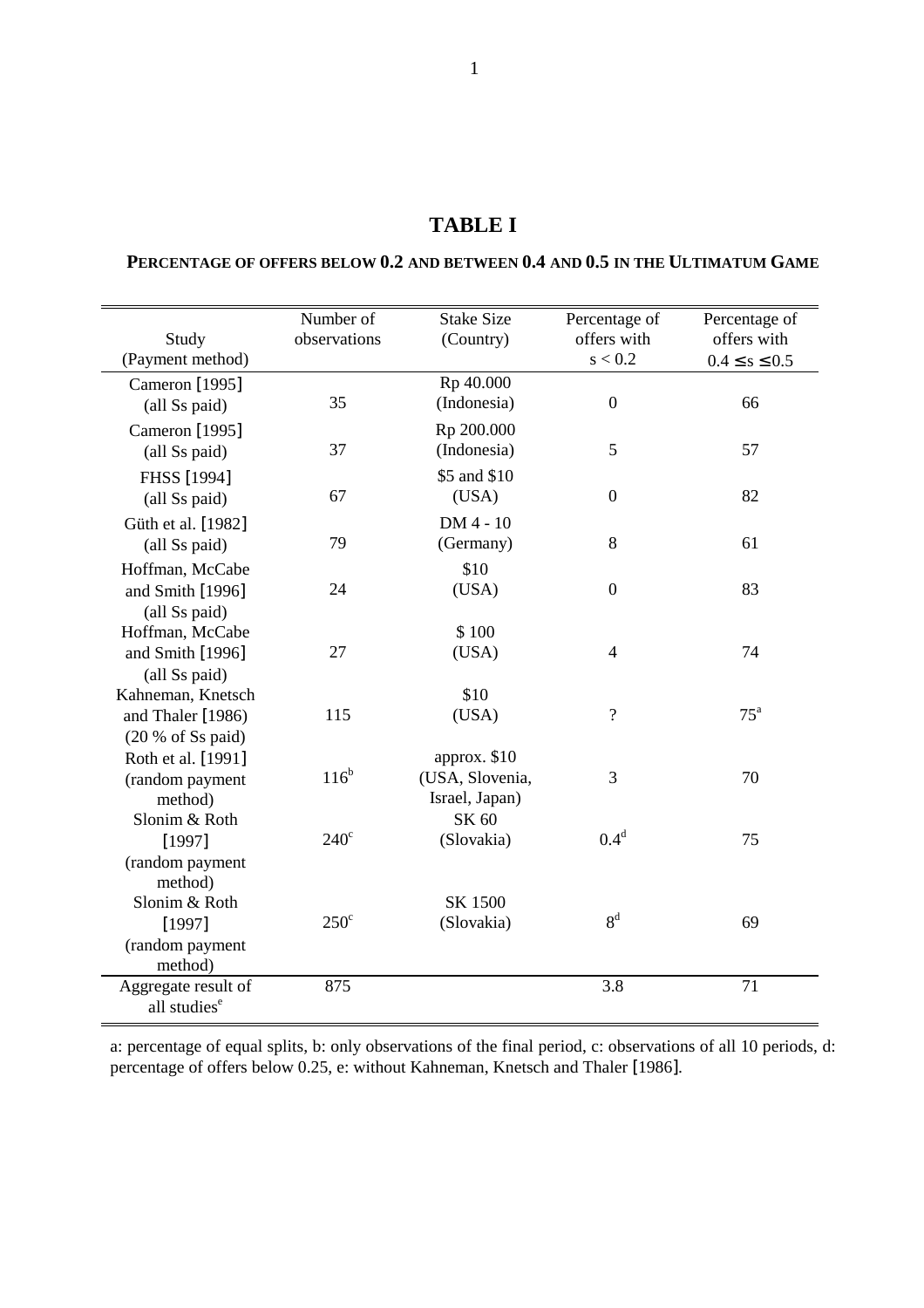# **TABLE II**

# **PERCENTAGE OF SUBJECTS WHO** *FREE-RIDE COMPLETELY* **IN THE** *FINAL PERIOD* **OF**

| Study                                                             | Country     | Group Size (n) | Marginal<br>pecuniary<br>return $(a)$ | Total number<br>of subjects | Percentage of<br>free-riders<br>$(g_i = 0)$ |
|-------------------------------------------------------------------|-------------|----------------|---------------------------------------|-----------------------------|---------------------------------------------|
| Isaac and Walker<br>[1988]                                        | <b>USA</b>  | 4 and 10       | 0.3                                   | 42                          | 83                                          |
| Isaac and Walker<br>[1988]                                        | <b>USA</b>  | 4 and 10       | 0.75                                  | 42                          | 57                                          |
| Andreoni [1988]                                                   | <b>USA</b>  | $\mathfrak{S}$ | 0.5                                   | 70                          | 54                                          |
| Andreoni [1995a]                                                  | <b>USA</b>  | $\mathfrak{S}$ | 0.5                                   | 80                          | 55                                          |
| Andreoni [1995b]                                                  | <b>USA</b>  | $\mathfrak{S}$ | 0.5                                   | 80                          | 66                                          |
| Croson [1995]                                                     | <b>USA</b>  | $\overline{4}$ | 0.5                                   | 48                          | 71                                          |
| Croson [1996]                                                     | <b>USA</b>  | $\overline{4}$ | 0.5                                   | 96                          | 65                                          |
| Keser and van<br>Winden [1996]                                    | Holland     | $\overline{4}$ | 0.5                                   | 160                         | 84                                          |
| Ockenfels and<br>Weimann [1996]                                   | Germany     | $\mathfrak s$  | 0.33                                  | 200                         | 89                                          |
| Burlando and Hey<br>[1997]                                        | UK, Italy   | 6              | 0.33                                  | 120                         | 66                                          |
| Falkinger, Fehr,<br>Gächter &<br>Winter-Ebmer<br>[forthcoming]    | Switzerland | $8\,$          | 0.2                                   | 72                          | 75                                          |
| Falkinger, Fehr,<br>Gächter $\&$<br>Winter-Ebmer<br>[forthcoming] | Switzerland | 16             | 0.1                                   | 32                          | 84                                          |
| Total number of subjects in all experiments and percentage of     | 1042        | 73             |                                       |                             |                                             |

#### **A REPEATED PUBLIC GOOD GAME**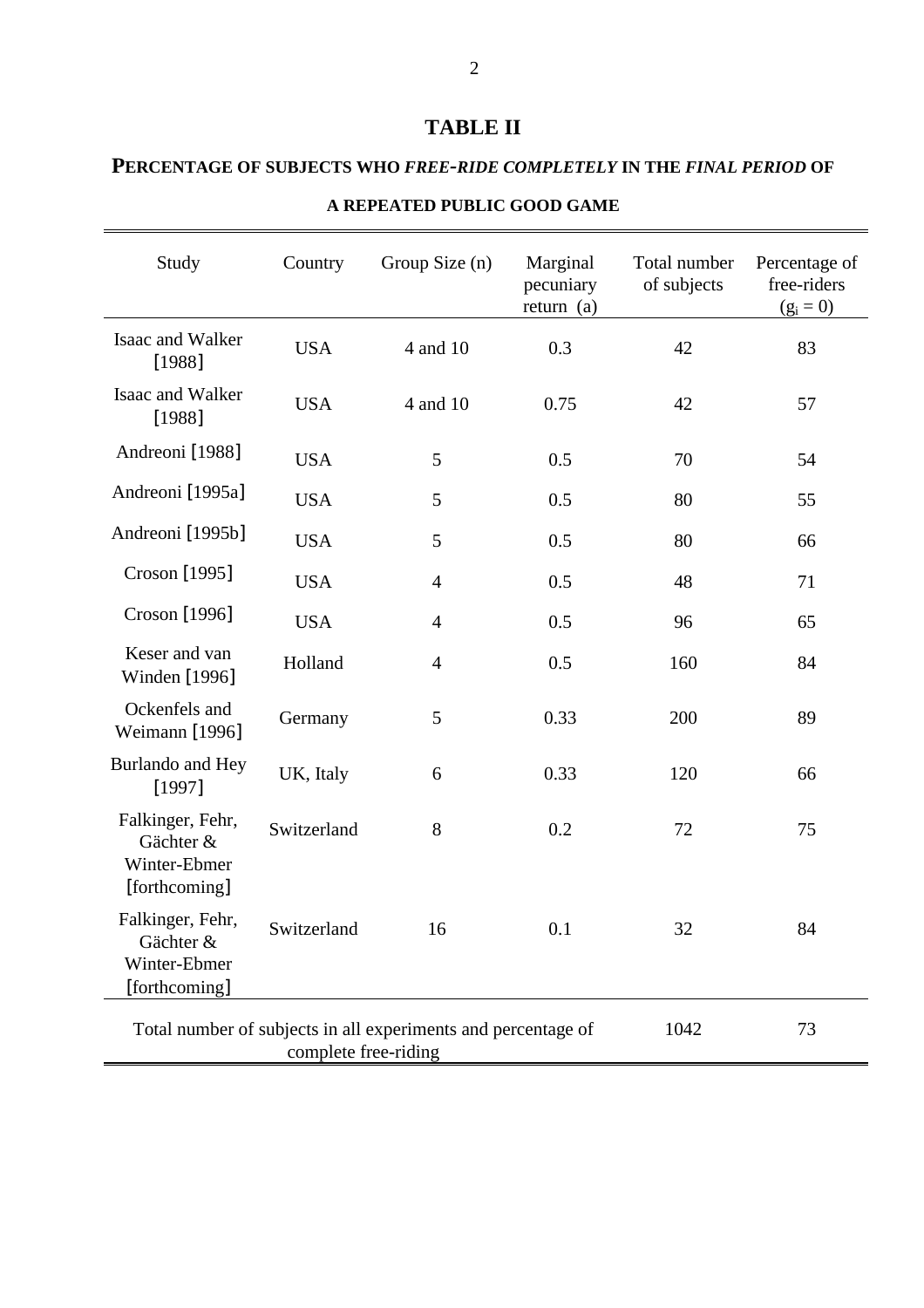| <b>ASSUMPTIONS ABOUT THE DISTRIBUTION OF PREFERENCES</b> |            |                 |                              |            |             |  |  |  |  |
|----------------------------------------------------------|------------|-----------------|------------------------------|------------|-------------|--|--|--|--|
| DISTRIBUTION OF $\alpha$ 'S AND                          |            |                 | DISTRIBUTION OF β'S AND      |            |             |  |  |  |  |
| ASSOCIATED ACCEPTANCE                                    |            |                 | ASSOCIATED OPTIMAL OFFERS OF |            |             |  |  |  |  |
| <b>THRESHOLDS OF BUYERS</b>                              |            | <b>SELLERS</b>  |                              |            |             |  |  |  |  |
| $\alpha = 0$                                             | 30 percent | $s'(0) = 0$     | $\beta = 0$                  | 30 percent | $s^* = 1/3$ |  |  |  |  |
| $\alpha = 0.5$                                           | 30 percent | $s'(0.5) = 1/4$ | $\beta = 0.25$               | 30 percent | $s^* = 4/9$ |  |  |  |  |
| $\alpha = 1$                                             | 30 percent | $s'(1) = 1/3$   | $\beta = 0.6$                | 40 percent | $s^* = 1/2$ |  |  |  |  |
| $\alpha = 4$                                             | 10 percent | $s'(4)=4/9$     |                              |            |             |  |  |  |  |

## **TABLE III**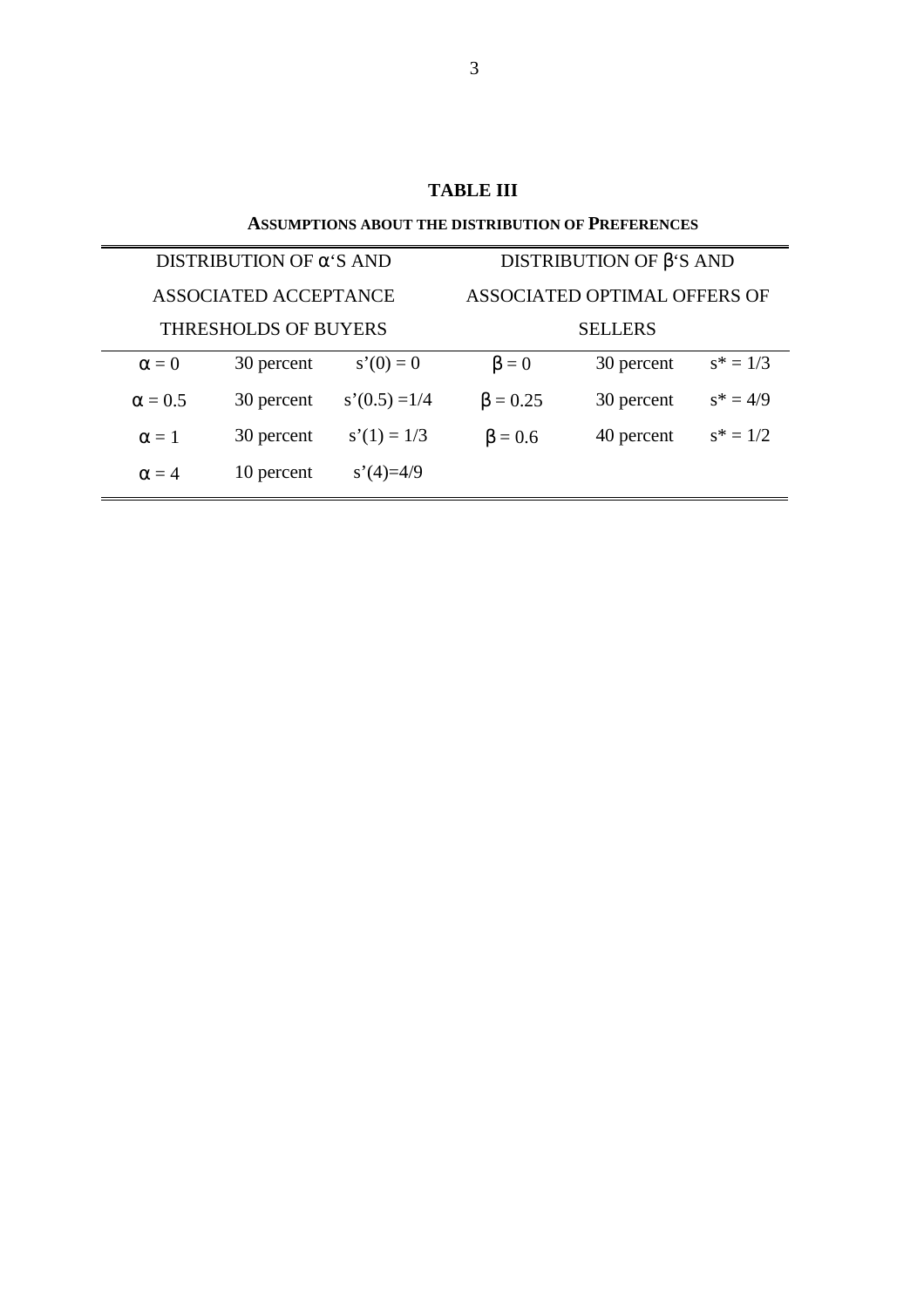

**FIGURE I Preferences with Inequity Aversion**